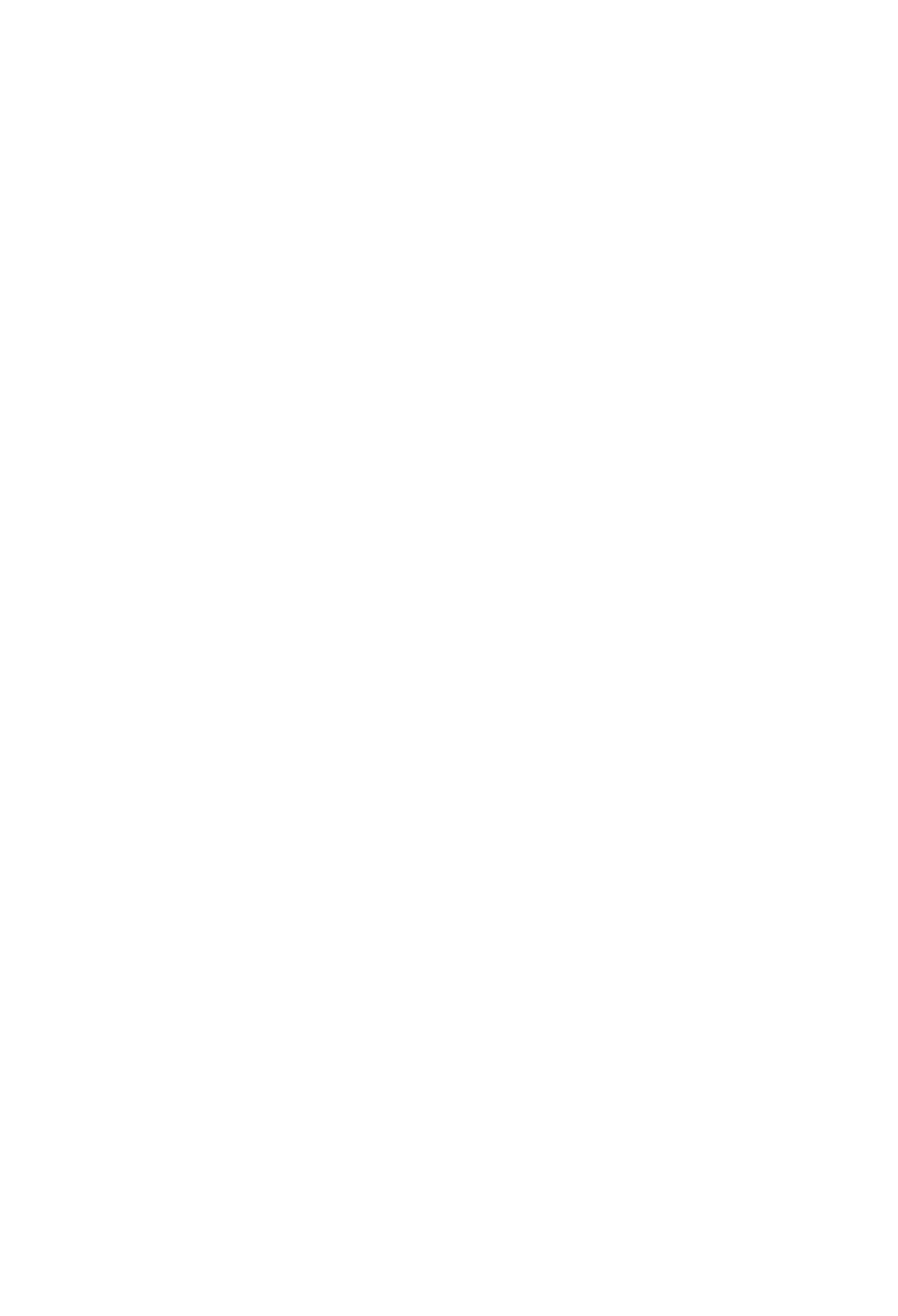# **STATUTES** OF THE EMMANUEL **COMMUNITY**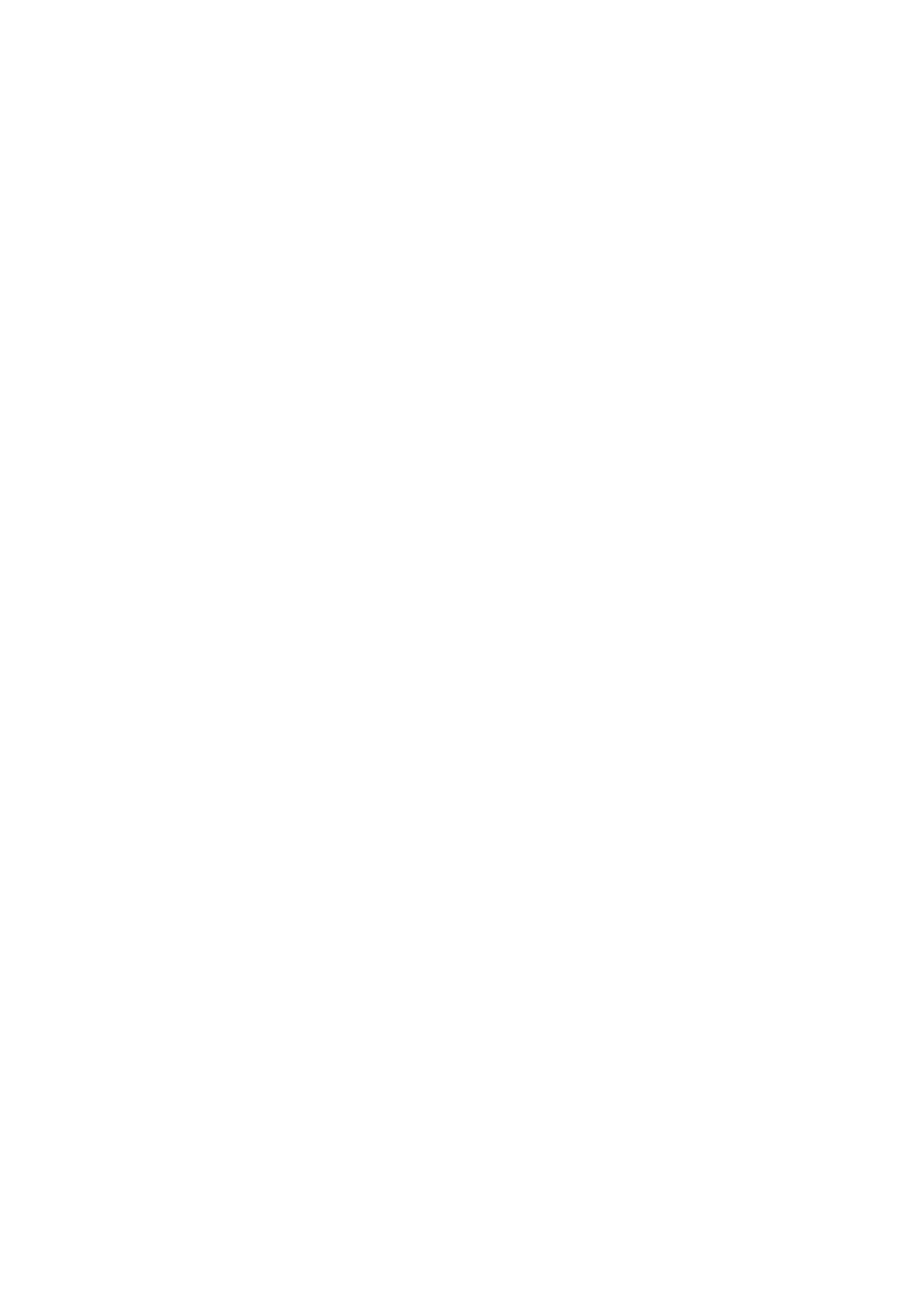## DICASTERIUM *PRO LAICIS, FAMILIA ET VITA PROT. N. 2017/953 —11/20*

## **DECREE**

Given the request for approval of modifications to the statutes of the *Emmanuel Community*, presented on July 5<sup>th</sup> 2017 by Mr. Laurent LANDETE, Moderator General of the above-mentioned association;

Given the decree of June  $20<sup>th</sup> 2009$  (Prot. N. 616/09/S-61/B-45) by which the then Pontifical Council for the Laity decreed the erection of the *Emmanuel Community* as an international public association of the faithful;

Considering opportune the modifications that have been submitted, following the erection of the Clerical Association of the Emmanuel Community by the Congregation for the Clergy with its decree of August  $15<sup>th</sup> 2017$ , for a better articulation and organisation of the Community's government;

After an attentive study of the modifications to the current statutes;

In conformity with article 7 § 1 of the statutes of the Dicastery for Laity, Family and Life, and of canons 312 § 1, 1° and 314 of the Code of Canon Law;

The Dicastery for Laity, Family and Life hereby decrees:

Approval of the modifications included in the new version of the statutes, authenticated by this Dicastery and deposited in its archives.

Given in the Vatican, August 15th 2017.

| P. Alexandre Awi Mello, I. Sch. | Kevin Card. Farrell |
|---------------------------------|---------------------|
| Secretary                       | Prefect             |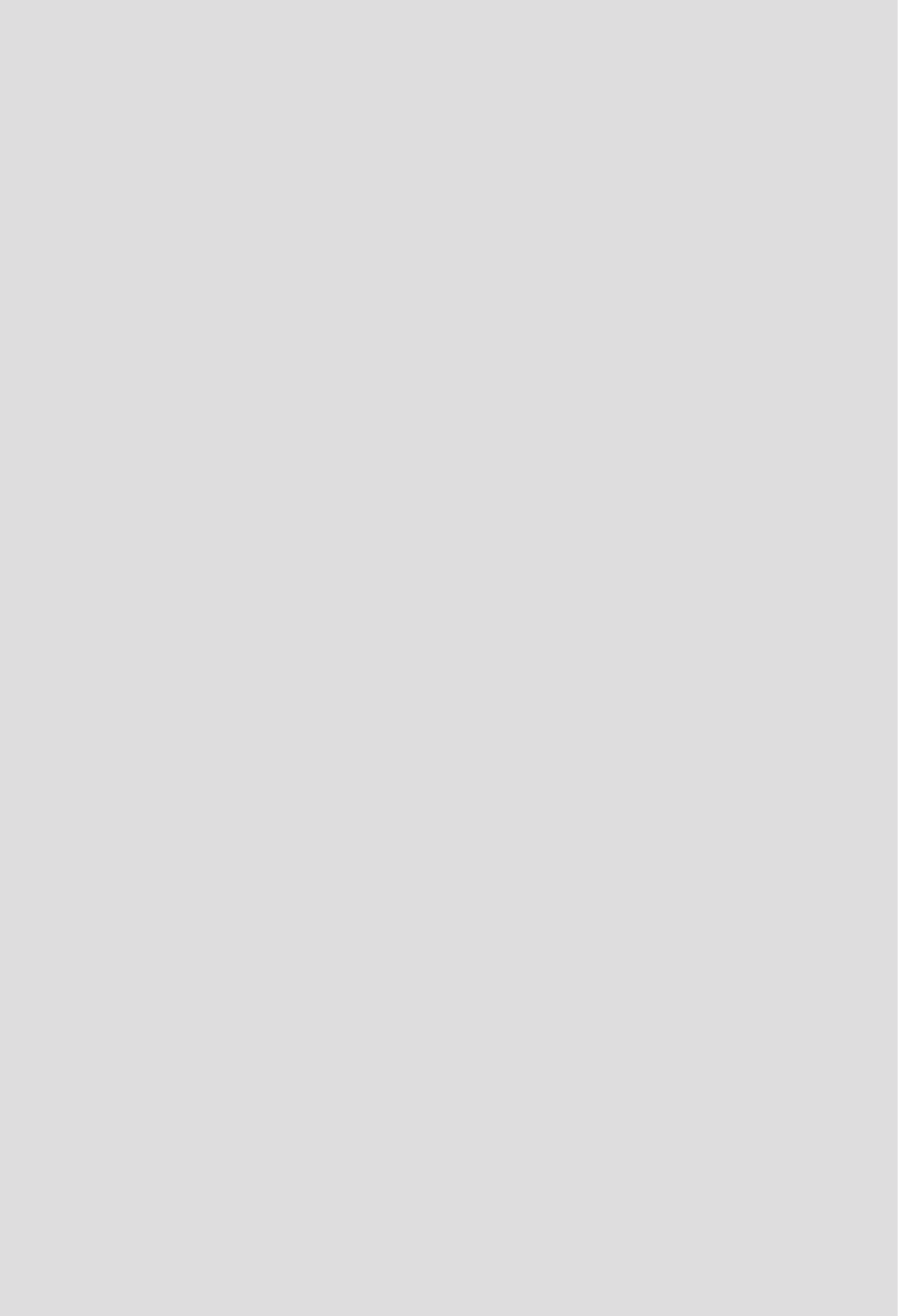## STATUTES OF THE EMMANUEL COMMUNITY

## PREAMBLE

The Emmanuel Community is an association of the faithful of all states of life, born from the current of grace that is Catholic Charismatic Renewal. The Community takes its name from Scripture: "Behold! The Virgin is with child and will give birth to a son whom they will call Emmanuel, a name which means 'God with us'" (Mt 1:23).

EMMANUEL is "GOD WITH US", present in daily life.

The Emmanuel Community's vocation is rooted in the mystery of the Incarnation and is fundamentally secular. Its members, laity and clergy, wish to place Jesus at the centre of their lives and are called to live in the world without being of the world. All receive the same call to holiness and to announce the Gospel (see *Lumen gentium*, 5).

All Emmanuel Community members seek sanctification in ordinary life, family life and professional life, some among them in celibacy for the Kingdom or in ordained ministry.

a. The Community's profound grace comes from Eucharistic Adoration of God truly present among us: "Emmanuel".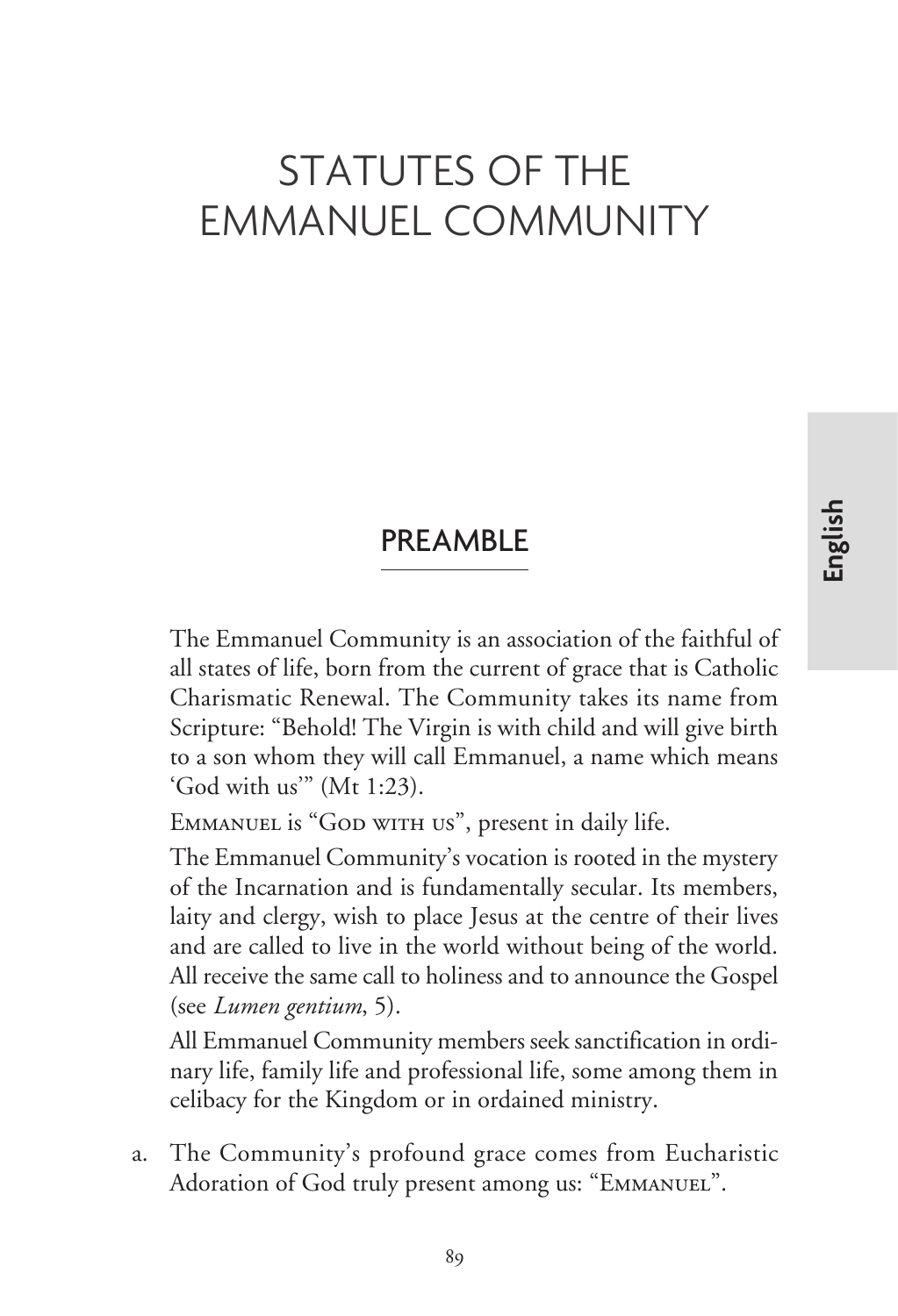From this Adoration comes compassion for all who are dying of hunger, materially or spiritually. From this compassion comes the thirst to evangelise<sup>1</sup> throughout the whole world, especially among the poorest of the poor.

- b. The Outpouring of the Holy Spirit, listening to the Word of God, devotion to Mary, Mother of God, sacramental and liturgical life, and the communion among states of life – all foundations of community<sup>2</sup> and apostolic life – help the Community take root in the life of the Church itself.
- c. The Ecclesiology of Communion, and in particular the communion between baptismal priesthood and ministerial priesthood<sup>3</sup> lived in the complementarity of states of life, is at the heart of the spiritual, fraternal and missionary life of Emmanuel Community members.
- d. Among the Emmanuel Community's Catholic members, some can receive a specific call. At the heart of the Community, the

<sup>1.</sup> Note on vocabulary: in these statutes the terms 'to evangelise', 'evangelisation' and 'mission' refer to announcing the Good News while respecting individual religious freedom (cfr. canon 748 § 2 of the Code of Canon Law (CIC) and canon 586 of the Code of Canons of the Oriental Churches (CCEO).

<sup>2.</sup> Note on vocabulary: the term 'community' is not taken here in the limited sense of a community living under one roof, or of a religious community, but in the broad sense of an association inspired by a community spirit. Also, in these statutes, the term 'community' never refers to religious life but always to associative life as it is proposed in canons 298-320 (CIC) and canons 573-583 (CCEO).

<sup>3.</sup> Cfr. Vatican Council II, Constitution *Lumen gentium*, 10: "Though they differ from one another in essence and not only in degree, the common priesthood of the faithful and the ministerial or hierarchical priesthood are nonetheless interrelated: each of them in its own special way is a participation in the one priesthood of Christ".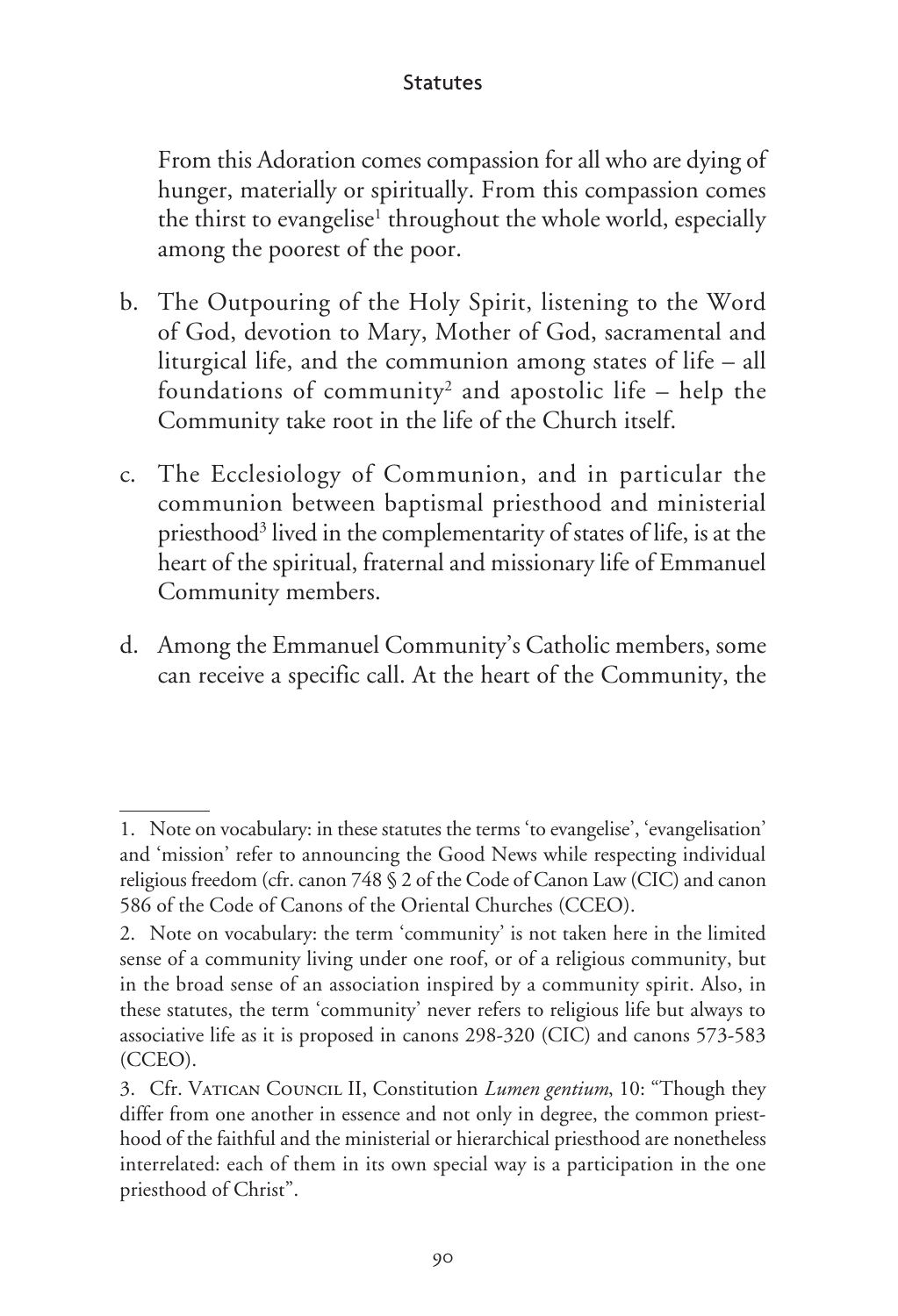Fraternity of Jesus proposes self-giving through a consecration<sup>4</sup>, accompanied by a commitment of availability for mission in the Community framework. This consecration, baptismal in type, is made in the spirit and following the procedures described below in paragraphs f., g. and h. As for all members of the Community, those who journey in the Fraternity of Jesus are called to holiness according to Emmanuel's own charism. Also, whatever their state of life, they receive a call to give themselves to Christ in a definitive way within the Community in order to support its foundations, its daily life and its mission of evangelisation. The Fraternity of Jesus is thus the depositary of the Emmanuel Community's vocation and of faithfulness to its charism.

e. The Fraternity of Jesus takes its name from two texts of Scripture: "With one heart all these were joined constantly in prayer, together with some women, including Mary, the Mother of Jesus, and with his brothers" (Acts 1:14); and "Here are my mother and my brothers. Anyone who does the will of God, that person is my brother and sister and mother" (Mark 3:34- 35). Being brothers and sisters to Jesus means wishing to be in profound communion with him and loving one's brethren with the love of his own Heart.

Emmanuel Community members who journey in the Fraternity of Jesus are called in a particular way to take Mary into their lives and place their whole lives under the guidance of the Holy Spirit.

"I shall remove the heart of stone from your bodies and give you a heart of flesh instead. I shall put my Spirit in you" (Ezekiel 36:26-27).

<sup>4.</sup> Note on vocabulary: The term 'consecration' is used here in the sense of consecration of the baptised according to *Lumen gentium*: "The baptised, by regeneration and the anointing of the Holy Spirit are consecrated to be a spiritual house and a holy priesthood..." (*Lumen gentium*, 10).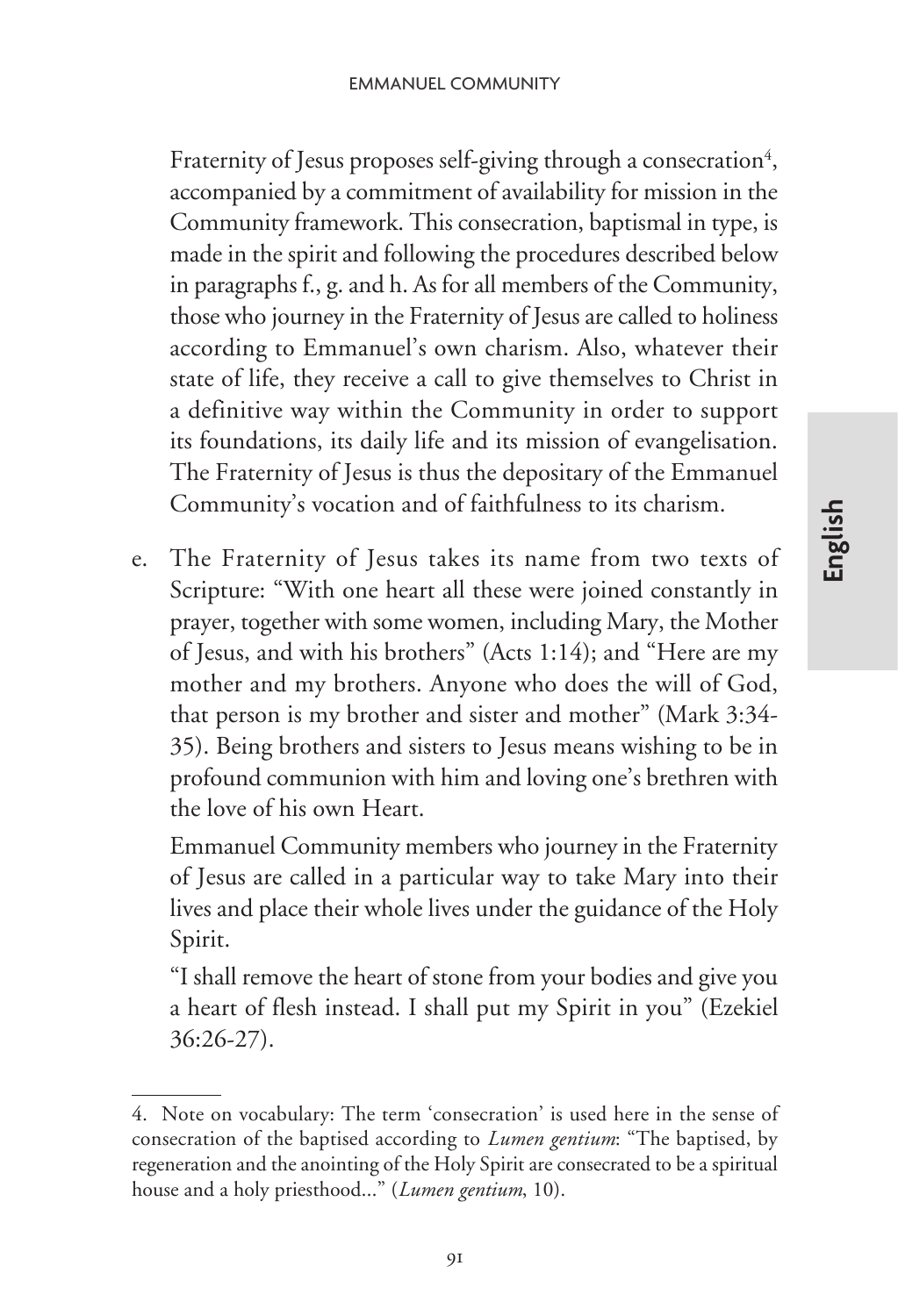f. Consecration in the Fraternity of Jesus is a voluntary renewal of baptismal consecration (see *Lumen gentium*, 10) as a complete self-giving, lived in the Emmanuel Community, with a view to a commitment of availability for the Lord, for the Church and for evangelisation. It expresses the will to be consumed by God's love. It is lived out, firstly, in deepening the graces of the Emmanuel Community.

This consecration is made to Jesus, present in the Eucharist, in the grace of the Heart of Jesus, according to the tradition of Paray-le-Monial.

- g. This consecration includes a commitment of availability for the Emmanuel Community's mission. This availability is first of all a decision to offer oneself radically to the will of God through responsibilities, services or missions requested by the Community.
- h. In this way, Emmanuel Community members who are consecrated in the Fraternity of Jesus have as their goal welcoming the fire of Christ's love and radiating it, first of all in the Community and, with the Community, wherever they may be sent.

## GENERAL NORMS

## **I. NATURE AND OBJECT**

1. The Emmanuel Community is an international public association of the faithful of all states of life (in conformity with canons 298-320 and 327-329 CIC) who desire to commit together in a secular life that is both contemplative and apostolic within the Catholic Church. Its headquarters are at 18 boulevard du Général Koenig, 92200 Neuilly-sur-Seine, France.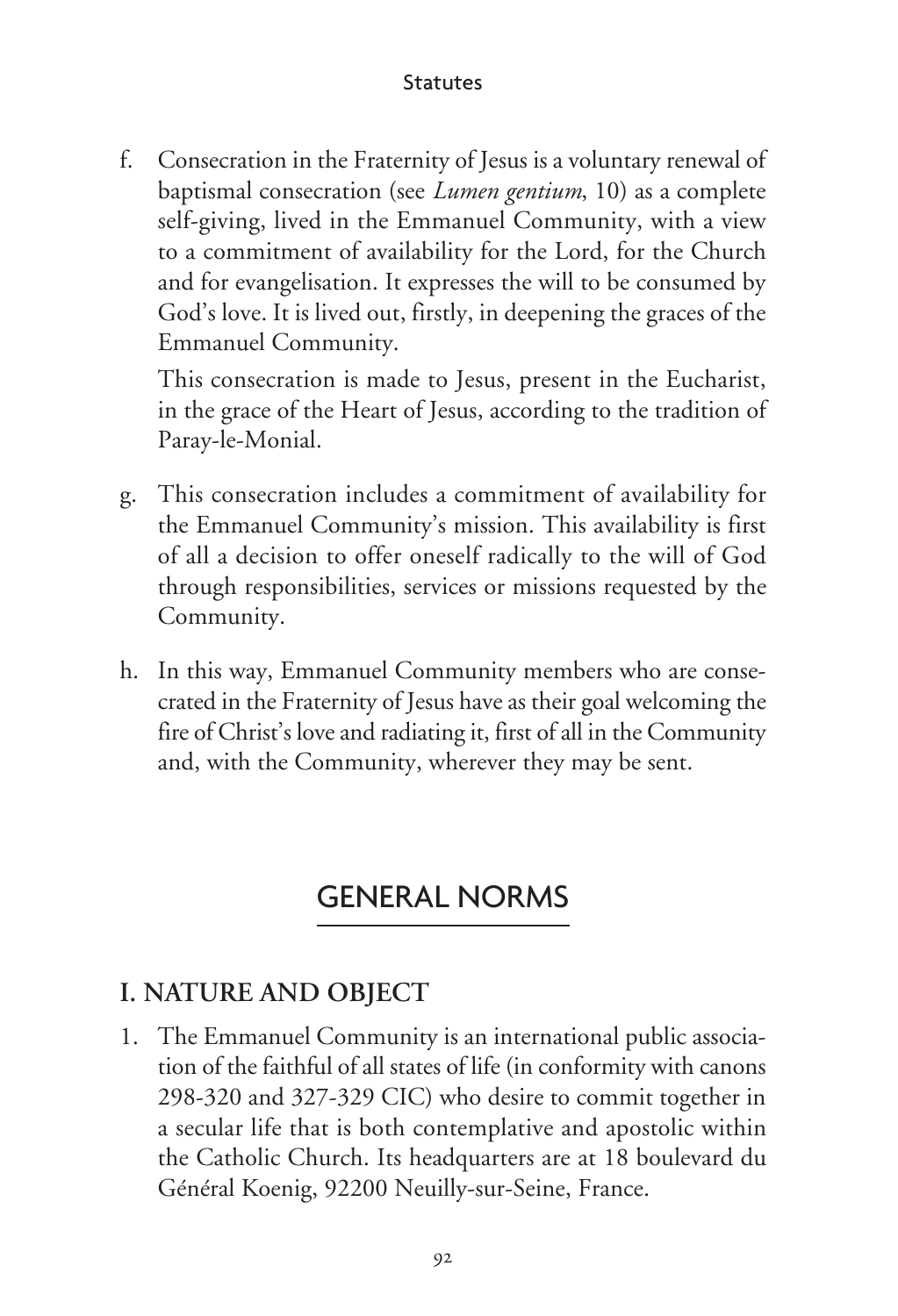Oriental Catholic Faithful who are members of the Community follow the discipline of their respective Churches and respect their diverse ritual traditions (see canon 40 §§ 2-3 CCEO).

All members, laity and clerics, recognise each other mutually as brothers and sisters in Christ, each with the same call to holiness and to the proclamation of the Gospel.

They wish to fulfil this call each according to their state of life and ministry. They commit to forming together one single Community, and promise each other active material, fraternal and spiritual assistance in the life of holiness and the proclamation of the Kingdom of God.

- 2. According to the spirit described in the Preamble, the graces of Adoration, Compassion and Evangelisation to which the Community aspires, are drawn from the sacraments – particularly the Eucharist (or Divine Liturgy) and Reconciliation – from personal and community prayer, from openness of heart to the Holy Spirit, and from trust in the Virgin Mary, Mother of Emmanuel.
- 3. Through fraternal life and activities undertaken together, the Community seeks the sanctification of its members and takes part in the "general apostolic goal of the Church."5

This participation in the Church's mission particularly associates the Community with:

- evangelisation of believers and non-believers (while fully respecting the right of each individual to religious freedom);
- evangelisation of culture;
- service of the sick and the poor;
- education, and human and spiritual formation, particularly for young people and children;

**English**

<sup>5.</sup> Vatican Council II, Decree *Apostolicam actuositatem*, 19 : "… aliae finem generalem apostolicum Ecclesiae sibi proponunt…"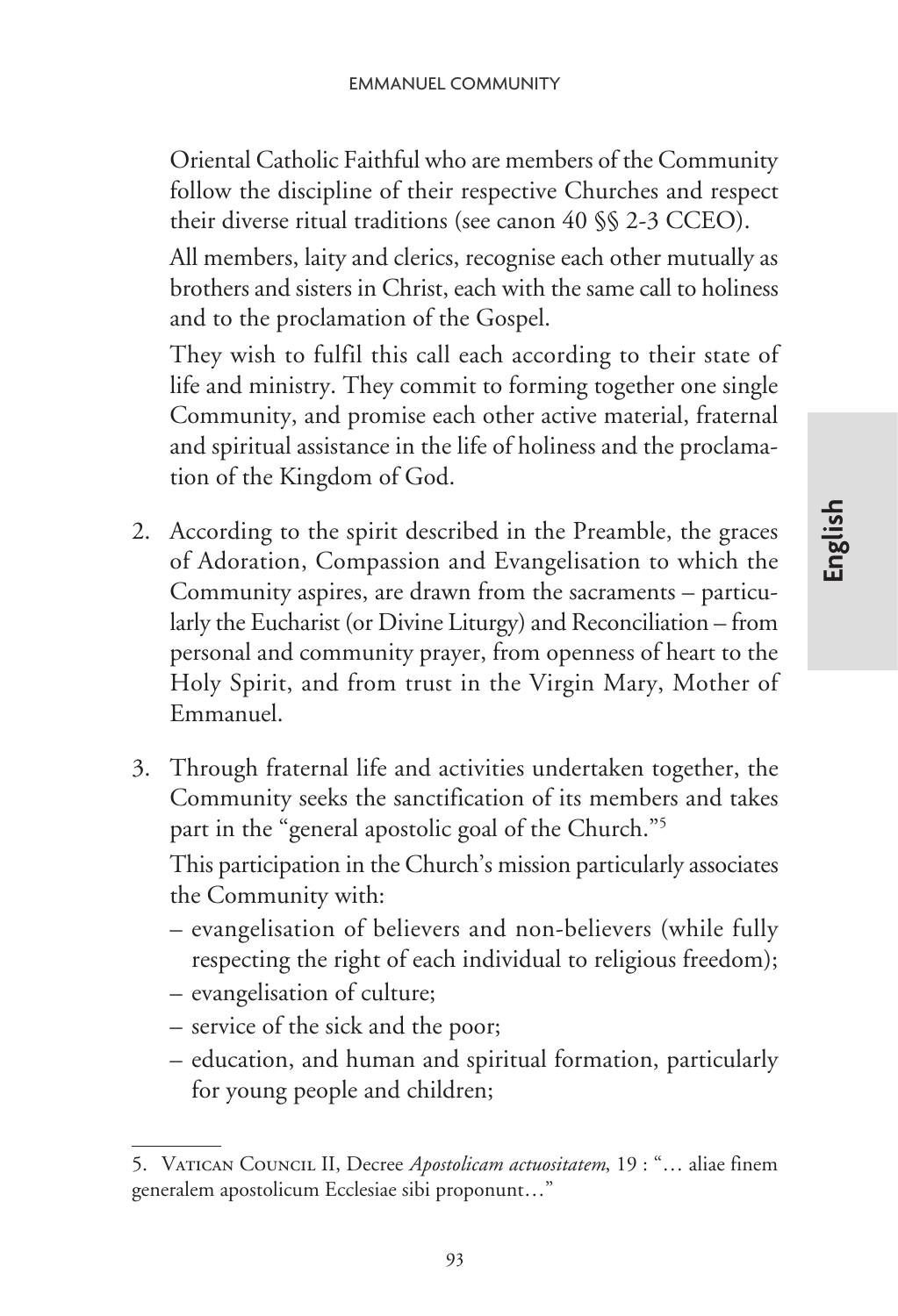– service for the promotion of the family, of the Social Teaching of the Church and of integral ecology.

All these activities, including those that are cultural, educational, charitable or social, are carried out explicitly in the Name of Jesus Christ and are accompanied by the proclamation of the Good News, according to the faith of the Catholic Church. They are enlightened by the teaching of the Church, in trusting submission to its Magisterium.

### **II. MEMBERS, PROBATION, COMMITMENT**

- 4. Following canons 316 CIC and 580 CIC, commitment in the Community is open to those persons who are baptised and confirmed in the Catholic Church, who have reached an adult age according to canon law<sup>6</sup> and natural law, who have completed a probationary period (see art. 11), who adhere to the spirit of the Community and have been expressly approved by the Moderator General and the International Council of the Community (hereafter called Council or International Council, see arts. 38-42) or by their local representatives, specially mandated for this purpose.
- 5. None of the commitments, consecrations or availabilities for mission mentioned in these statutes – for either the Emmanuel Community or the Fraternity of Jesus – are made under penalty of sin.
- 6. The Community includes members from all states of life (see canons 298 and 307 CIC and canon 578 CCEO):
	- laity, married or single;
	- men and women committed in celibacy for the Kingdom;
	- seminarians and deacons preparing for priesthood;

<sup>6.</sup> Canons 97 CIC and 909 §§ 1-2 CCEO - eighteen years of age.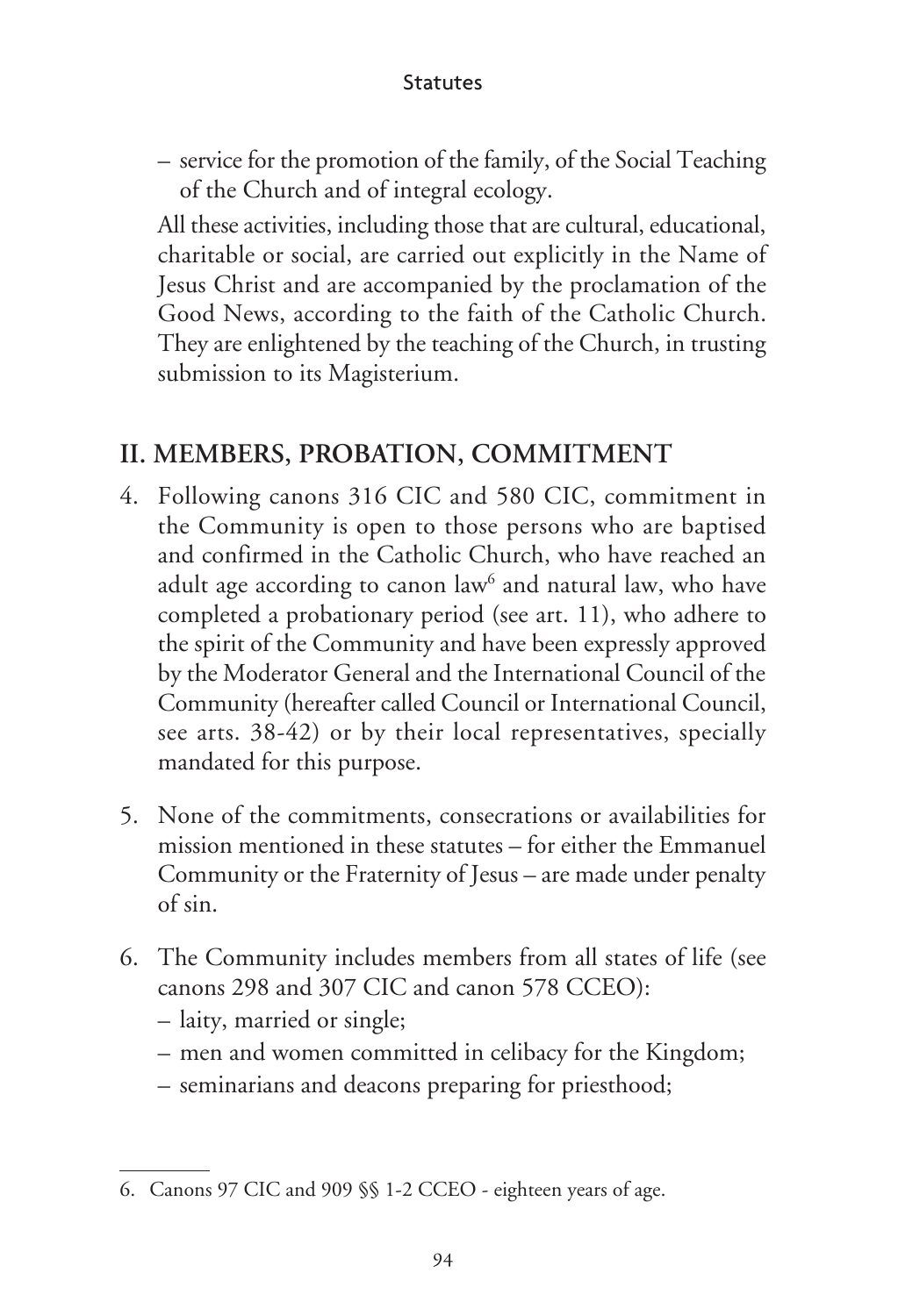- permanent deacons;
- priests from the Latin Church or from Oriental Catholic Churches.

For clerics belonging to *sui iuris* Oriental Churches, care will be taken to respect observance of their own rite (see canon 28 CCEO) while maintaining what is set out in canon 674 CCEO.

- 7. Clerics already incardinated in a diocese or eparchy can commit as associate clerics (see art. 27).
- 8. Persons committed in consecrated life according to canons 573-746 CIC and canons 572 and 410 CCEO can commit as associate members in the Emmanuel Community, while respecting their specific obligations and with the written consent of their superiors<sup>7</sup>.
- 9. Baptised non-Catholics cannot be approved for ordinary commitment in the Community.

However, they can participate as "associate brothers and sisters" in the life and graces of the Community in so far as:

- they recognise in the Community a call from God for themselves;
- they declare themselves ready to respect the Catholic Church in its Mystery, identity, teaching and sacramental practice;
- they are able to participate significantly in the graces of the Community and in its life and requirements, in a manner compatible with the respect and loyalty due to the Church or ecclesial community to which they belong.

In this spirit, they undertake a time of probation and are approved as associate brothers or sisters, following a procedure analogous to the one set out in article 4.

<sup>7.</sup> For religious, cfr. canons 307 § 3 CIC and 578 § 3 CCEO. This does not apply to monks of Catholic Oriental Rite: canons 433-504 CCEO.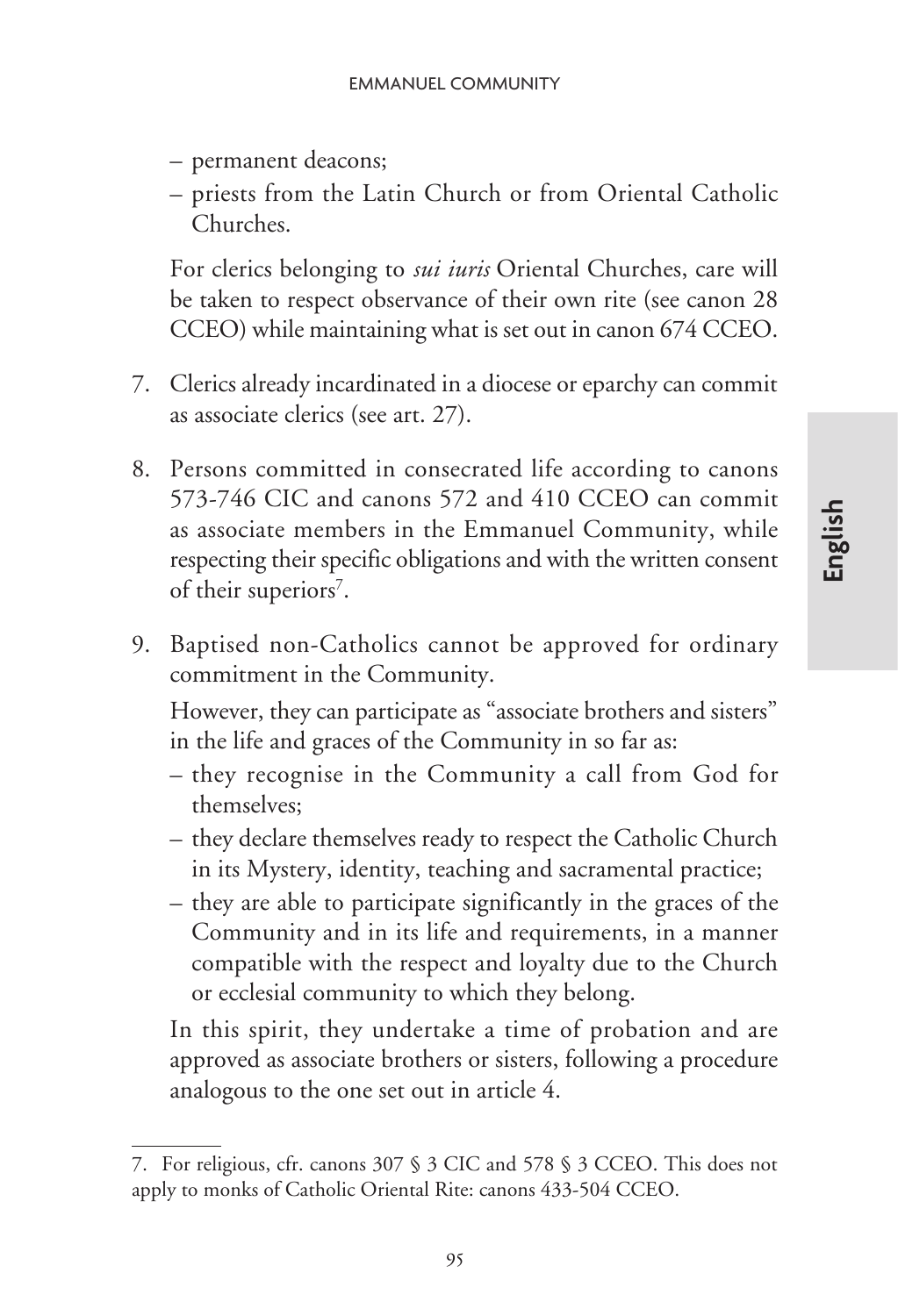After agreement with the Moderator General and the International Council of the Community and their local representatives specifically mandated for this purpose, they make a particular commitment that specifies their participation in community life and the respect for ties with their own Church or ecclesial community. They do not take part in the government of the Community and they do not have responsibilities in formation.

10. The Community includes members in probation, committed members – be they consecrated or not in the Fraternity of Jesus – and, with a special status, associate members, associate brothers and sisters, and associate clerics. Associate members, brothers and sisters, and clerics are not eligible for membership of Zone Advisory Committees and do not have the right to vote.

Persons adhering to the Community's orientations but not able to follow all its obligations for objective reasons can, nonetheless, be approved for commitment as associate members, with the agreement of the Moderator General or the Moderator's delegate.

#### **PROBATION**

11. Commitment is preceded by a probationary period whose length and stages are fixed by internal norms approved and revisable by the International Council of the Community, after consultation of the Council of the Fraternity of Jesus.

These probationary steps are made with the agreement of the Moderator General or of his or her local representative.

12. Persons preparing for baptism can be admitted for probation but not for commitment.

#### **COMMITMENT**

13. Commitment in the Emmanuel Community is made for one year. It is renewed annually.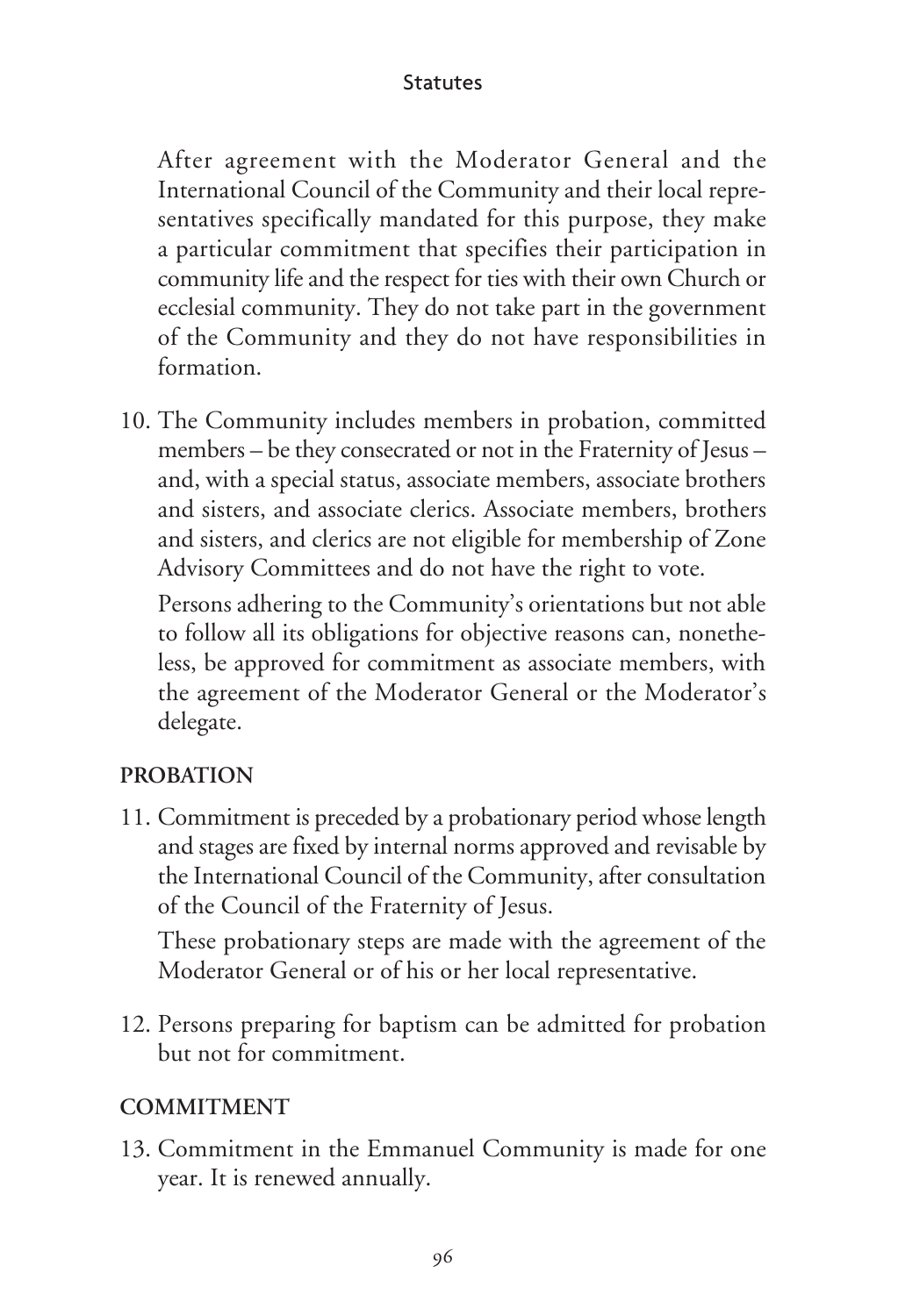Commitment and Renewal are done in the midst of the brothers and sisters, before the Blessed Sacrament exposed, in the presence of the local coordinators.

Commitment includes the following formula: "I…. commit in the Emmanuel Community".

## **III. LIFE, RIGHTS AND OBLIGATIONS FOR MEMBERS**

- 14. Emmanuel Community members commit to a fraternal, contemplative and apostolic life in the world, and in everyday life.
- 15. Emmanuel Community members commit, as far as is possible, to:
	- a long time of daily adoration (Adoration of the Blessed Sacrament where possible);

**English**

- daily participation in the Eucharist, respecting liturgical prescriptions and members' own traditions. For priests, daily celebration<sup>8</sup>;
- a daily prayer of praise, celebrated joyously and, where possible, in community;
- regular reception of the Sacrament of Reconciliation.
- 16. Emmanuel Community members commit to a community life which fosters a spirit of adoration, compassion and evangelisation.

This community life is secular, adapted to daily life in the world and to each member's personal situation.

Each member of the Community takes part in a *maisonnée* (or household). Emphasis is given to fraternal life, sharing the

<sup>8.</sup> Canons 904 CIC and 378 CCEO.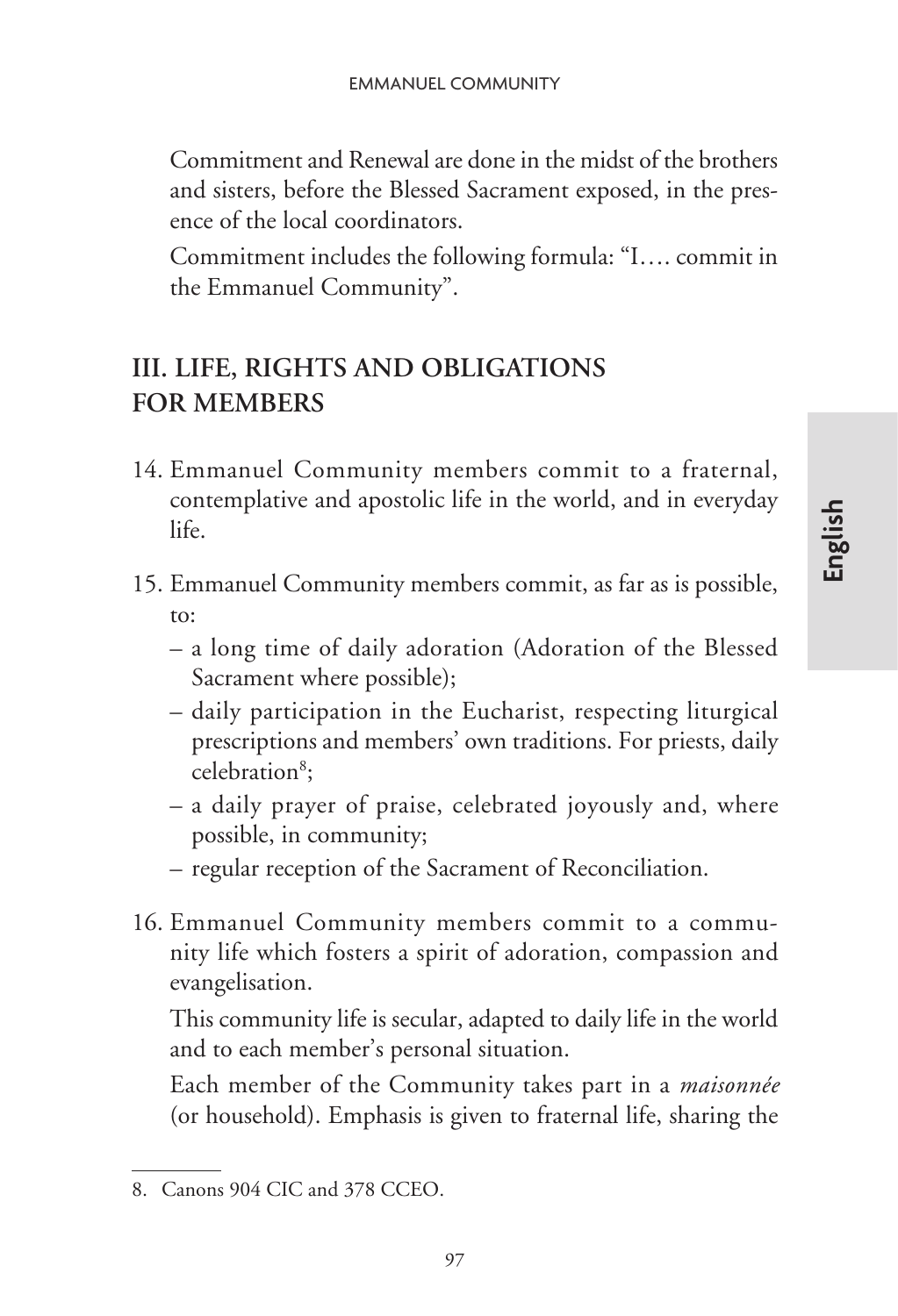Word of God, sanctification, compassion and apostolic life. The frequency and procedures of these meetings are fixed by internal norms approved by the International Council of the Community.

Equally, each member takes part in monthly local community meetings.

- 17. There can be residential households. In this case, there can be no common residency for single people of different sexes. Separate apartments, even if situated in the same building, constitute, in this sense, separate residencies.
- 18. Each member of the Community adheres to the orientations proposed by the Moderator General and the International Council of the Community. Following their indications, members participate, according to their capabilities, in the apostolic activities proposed by the Community and in services.
- 19. Each member benefits from the prayer and counsel of the brothers and sisters. According to the law of the Church, each person may freely have recourse to a confessor or a spiritual director, while maintaining the Community's practice whereby each member is helped by a companion in the community journey, distinct from the Community's local coordinators. The companion is chosen or accepted in agreement with the Community's local coordinators. Companionship is by someone of the same sex. The companion is bound to confidentiality.
- 20. According to means and family responsibilities, each member makes a just financial contribution to the Community's life and apostolate, fixing the amount freely.
- 21. The Community provides its members with a biblical, theological and spiritual formation in conformity with the spirit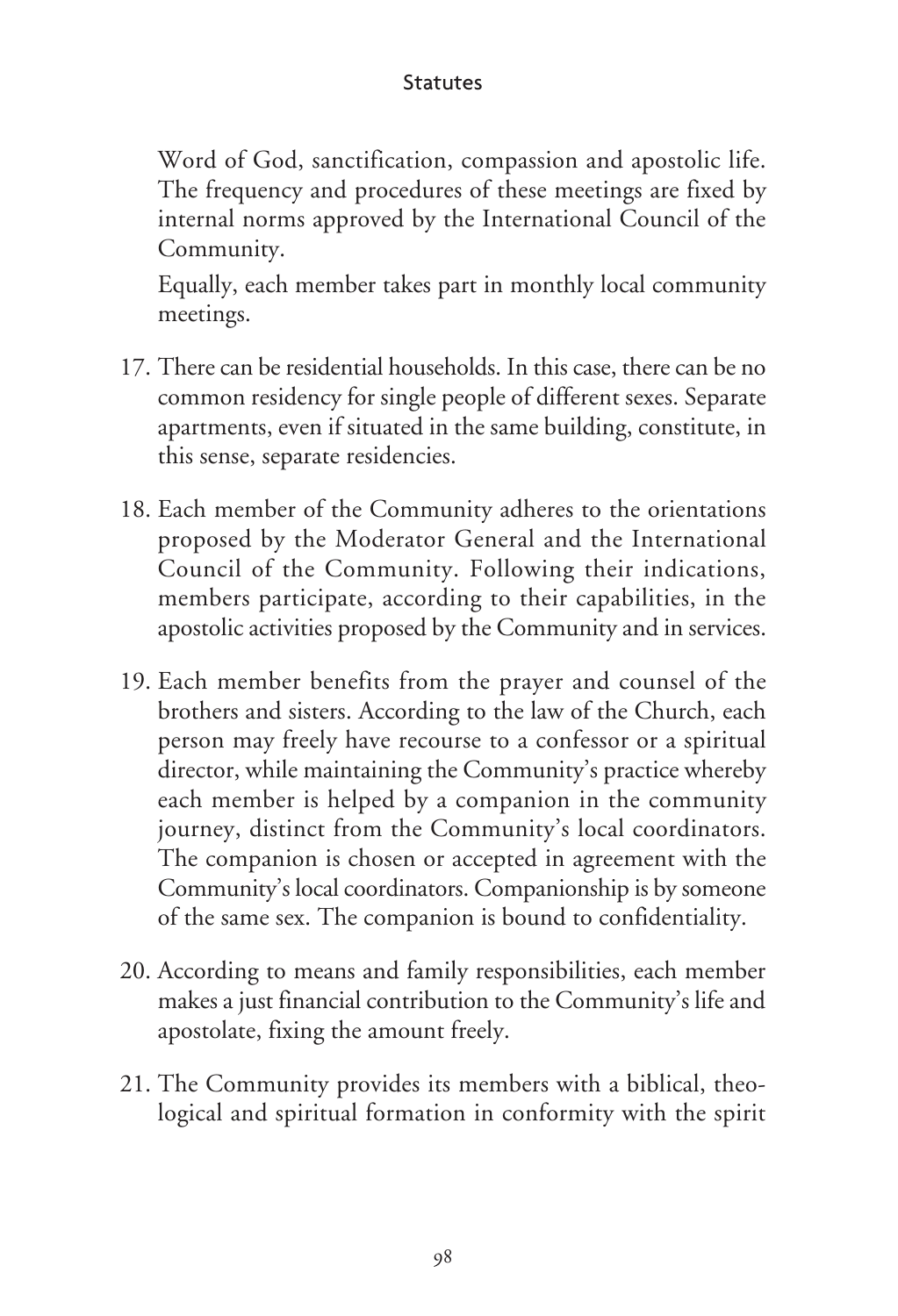of Vatican Council II, with the various ritual traditions<sup>9</sup> and, more generally, with what the Church teaches. It also deepens the mystical life of contemplation and action in conformity with the Emmanuel Community's own charism.

22. The Community is entirely missionary. Some members, at their own request or in any case with their free agreement, can be sent to other dioceses or countries.

## PARTICULAR NORMS

#### **IV. NORMS FOR CLERICS**

23. The profound communion between baptismal priesthood and ministerial priesthood, lived in the complementarity of states of life, is at the heart of the Emmanuel Community's charism (see Preamble, c.). Clerics' belonging to the Community is essential to the life of all its members in their common call to holiness and evangelisation. Together, clerics and laity form a single missionary corps in the service of the Church.

The priests and deacons of the Emmanuel Community are committed in the Community and consecrated in the Fraternity of Jesus. They must also be members of the Clerical Association of the Emmanuel Community, an international public clerical association erected by the Congregation for the Clergy.

Seminarians are consecrated in the Fraternity of Jesus or journey towards this consecration.

<sup>9.</sup> In conformity with canons 40, 403, 405 and 576 § 1 CCEO, on the observance of a member's own oriental rite.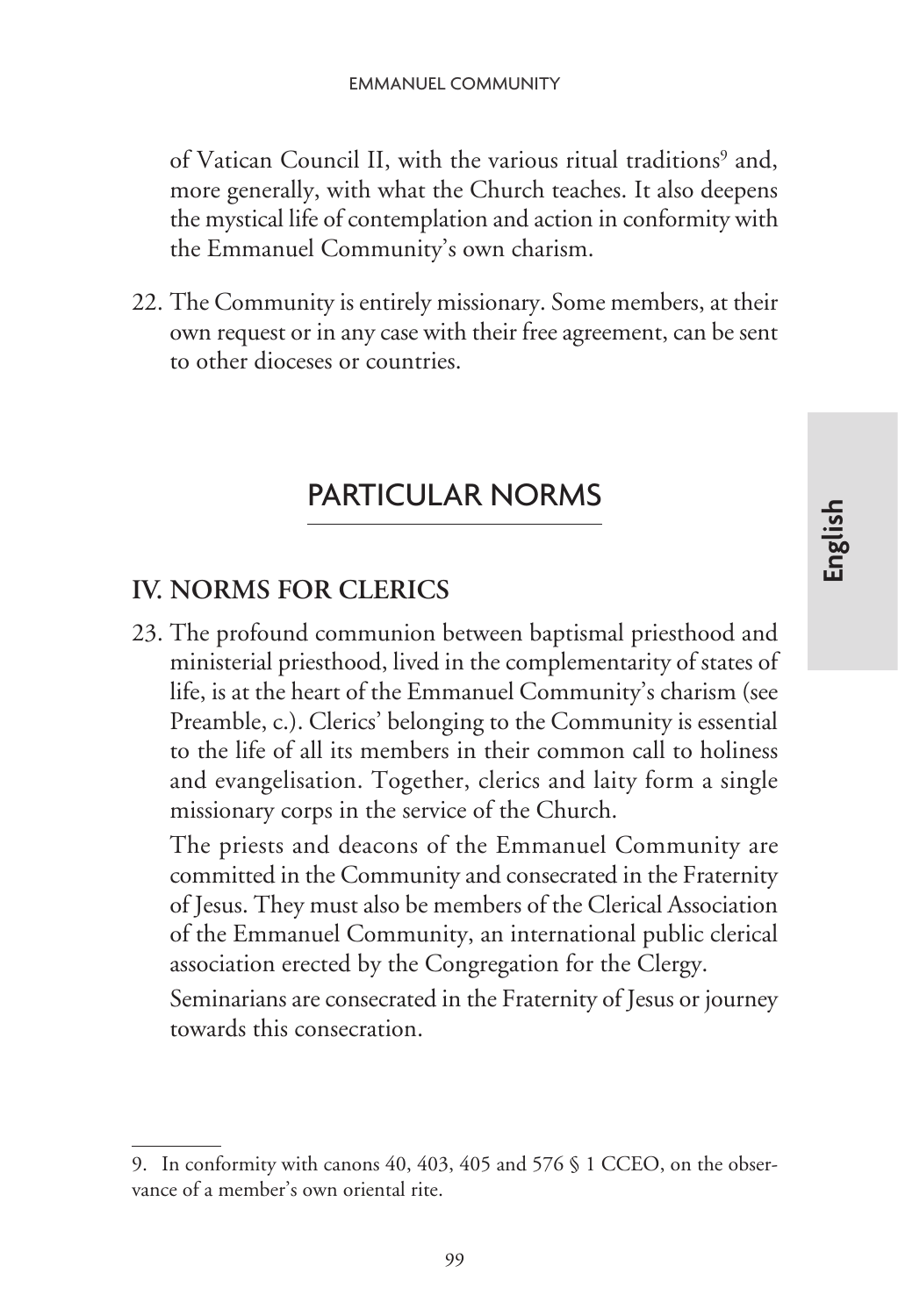24. Clerics have the same rights and obligations as other members: fraternal, contemplative and apostolic life with Adoration and celebration of the Eucharist (Divine Liturgy) according to their own rite, morning praise in common where possible, companionship, participation in a *maisonnée* and in Community meetings, payment of a just contribution, adherence to the orientations proposed by the Moderator General and the International Council, and participation in the apostolic activities and services of the Community (see arts. 14-22).

In this fraternal community life with other states of life, the Community's member priests find the source of a permanently renewed priestly ministry, the support needed for living ecclesiastical discipline in faithfulness to the Church, and the expression of their spiritual paternity (see *Pastores dabo vobis*, 68; Statutes of the Clerical Association of the Emmanuel Community (SCAEC)<sup>10</sup>, art. 3).

25. The Cleric Responsible for Ordained Ministers in the Emmanuel Community is instituted by the Congregation for the Clergy (see canons 158-163 and 317 § 1 CIC) on presentation of a list of three candidates proposed by the Moderator General of the Emmanuel Community, including an order of preference, a written presentation of each candidate and, in the case of candidates who are not incardinated in the Clerical Association, the prior written agreement of the Ordinary for this possible nomination, which will suppose full-time service in the Association. This list is drawn up by the Community's Moderator General with the consent of the Clerical Association's Council, given with a two-thirds majority (SCAEC, art. 17, 1°).

The Cleric Responsible for Ordained Ministers is an *ex officio* member of the International Council, where he sits as a supernumerary with voting rights, only for the duration of his functions. He is fully part of the Community's government.

<sup>10.</sup> See the appendix to these statutes.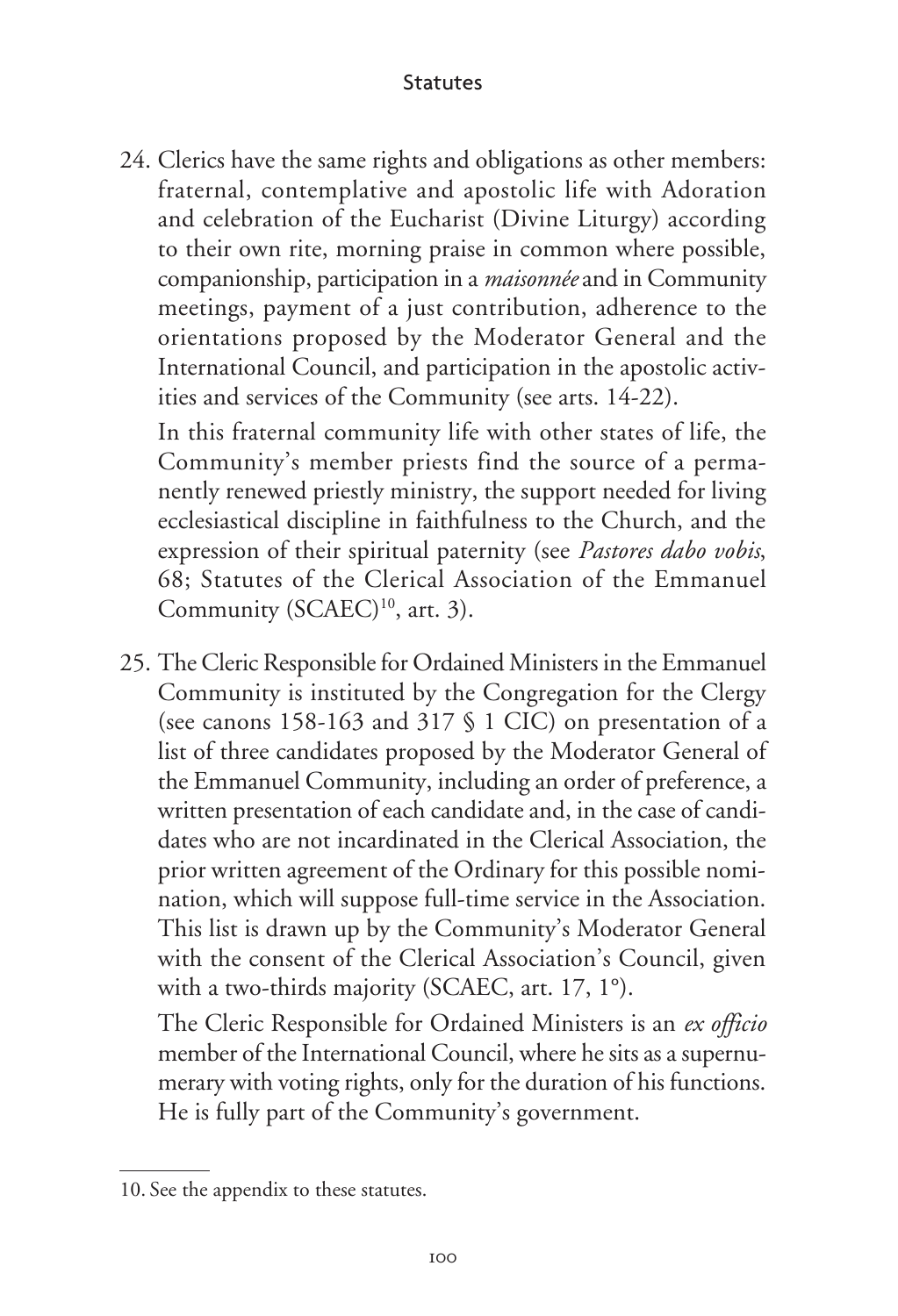The Priest Delegate for the Formation of Ordained Ministers is named by the Cleric Responsible for Ordained Ministers, with the consent of the Clerical Association's Council, and after having necessarily consulted the Moderator General of the Emmanuel Community, for a renewable mandate of five years (see SCAEC, art. 18, 2°). He is an *ex officio* member of the International Council of the Emmanuel Community, where he sits as a supernumerary with voting rights, for the duration of his functions.

- 26. Clerics can be incardinated in a diocese (see SCAEC, Preamble, g. and art. 15) or in the Clerical Association of the Emmanuel Community (see SCAEC, Preamble g. and art. 14).
- 27. Clerics already incardinated in a diocese can commit as associate clerics (see art. 7) with the written agreement of their bishop. They do not journey in the Fraternity of Jesus and are not members of the Clerical Association of the Emmanuel Community (SCAEC, art. 8). Internal norms define the procedures for their commitment.

After a time of journey and discernment as associate clerics, they can ask to commit in the Emmanuel Community and to make the consecration in the Fraternity of Jesus:

- with the written agreement of their bishop,
- with the agreement of both the Community's Moderator General and the Cleric Responsible for Ordained Ministers.

Commitment as a full member of the Emmanuel Community and consecration in the Fraternity of Jesus necessarily suppose adherence to the Clerical Association of the Emmanuel Community. A convention with the diocese will fix the procedures under which their ministry is exercised in respect of their membership of the Clerical Association and the Community (see SCAEC, art. 15).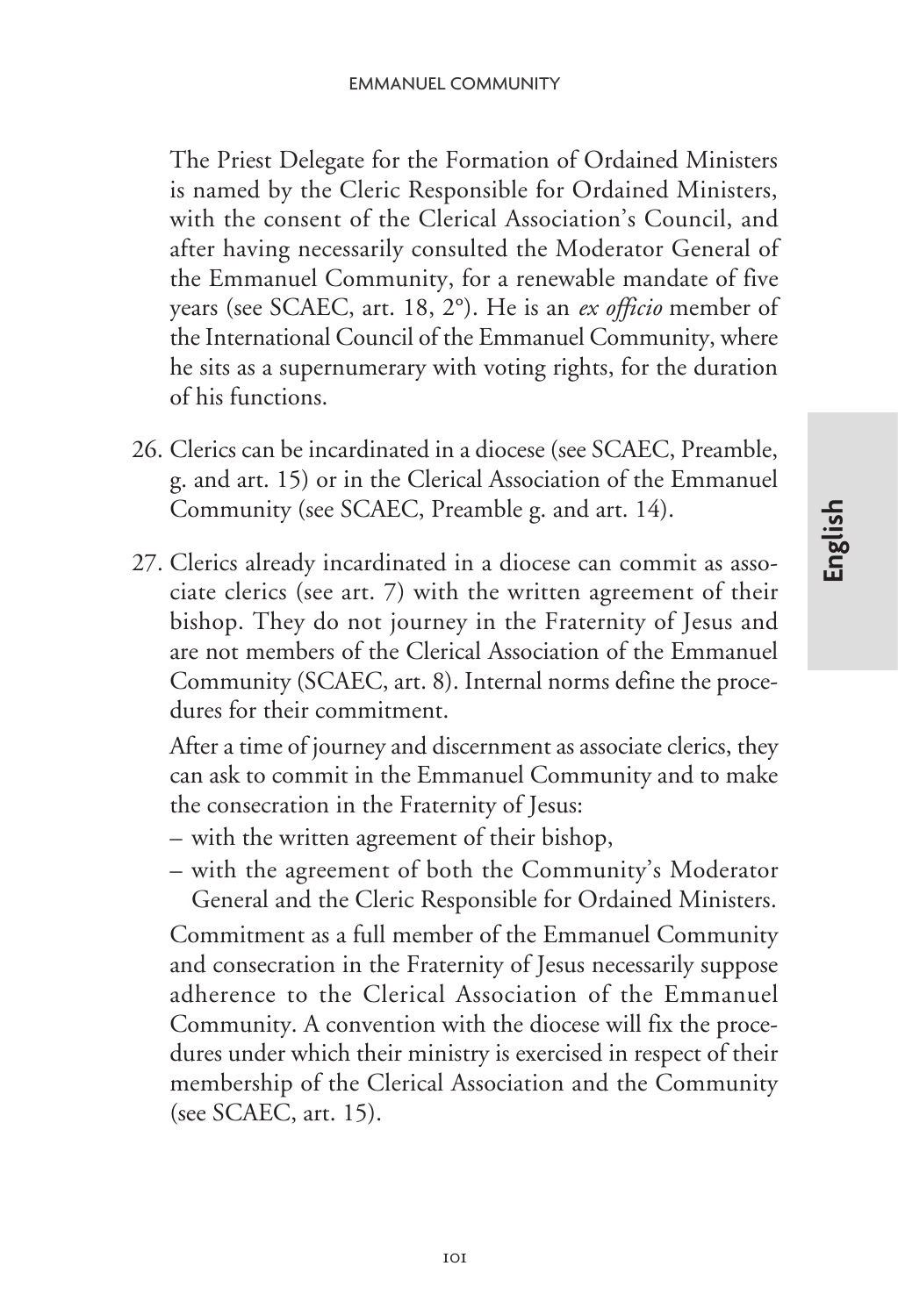28. A College of Communion is composed of the Community's Council and the Clerical Association's Council. On convocation by the Community's Moderator General, it has at least one ordinary meeting per year. It studies questions and gives opinions concerning the unity of the two associations and the common missions in faithfulness to the Emmanuel charism. Its opinions are adopted with a two-thirds majority (see SCAEC, art. 19). Its consent is necessary in order for the Moderator General and the Cleric Responsible for Ordained Ministers to name the Treasurer (see art. 36).

This College of Communion is chaired by the Moderator General.

## **V. PARTICULAR NORMS CONCERNING CELIBACY FOR THE KINGDOM**

29. Some lay men and women, members of the Emmanuel Community and journeying in the Fraternity of Jesus, can receive the grace to give themselves completely in celibacy for the Kingdom, bringing about a fuller personal availability for Adoration, compassion and evangelisation.

This commitment to celibacy includes the spirit of the evangelical counsels, a spirit of poverty and of availability. It is made in the framework of the Emmanuel Community, during a retreat of the Fraternity of Jesus.

- 30. Internal norms approved by the Community's International Council and the Council of the Fraternity of Jesus set out the particular rules for this state of life, on one hand for women, and on the other for men.
- 31. The journey that leads to commitment in celibacy for the Kingdom in the Emmanuel Community and the Fraternity of Jesus includes a probationary period whose length is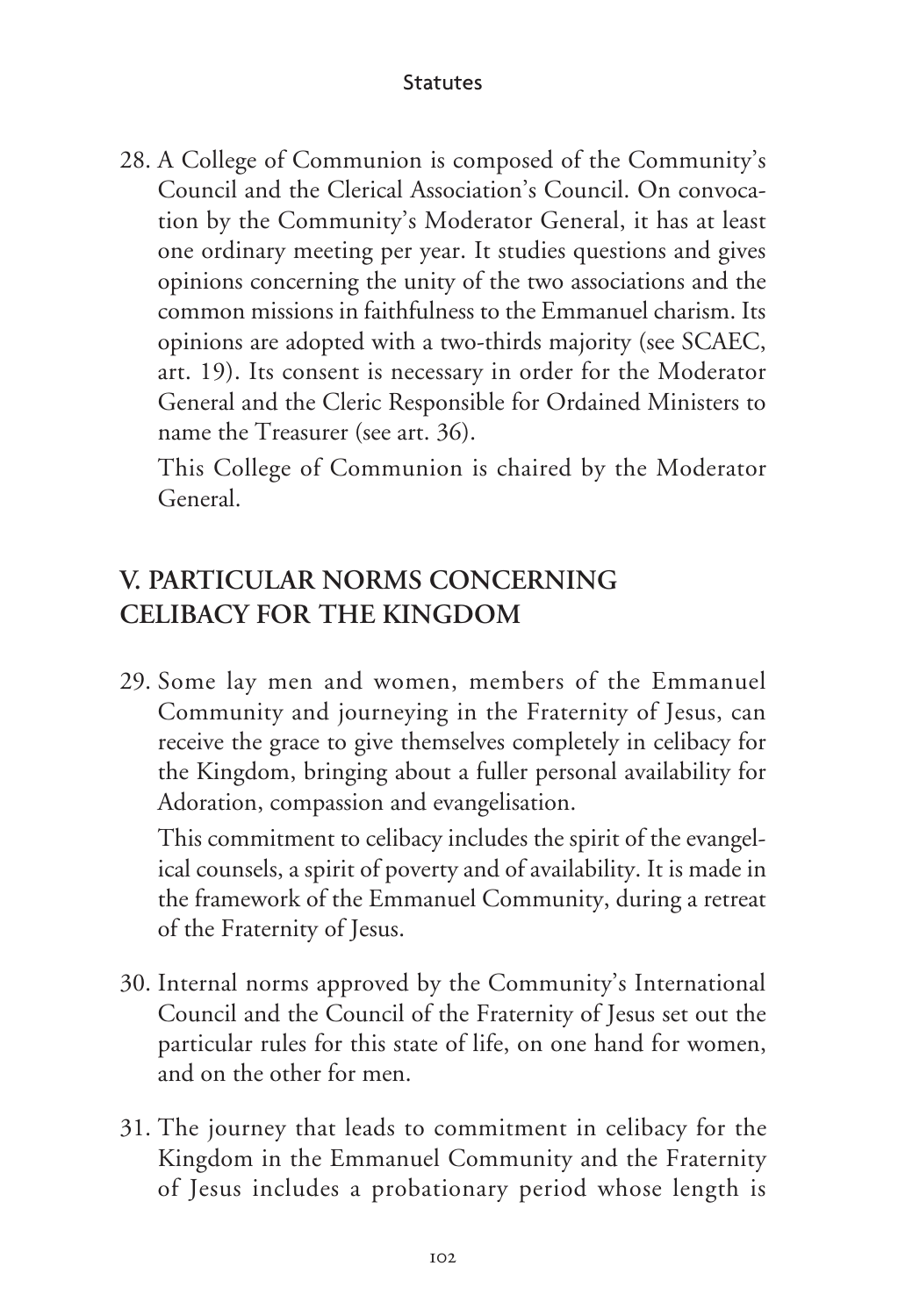determined by internal norms. The commitment in celibacy for the Kingdom is made, after the probationary period, for a period of three years, and is renewable. It can be followed by a definitive commitment, always preceded by consecration in the Fraternity of Jesus. The brothers and sisters of the Emmanuel Community and the Fraternity of Jesus are the first witnesses of this commitment. For their part, they undertake to honour and support the person in this undertaking.

32. On the Moderator General's proposal, the International Council elects, among those in celibacy for the Kingdom, a woman and a man who, respectively, will be responsible for questions specific to the state of life of women and men in celibacy for the Kingdom. They are *ex officio* members of the International Council (see art. 38). The mandate for this responsibility is five years, renewable. However, it can be brought to an end in the same manner.

They are vigilant that persons called to celibacy for the Kingdom in the Community live their vocation through deepening the human and spiritual dimensions set out in the internal norms for this state of life (see art. 30).

#### **VI. GOVERNMENT**

#### **GENERAL NORMS**

33. The Emmanuel Community is governed by the Moderator General, assisted by the International Council of the Emmanuel Community, the Council of the Fraternity of Jesus (see arts. 48-49) and the International Bureau (see art. 43).

Together they constitute the International Government. They are responsible for the common good of the Community and its members, and fundamentally for the Emmanuel charism.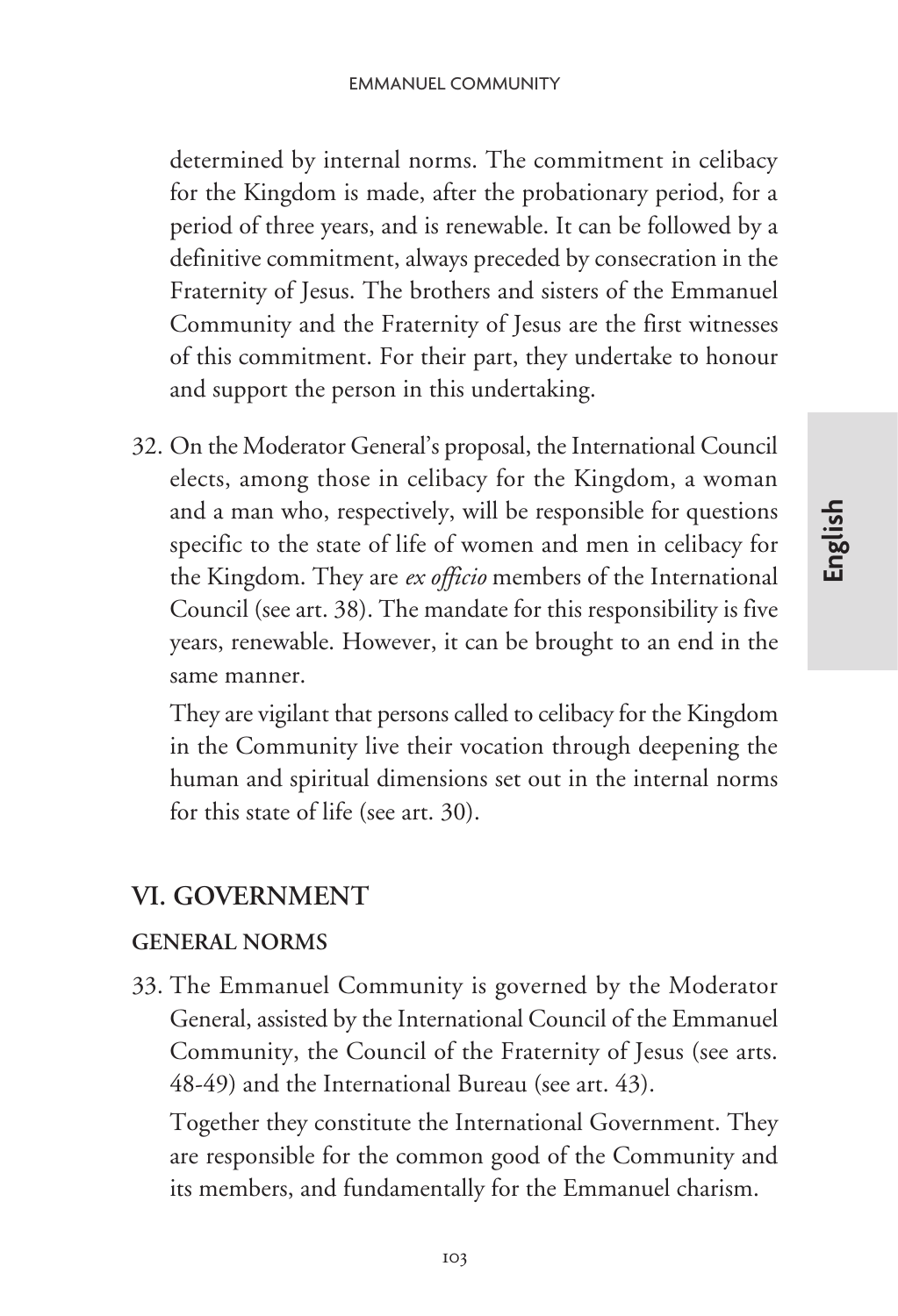The International Advisory Committee and the Zone Advisory Committees are constituted following the procedures set out in article 46.

The International Council and the Moderator General are elected by a College of Prayer and Election (see arts. 35 and 47).

#### **THE MODERATOR GENERAL**

- 34. The Moderator General is responsible for the Community's government. He or she assures the smooth running of the Community, encourages its sanctification, and coordinates its life and evangelisation. The Moderator General represents the Community before religious and civil authorities, and chairs the International Council, the Council of the Fraternity of Jesus, the International Bureau and the College of Communion.
- 35. The Moderator General is elected by the College of Prayer and Election, with a two-thirds majority, for a mandate of five years, renewable once, from among the laity who have taken the step of consecration in the Fraternity of Jesus and who are members of one of the following bodies:
	- The newly-elected International Council;
	- The outgoing International Bureau;
	- The Council of the Fraternity of Jesus.

Even if not a member of one of these bodies, an outgoing Moderator having done one single mandate can be re-elected.

This election must be confirmed by the Dicastery for Laity, Family and Life, in application of canon 317 § 1 CIC.

When the functions of a Moderator General come to an end, he or she can no longer sit on the Community's International Council. In the case of being re-elected to the Council without being re-elected as Moderator, the mandate as a member of the Council ceases automatically. He or she is replaced on the Council by the highest ranked of the substitute elected members (see art. 38).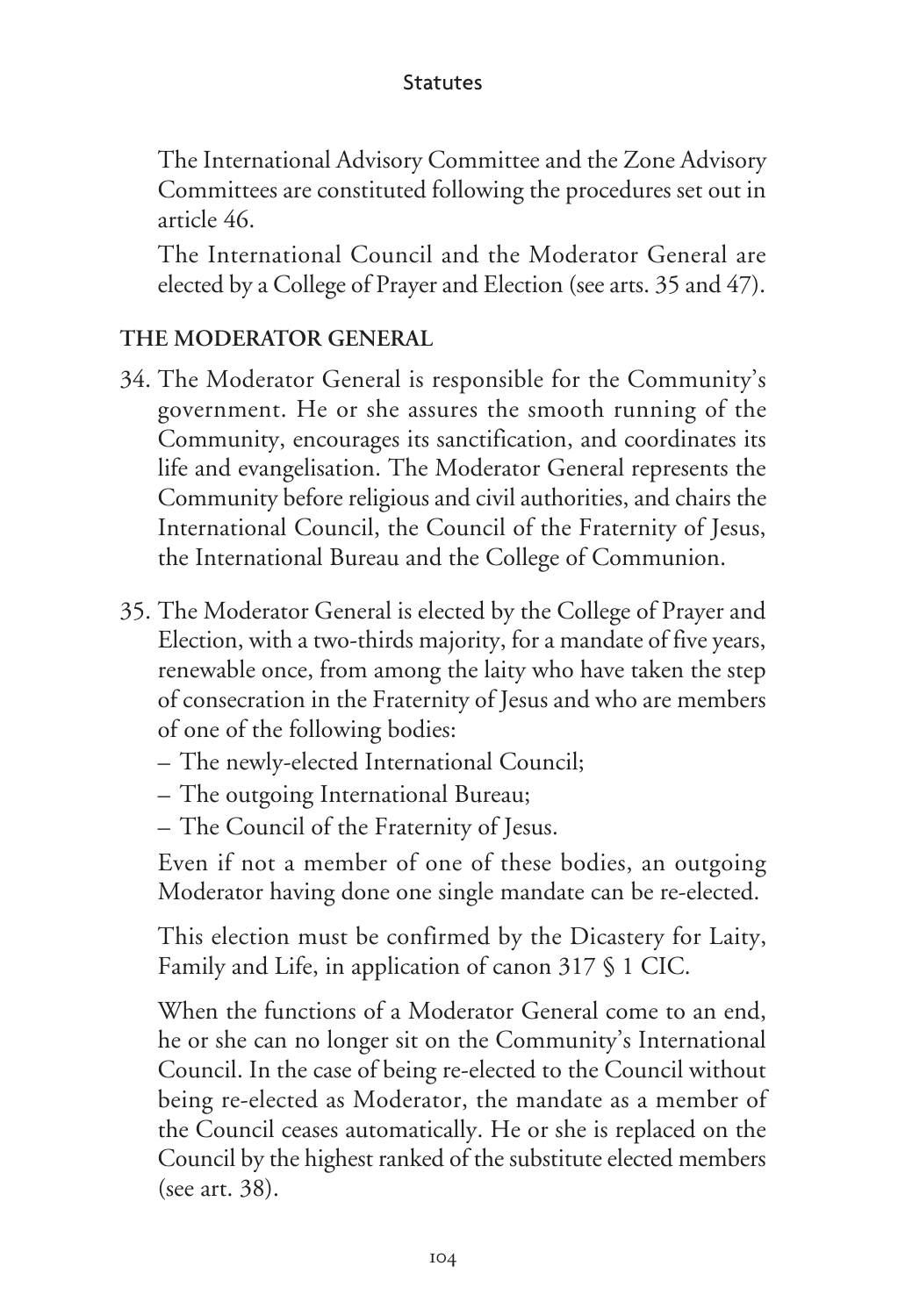The Moderator General can give up this responsibility before the end of a mandate if considering himself or herself no longer able to assume these duties. In this case, respecting the same conditions as set out above, the College of Prayer and Election shall proceed to the election of a new Moderator General, for the time that remains of the predecessor's mandate.

In the case of a grave beach either of the dignity of these duties or of probity or moral integrity, the International Council of the Emmanuel Community and the Council of the Fraternity can assemble to revoke the Moderator General, voting with a four-fifths majority. The same applies if the Moderator General is affected during the mandate by a physical or psychological incapacity to carry out his or her functions. In these circumstances, always respecting the same conditions as set out above, the College of Prayer and Election shall proceed to the election of a new Moderator General, for the time that remains of the predecessor's mandate.

The revocation of the Moderator General and the election of a successor must be confirmed by the Dicastery for Laity, Family and Life (see canon 317 § 1 CIC).

36. The Moderator General exercises authority either ordinarily and directly, having consulted the Council or received its consent where required (see arts 41 and 42), or by delegation. A special delegation for a particular act can be given in writing, A general delegation for a series of acts or for a pastoral responsibility must be granted in writing and have the International Council's consent (art. 41). The delegate cannot sub-delegate without the Moderator General's consent.

Under the presidency of the Moderator General, the International Council can delegate some of its responsibilities to local councils or bureaux, if necessary.

For the management of patrimony, the Moderator General is assisted by the Treasurer, named jointly by the Community's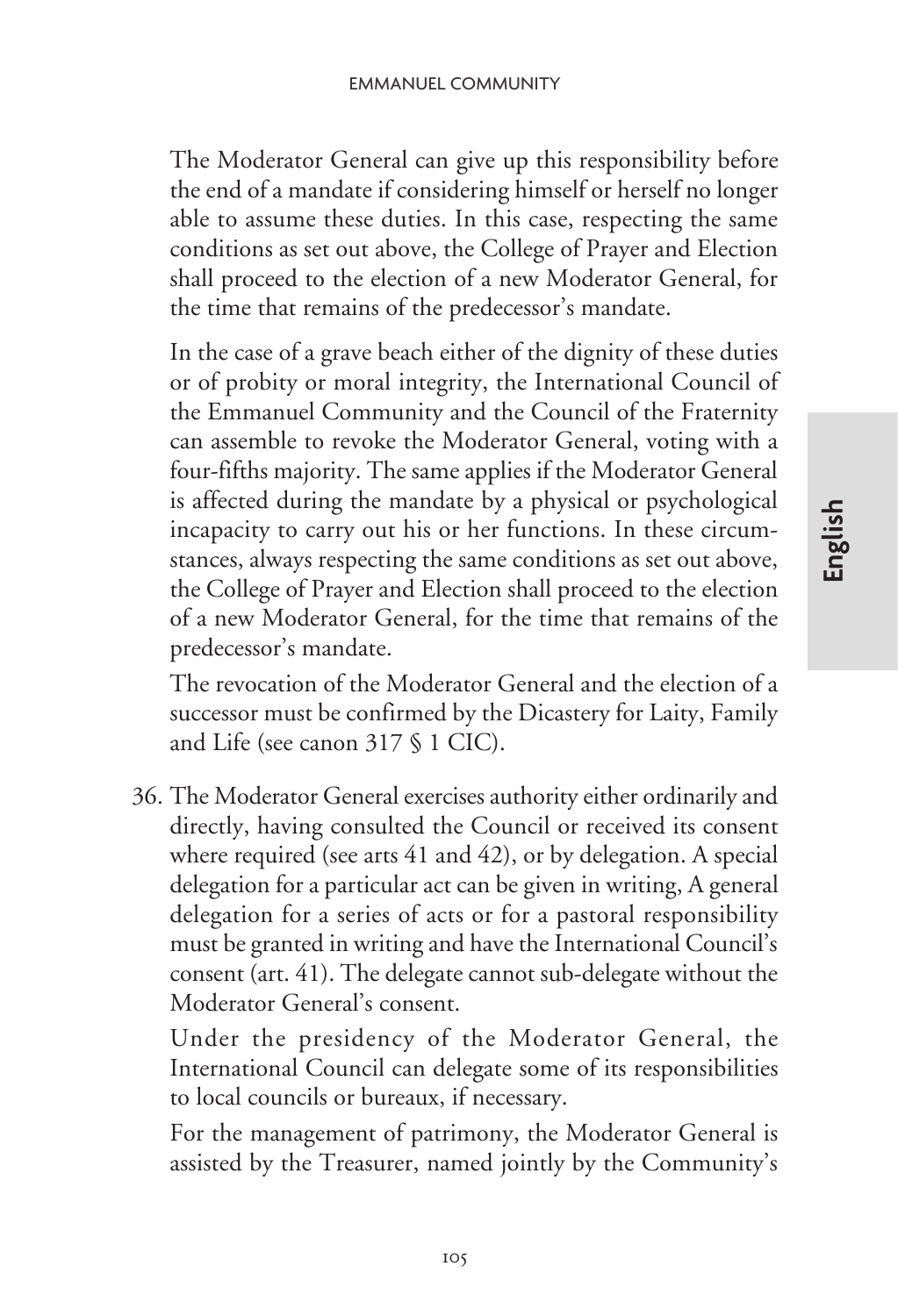Moderator General and the Cleric Responsible for Ordained Ministers, with the consent of the College of Communion, expressed with a two-thirds majority (see SCAEC, art. 34).

The Treasurer takes part in meetings of the Council with the right to vote.

37. The Cleric Responsible for Ordained Ministers is instituted by the Congregation for the Clergy on a proposal from the Community's Moderator General, according to the conditions set out in article 25 of these statutes.

#### **THE INTERNATIONAL COUNCIL OF THE EMMANUEL COMMUNITY**

- 38. The International Council of the Emmanuel Community is comprised of:
	- Fifteen elected full members;
	- Five *ex officio* members;
	- Five elected substitute members.

Members are elected for five years from among the committed members of the Emmanuel Community, consecrated in the Fraternity of Jesus and forming part of the College of Prayer and Election (see art. 47). They are free to accept the mandate. These mandates are renewable once only.

The *ex officio* members are as follows:

- The Cleric Responsible for Ordained Ministers, instituted by the Congregation for the Clergy (see SCAEC, art. 17, 1°);
- The Priest Delegate for Formation of the Clerical Association of the Emmanuel Community, named by the Cleric Responsible for Ordained Ministers with the consent of his Council (SCAEC, art. 18, 2°);
- The woman responsible for questions specific to women who are celibate for the Kingdom, elected by the Community's International Council on the Moderator General's proposal (see art. 32);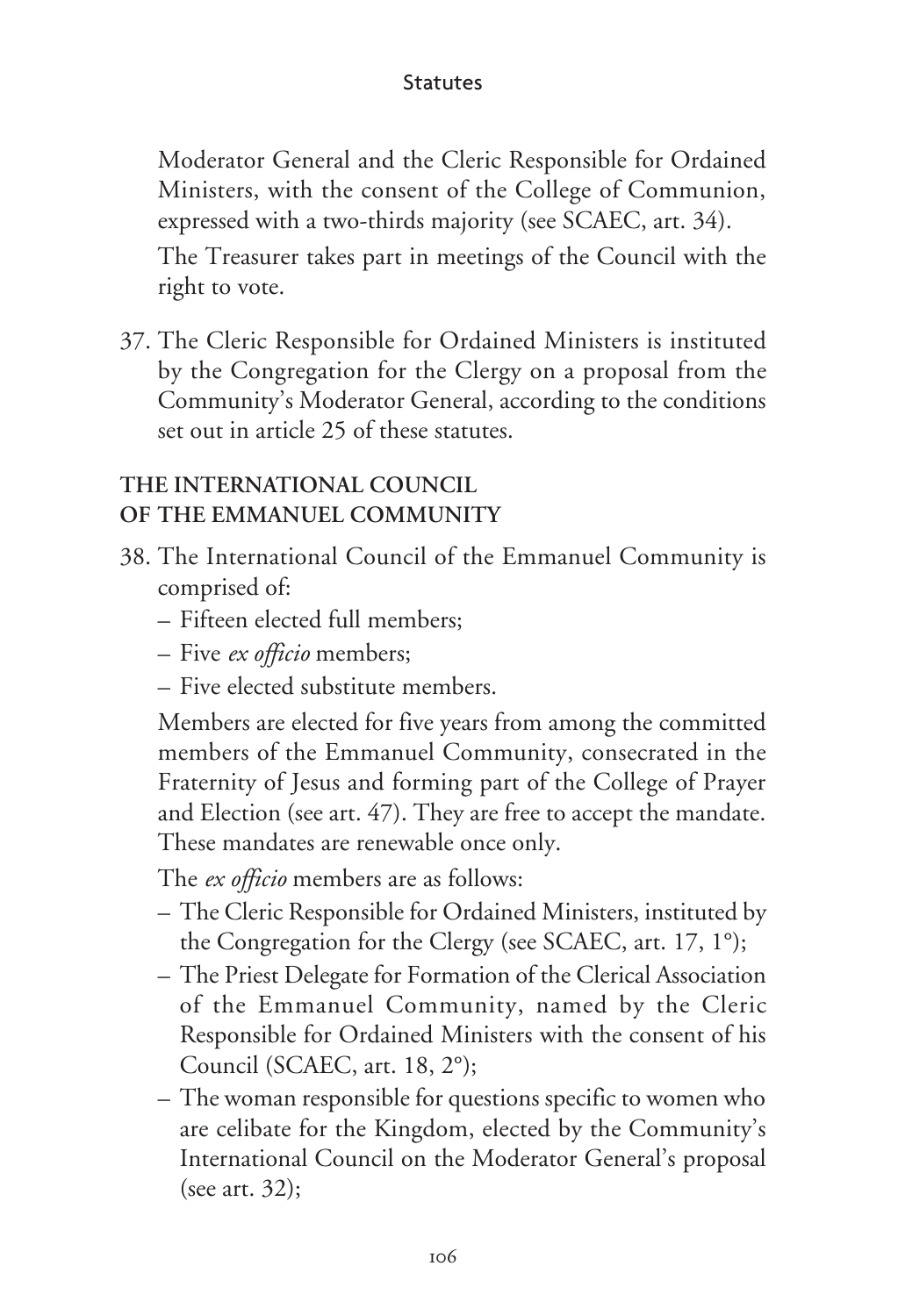- The man responsible for questions specific to men who are celibate for the Kingdom, also elected by the Community's International Council on the Moderator General's proposal (see art. 32);
- The Treasurer, named jointly by the Moderator General and the Cleric Responsible for Ordained Ministers with the consent of the College of Communion (see art. 28).

The elected substitute members do not sit on the Council. Where required, they have the vocation to replace full members who give up their functions during their mandates. To this end they are ranked from highest to lowest on the basis of the number of votes obtained during the last round of voting by the College of Prayer and Election.

Elected full members and *ex officio* members sit on the Council with voting rights.

- 39. With the Moderator General, the Council establishes the general orientations of the Community's life, apostolate and formation in conformity with its own charism. It is the guarantor for communion and solidarity in the Community. It is convoked by the Moderator General at least four times per year.
- 40. The running of the Council and of the Community's international government more generally, is the object of internal norms approved by the Councils.

The International Council's agenda is established by the Moderator General.

- 41. THE CONSENT OF THE INTERNATIONAL COUNCIL is required in order for the Moderator General to:
	- constitute the International Bureau:
	- define and modify zones;
	- adopt the internal norms mentioned in these statutes;
	- accept commitments in celibacy;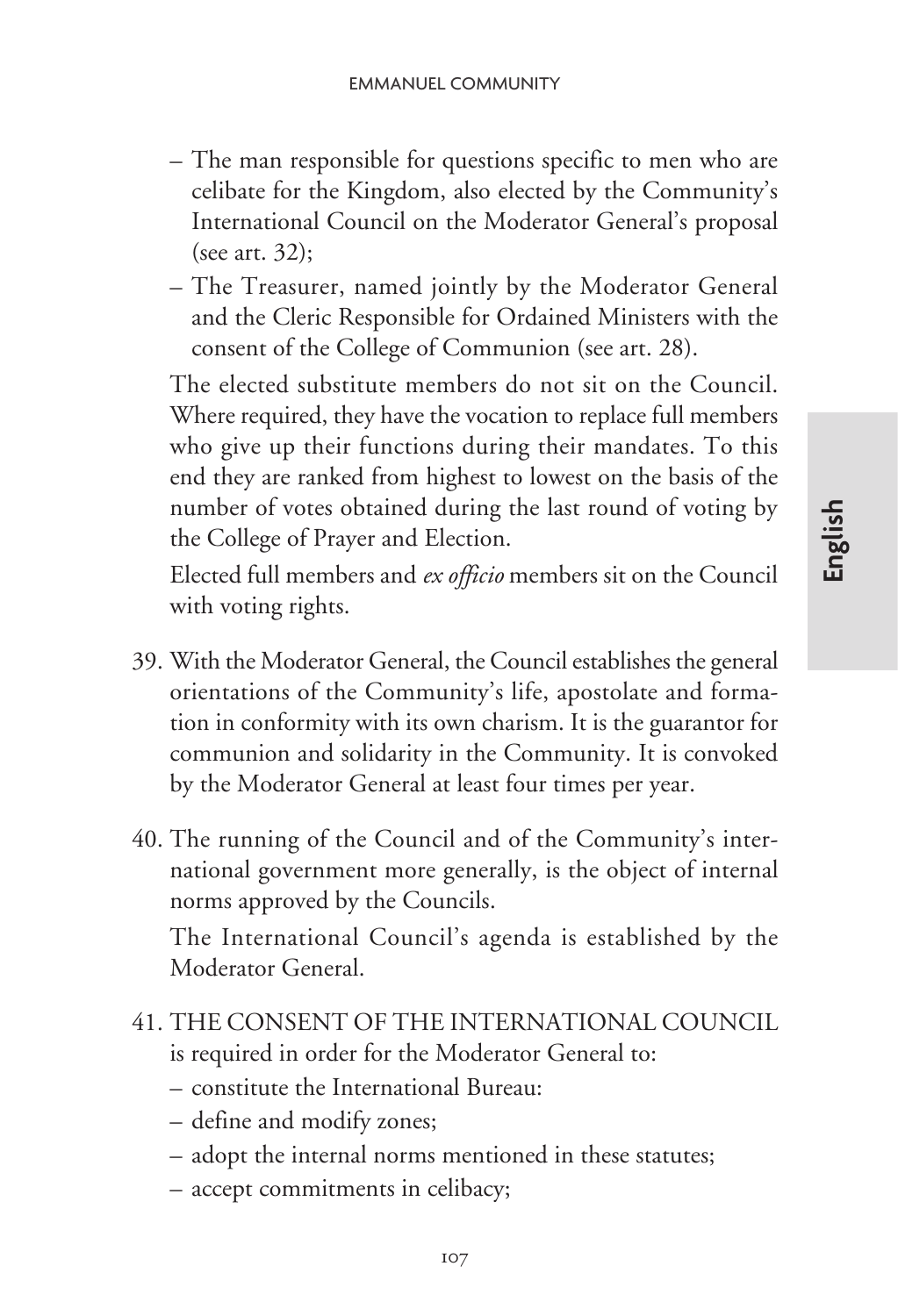- conclude with anyone conventions committing the Community in the long term that are not the competency of the Clerical Association of the Emmanuel Community;
- designate, confirm or renew in their responsibilities the Moderator General's Delegates, and the coordinators of major services, be they apostolic, spiritual or material;
- delegate in a permanent manner a part of the Moderator General's powers;
- appoint the Treasurer;
- approve the annual budget and financial statement;
- make important decisions concerning patrimony: acts of disposition and extraordinary administrative acts.

After each of its meetings, the International Council will transmit a report of the decisions made to the Council of the Clerical Association of the Emmanuel Community.

- 42. CONSULTATION OF THE INTERNATIONAL COUNCIL is required in order for the Moderator General to:
	- confirm Bureaux for Zones;
	- appoint the non-elected members of the International Advisory Committee;
	- convoke meetings of the Advisory Committees and establish their agenda;
	- convoke the College of Prayer and Election.

Consultation of the Council is also required for the admission of candidates for priesthood destined to be incardinated in the Clerical Association of the Emmanuel Community or of priests who request this incardination.

#### **THE INTERNATIONAL BUREAU**

43. The Moderator General establishes, with the Council's consent, an International Bureau in order to assist in the Community's daily government. This Bureau is chaired by the Moderator General and composed of the Cleric Responsible for Ordained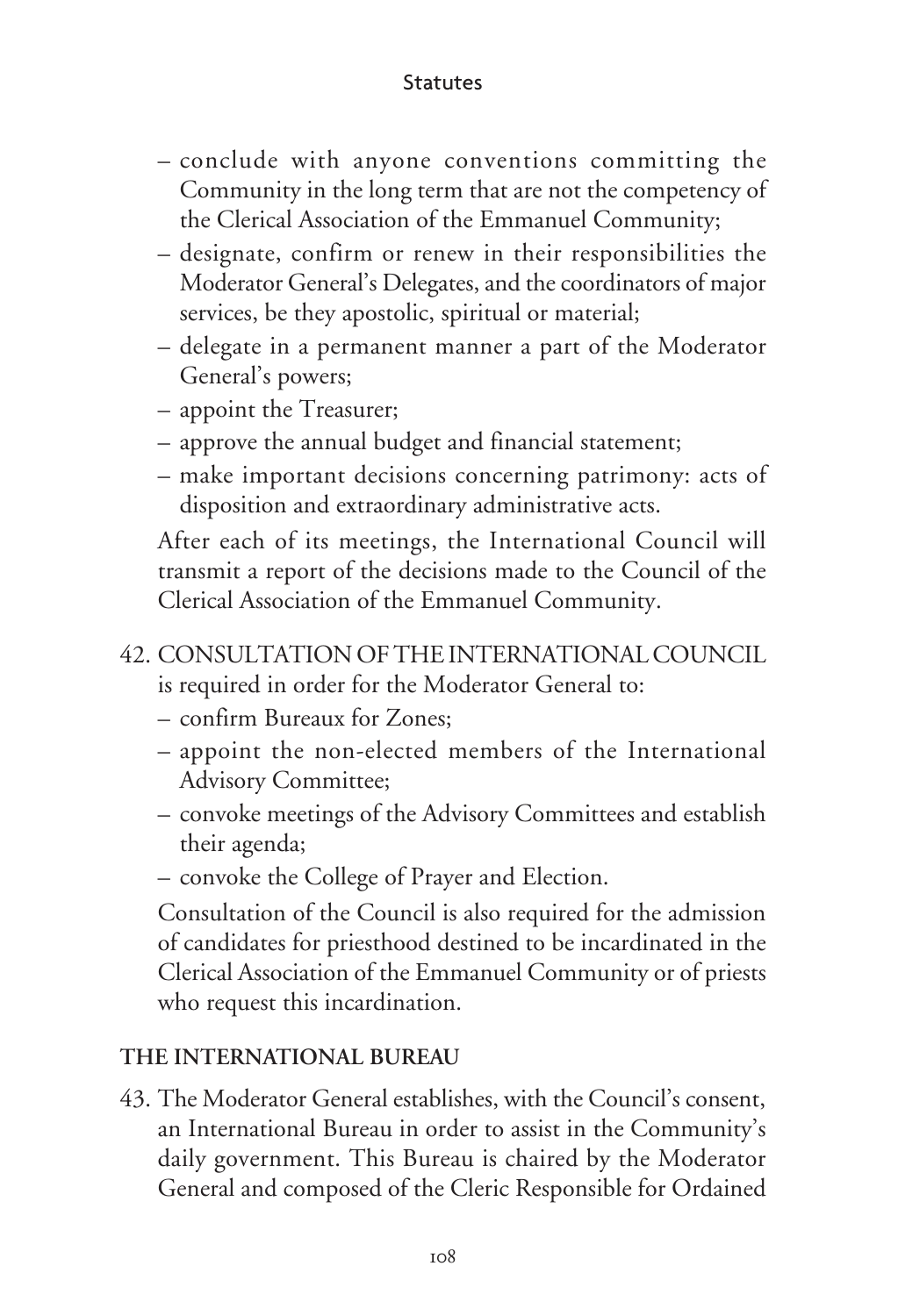Ministers (see arts. 25 and 37), the persons responsible for questions specific to celibacy for the Kingdom (see art. 38), the Moderator General's Delegates for Zones (see art. 45), the Treasurer (see art. 36) and other coordinators of major central services appointed by the International Council (see art. 41).

The International Bureau assists the Moderator General in the daily running of the Community, the coordination of various local instances of government and the preparation of questions that are to be submitted to the Council (see arts. 41 and 42).

#### **DELEGATION OF GOVERNMENT AT LOCAL LEVELS: ZONES AND PROVINCES**

44. Community Zones are defined by the Moderator General with the Council's consent according to the number of persons, the centres of activity and the degree of development of the Community.

Within these zones, provinces are defined. The organisation of zones and provinces is determined by internal norms approved by the International Council.

45. The Delegate of the Moderator General for a zone is appointed by the Moderator General with the Council's consent. The Delegate exercises responsibility by delegation from the Moderator General, to whom he or she gives account faithfully of this mission. The Delegate must be consecrated in the Fraternity of Jesus. The delegation ceases at the end of the Moderator General's mandate. The Delegate's functions can also cease in advance of this either by resignation, or on being revoked by the Moderator General, with the consent of the International Council.

The Moderator General's Delegate works with a bureau and regularly consults Community members consecrated in the Fraternity of Jesus.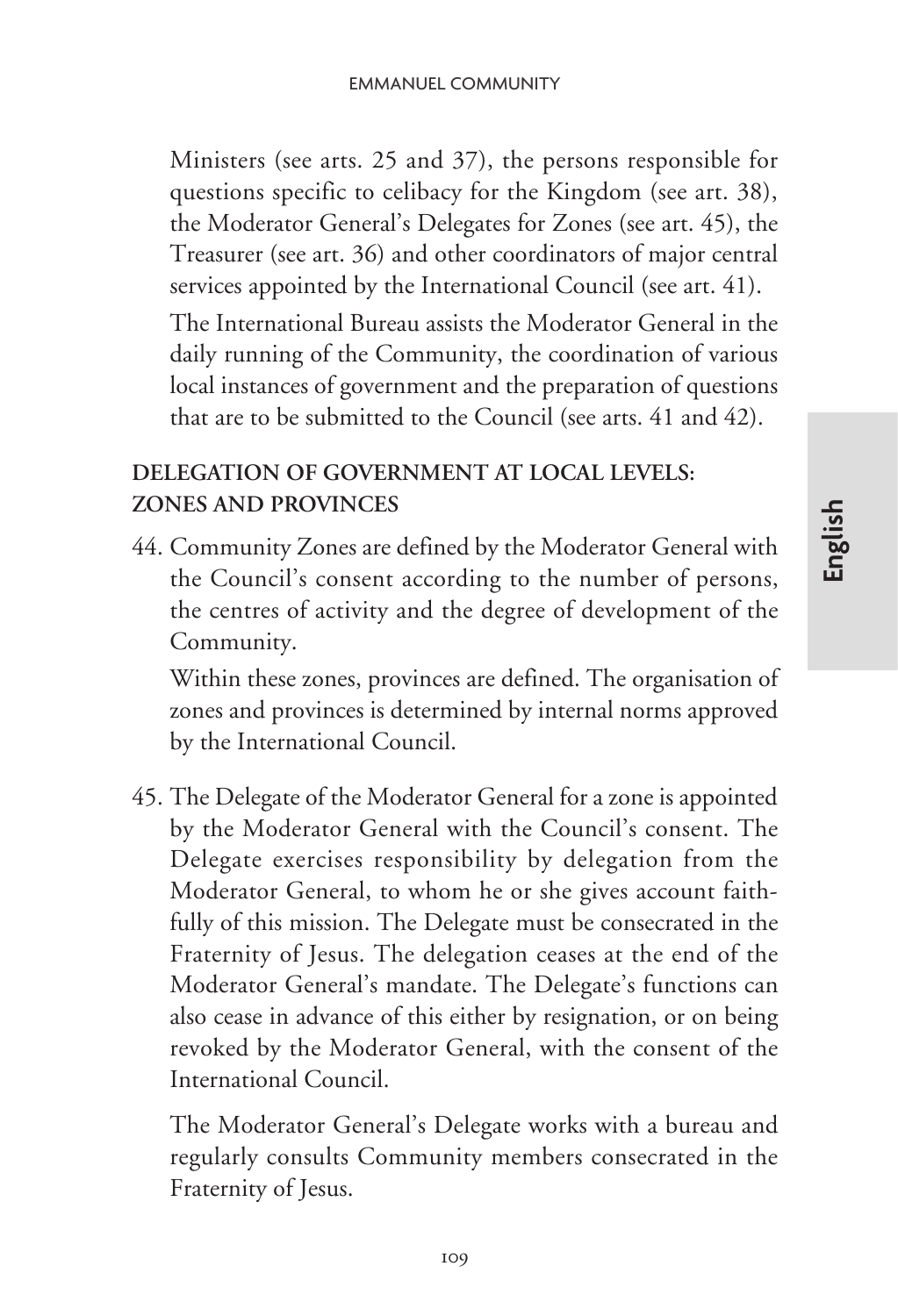With the bureau, the Delegate has the task of organising the life of the Community and the Fraternity in the zone entrusted to him or her.

The Delegate supervises the putting into practice – by local coordinators – of the follow-up of persons, apostolic activities and the formation defined by the Council.

The Delegate accepts commitments in the Community, with the consent of the Zone Bureau.

The Delegate acts in relationship with, and under the control of, the Moderator General, to whom he or she gives account regularly. Under the Moderator General's responsibility, the Delegate works in communion with the other zones. In the same way, the Delegate is in relation with the zone's bishops or Ordinaries.

The Moderator General's Delegates cannot combine this responsibility with membership of the International Council. A member of this Council who accepts the responsibility as Zone Delegate resigns from membership of the Council. This person is replaced on the Council by the first in rank of the substitute elected members (see art. 38). The Moderator General's Delegates take part in the International Council without voting rights and as defined in internal norms.

The International Government has the capacity to intervene in the government of a zone, a province or any other geographical entity when this concerns the best interests of persons, questions of apostolate, ecclesial relations, the application of the Community's own charism and, more generally, the dynamism of the zone in solidarity with the whole Community.

#### **ZONE ADVISORY COMMITTEES AND THE INTERNATIONAL ADVISORY COMMITTEE**

46. 1°) The Community has an advisory body under the responsibility of the Moderator General. It is composed of an International Advisory Committee and Zone Advisory Committees.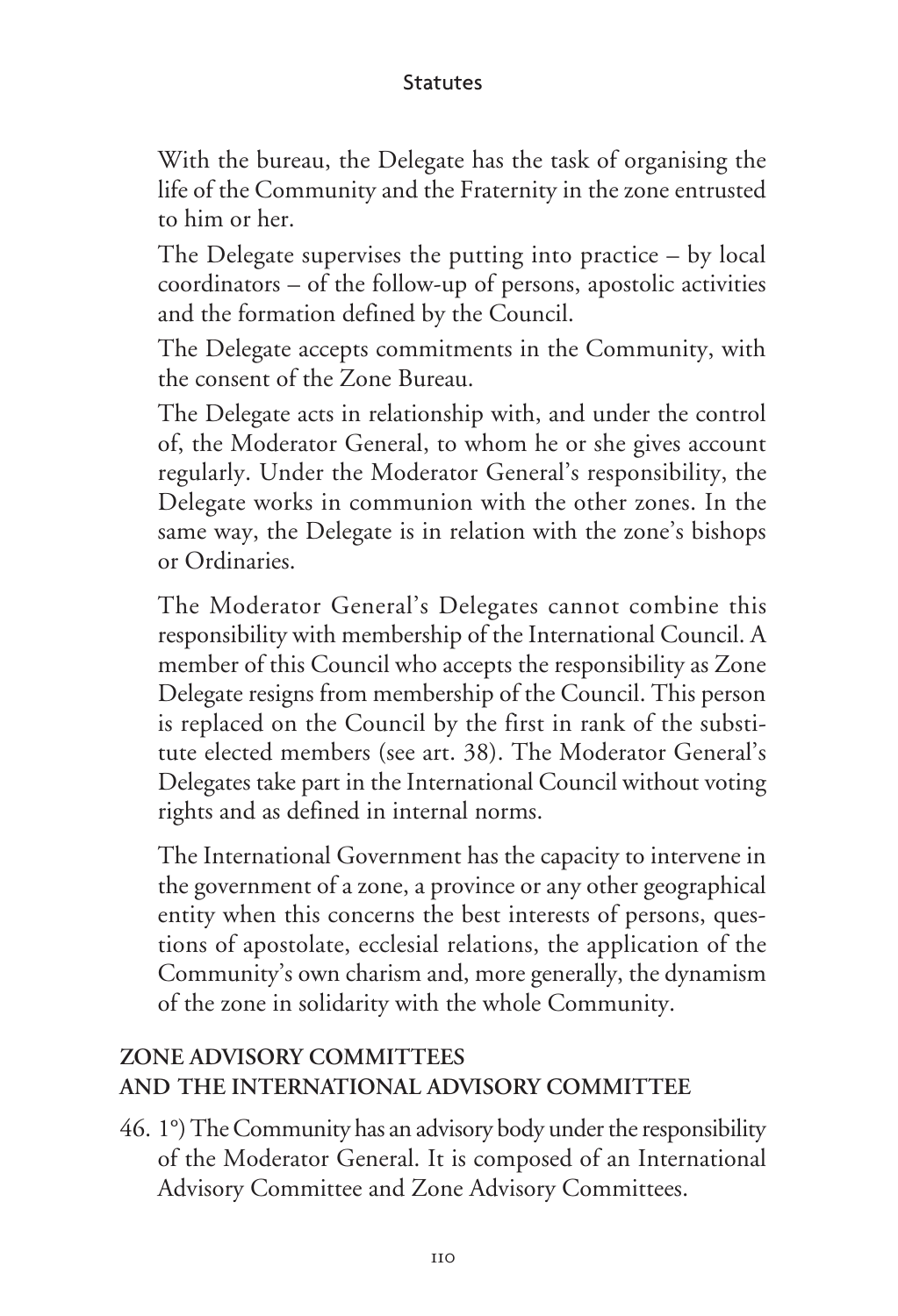All Advisory Committees include an elected membership of three-quarters.

The non-elected members of the International Advisory Committee are appointed by the Moderator General, after consultation of the Council.

The non-elected members of each Zone Advisory Committee are appointed by the Moderator's Delegate for the zone, after consultation of the Zone Bureau and with the consent of the Moderator General.

The mandate for all these members is five years.

2°) To be eligible for a Zone Advisory Committee, it is necessary to be committed in the Community and consecrated or in the probationary stage in the Fraternity of Jesus. To be eligible for the International Advisory Committee, it is necessary to be a member of a Zone Advisory Committee or a Zone Bureau.

The number of persons to be elected for the International Advisory Committee and the Zone Advisory Committees is established by the Council in proportion to the number of committed members. The International Advisory Committee consists of one hundred members.

Elections are done in two stages:

- the committed members of each zone elect the Zone Advisory Committee's elected members;
- the members of the Zone Advisory Committees and the Zone Bureaux elect among themselves those who will be the International Advisory Committee's elected members.

The International Council establishes the timetable for elections. The electoral process is the object of internal norms approved and revisable by the Community's International Council and the Council of the Fraternity of Jesus.

3°) The Moderator General invites the Advisory Committees to reflect with the International Council on questions concerning the Community's life and future. To this end, they give and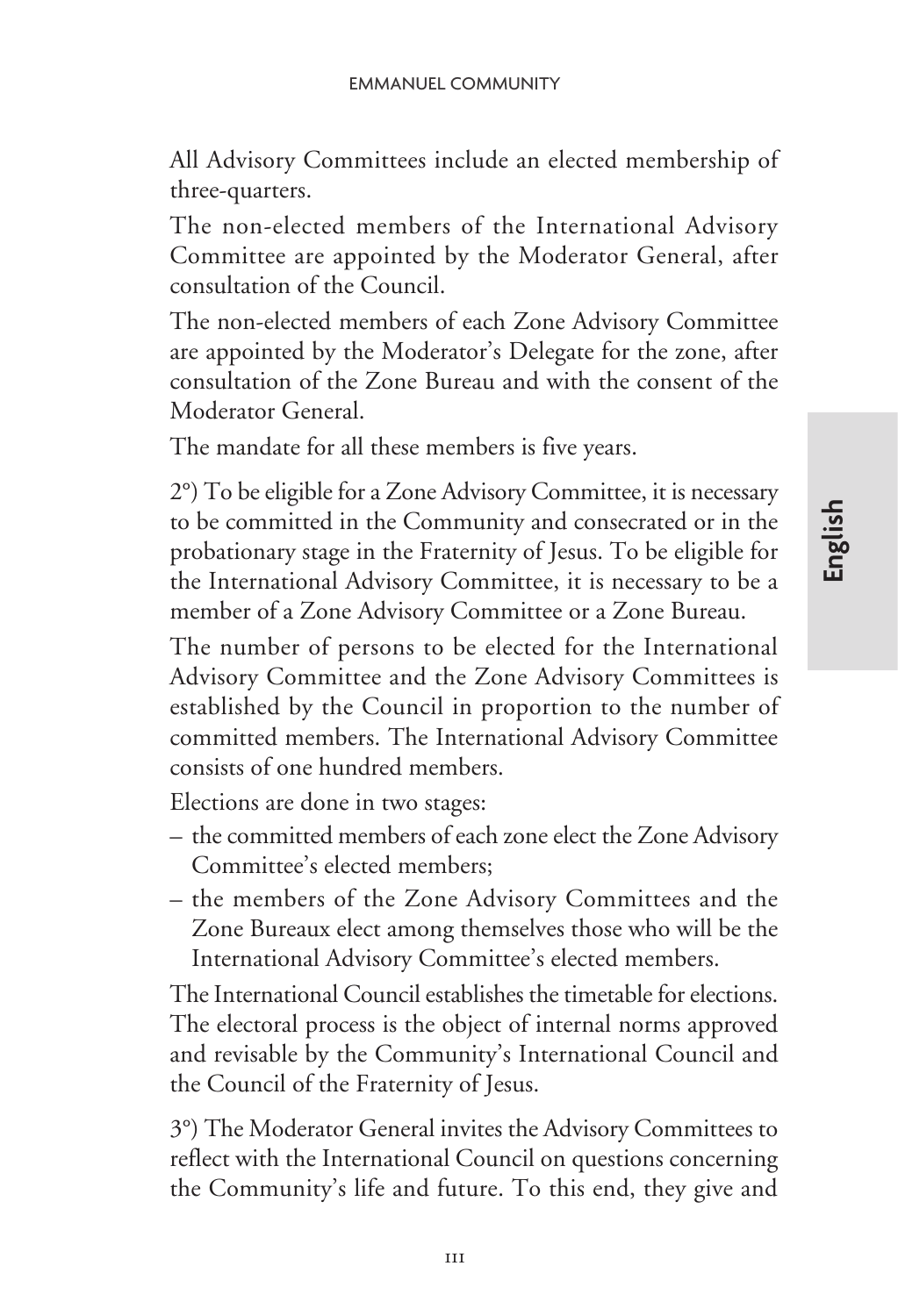receive information, undertake the studies asked of them and give their opinion on the questions submitted to them. They have neither a right to vote nor authority.

4°) The Moderator General must consult the International Advisory Committee on statutory modifications.

5°) The Advisory Committees are convened on the Moderator General's initiative.

The Moderator General's Delegate for the Zone and its Bureau take part in the meetings of the Advisory Committee for their zone, as do the Moderator General and Council members if needed.

The Moderator General, the members of the International Council and of the Council of the Fraternity of Jesus, the members of the International Bureau, the coordinators of major apostolic services appointed by the Council, the members of the Council of the Clerical Association of the Emmanuel Community and the delegates of the Cleric Responsible for Ordained Ministers take part in the meetings of the International Advisory Committee.

#### **THE COLLEGE OF PRAYER AND ELECTION**

47. The goal of the College of Prayer and Election is to proceed to the election of the members of the International Council and then the election of the Moderator General in discernment and prayer. The Moderator General convenes it in due time.

It is composed of the Members of the International Advisory Committee (see art. 46), the International Council of the Community, the Council of the Fraternity of Jesus, the International Bureau and the Council of the Clerical Association of the Emmanuel Community.

For the election of the Moderator General, the procedure indicated in article 35 is followed.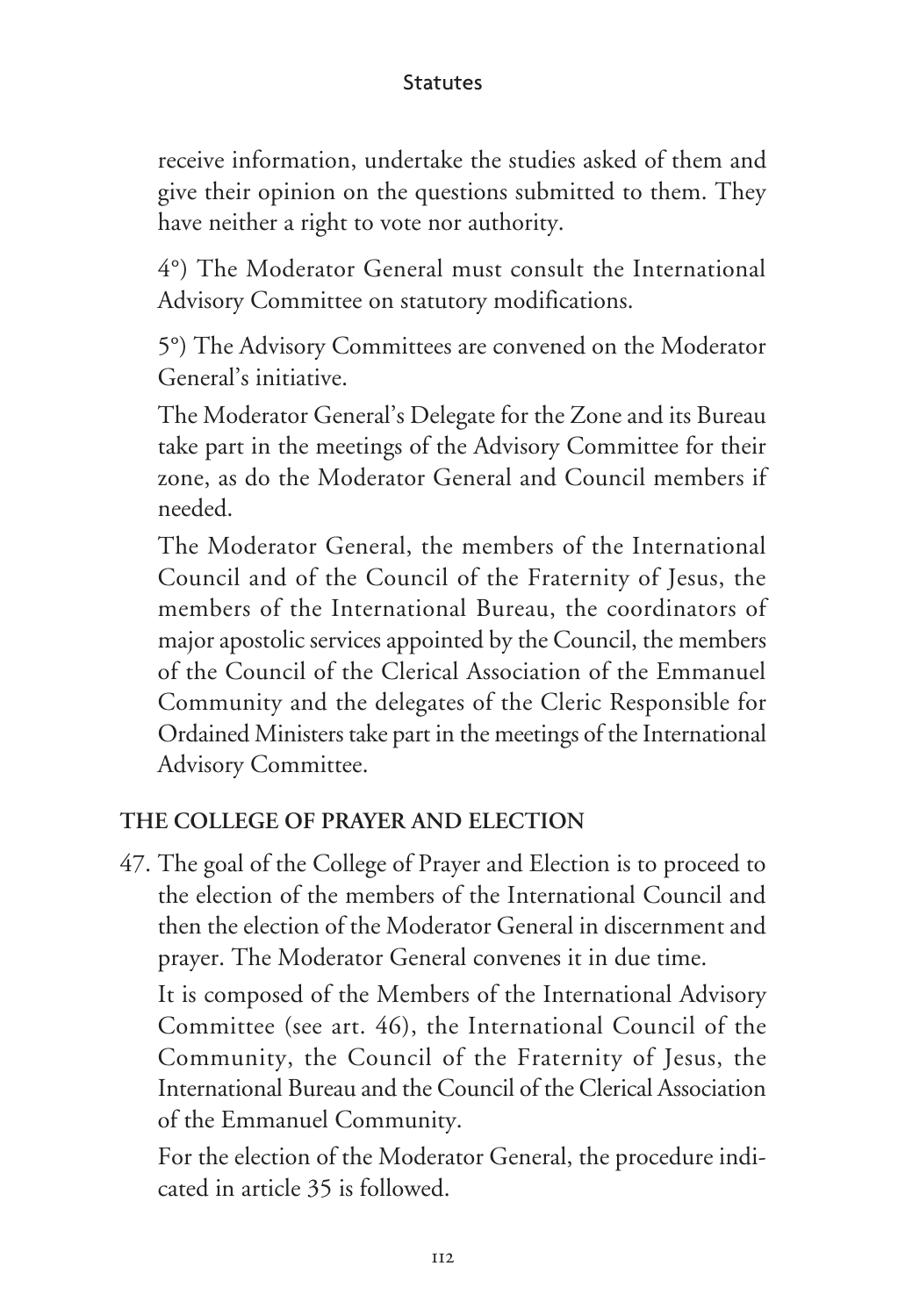Only those members of the College of Prayer and Election consecrated in the Fraternity of Jesus are eligible as members of the International Council of the Emmanuel Community.

The election of the Council is done in prayer to the Holy Spirit, freely and responsibly, seeking the will of God. Particular care is taken concerning the common good, the communion of states of life, the expression of the Community's charism in the service of, and in profound union with, the Church, missionary dynamism and international representation.

The whole electoral process is the object of internal norms approved and revisable by the International Council of the Community and the Council of the Fraternity of Jesus.

## **VII. NORMS CONCERNING THE FRATERNITY OF JESUS**

48. The Council of the Fraternity of Jesus, under the authority of the Moderator General, is competent for all that concerns faithfulness to the Emmanuel charism, the foundations of formation and companionship, the dynamism of the Fraternity and the organisation of its retreats.

Consultation of the Council is required for steps of probation and consecration in the Fraternity of Jesus. These stages in this journey are established by internal norms, approved by the Councils of the Community and the Fraternity. The spirit and the framework of consecration and of availability for mission in the Emmanuel Community are set out in the Preamble.

49. The Council of the Fraternity of Jesus comprises nine members who belong neither to the International Council nor to the International Bureau. They are appointed by the Moderator General, two and a half years after his or her election, for a mandate of five years, from among the consecrated members with an acknowledged experience. Two of them are chosen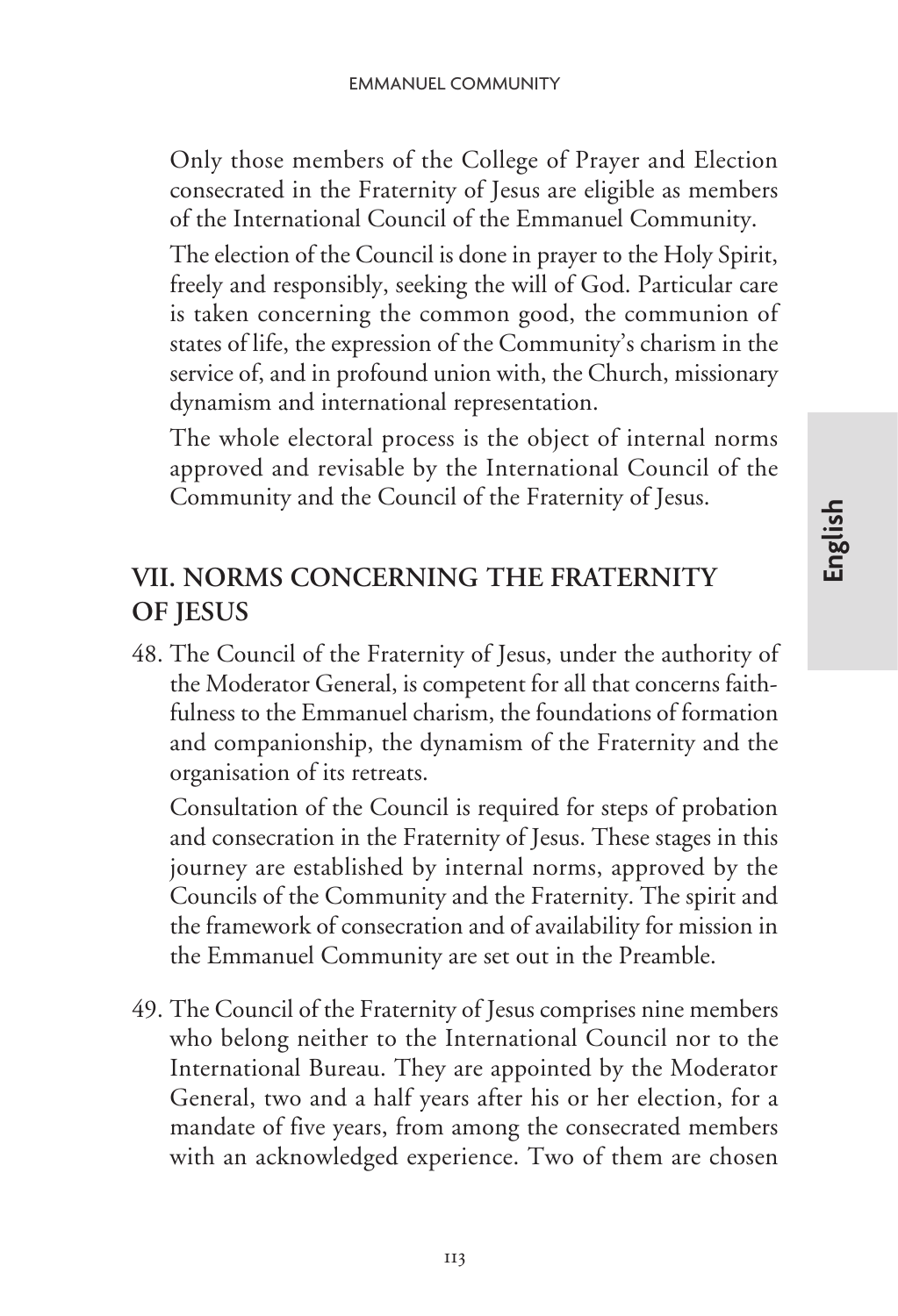among the members of the Clerical Association of the Emmanuel Community who are not members of its Council.

50. The Moderator General can convene the two Councils together where he or she judges this necessary for the good of the Community.

The Moderator must convene the Council of the Fraternity of Jesus at least three times per year.

## OTHER NORMS

## **VIII. DEPARTURE FROM THE COMMUNITY AND THE FRATERNITY**

51. A member's decision not to renew the annual commitment in the Emmanuel Community leads to departure from the Community and, equally, from the Fraternity, if the person was a member. This departure brings to an end all rights and obligations arising from membership of the Community. This decision does not create an obstacle to later readmission with the Community's consent.

For members who are clerics, the provisions of articles 37 and 38 of the Statutes of the Clerical Association of the Emmanuel Community must also be respected.

52. In conformity with canons 316 CIC and 580 CCEO, members who publicly reject the Catholic faith, or defect from ecclesiastical communion, or who have been punished by an imposed or declared excommunication, or by a major excommunication, will be dismissed from the Community.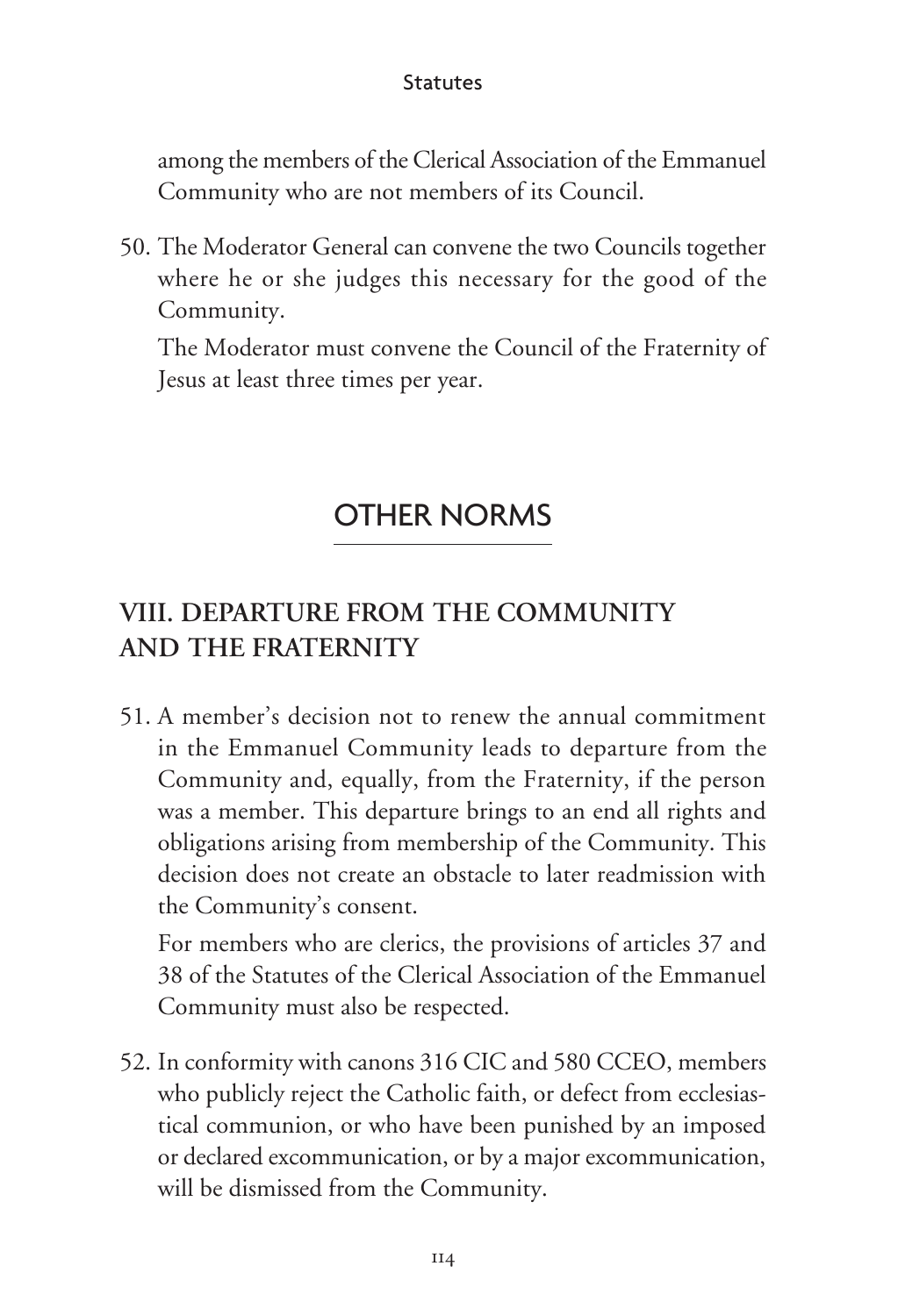A member can also be dismissed for other external grave causes, attributable and juridically proven. Particularly constitutive of these causes is behaviour demonstrating an incompatibility with the duties of members in the Emmanuel Community and the Fraternity of Jesus, as they are codified in these statutes.

The decision to dismiss should always be preceded by a warning, inviting the member to put an end to the situation which is attributed to him or her, within six months. During this period, the Moderator General will attempt to bring about the member's reform. The decision to dismiss can only be taken if the member persists in the behaviour in question beyond the end of this period. During this period, the rights and duties arising from membership of the Community can be suspended.

A member cannot be the object of a decision to dismiss without first having been given an opportunity to provide an explanation to the International Council and, where the member is consecrated in the Fraternity, to the Council of the Fraternity of Jesus, in full respect of the rights of defence recognised by the Church's universal legislation.

In all cases, the decision to dismiss is taken by the Moderator General, after consultation with the International Council of the Emmanuel Community and, where the member is consecrated in the Fraternity of Jesus, the Council of the Fraternity of Jesus.

Dismissal brings to an end all rights and duties arising from membership of the Community.

A dismissed member has the right to recourse against the decision to dismiss, before the competent Dicastery, in the framework of the universal law of the Church.

Members of the Community who leave legitimately or have been legitimately dismissed cannot claim any compensation for works accomplished in the Community.

The Community will show equity and evangelical charity towards members separated from it.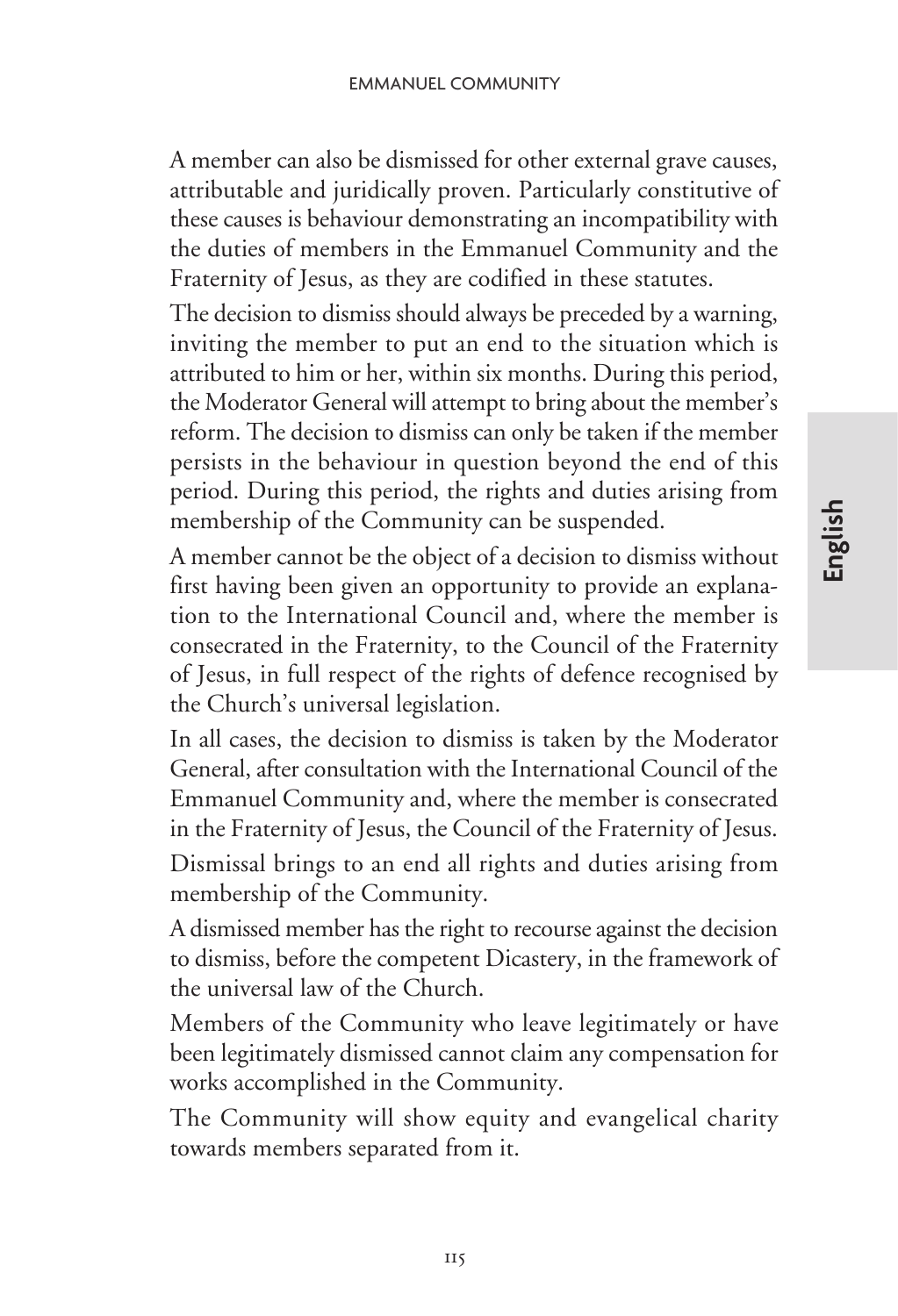## **IX. ECCLESIASTICAL ASSISTANT**

- 53. The Emmanuel Community's Ecclesiastical Assistant is appointed by the Dicastery for Laity, Family and Life (see canon 317 § 1 CIC) after consultation with the Moderator General. His mandate is for five years, renewable four times in succession. The Assistant must have obtained the prior consent of his Ordinary (see canon 317 § 1 CIC).
- 54. The Ecclesiastical Assistant particularly assists the Community and the Fraternity in stimulating sacramental life, sanctification, theological, biblical and spiritual formation, the spirit of evangelisation according to its own charism, and faithfulness to the Church and to its various ritual traditions. He does not take part in its government.

## **X. THE COMMUNITY'S PATRIMONY AND ADMINISTRATION**

55. The Emmanuel Community, a public association of the faithful with juridical personality, is the owner of the goods it acquires, and administers them according to its statutory goals, under the higher direction of the Dicastery for Laity, Family and Life, to which the Community must give an annual account of its administration, in conformity with canon 319 CIC.

The acquisition, administration and alienation of temporal goods of which the Community is the owner are subject to respect for the canons relating to ecclesiastical goods, in conformity with canon 1257 CIC.

The Moderator General administers the Emmanuel Community's temporal goods with the assistance of a Finance Council. It is composed of the Treasurer, a member of the International Council and three Community members expert in economic and financial affairs, appointed by the Moderator General with the consent of the Council (see canons 1279 and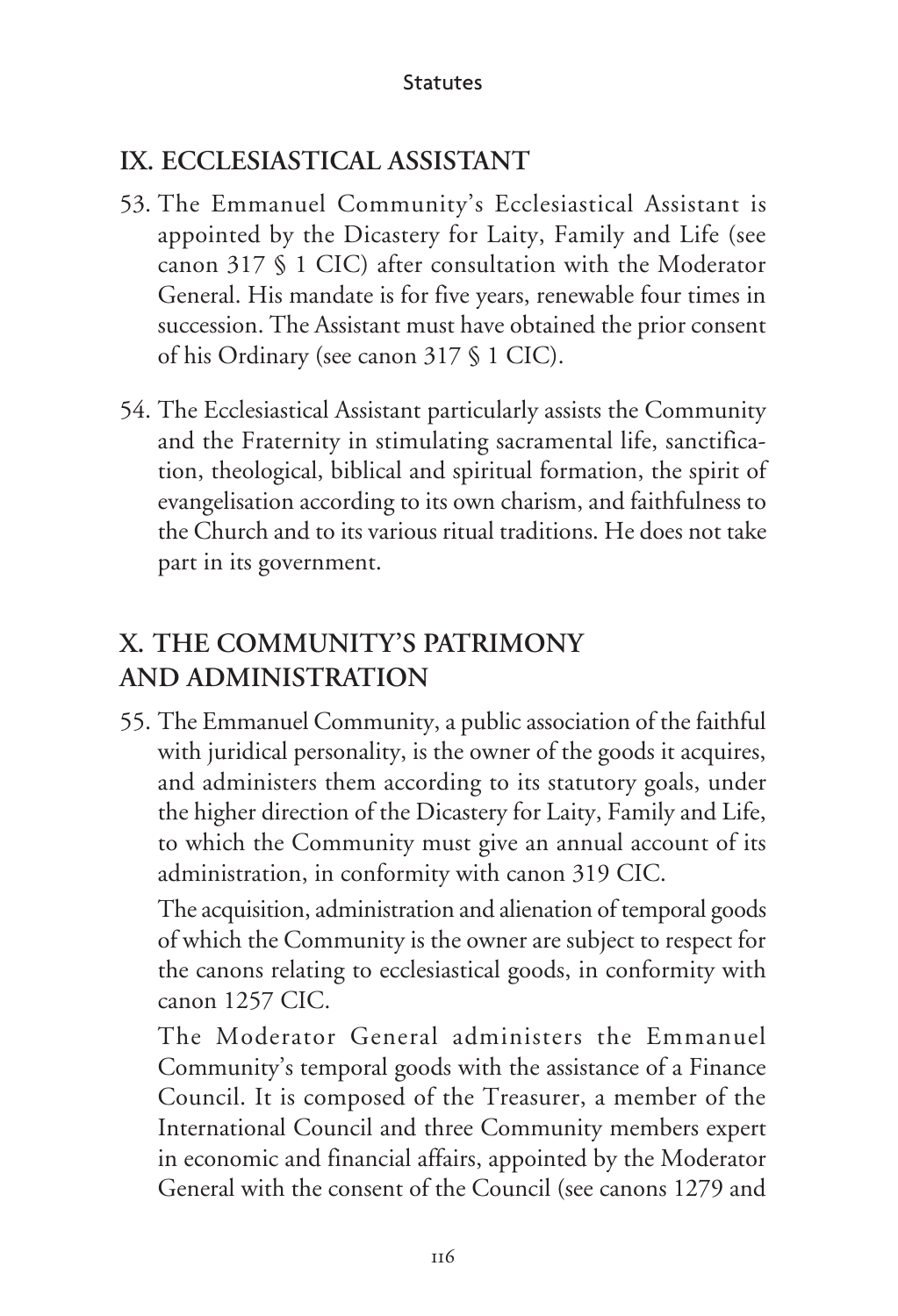1280 CIC). Its role is to assist the Moderator General and the Treasurer in managing goods, and to give opinions to the International Council on economic and financial questions. The Emmanuel Community's patrimony is in the service of its

mission, lived in communion by its members of all states of life. 56. Each member maintains the property and management of his

- or her own personal goods.
- 57. Each member commits, according to his or her own possibilities and responsibilities, by a voluntary contribution:

1° to participating in shared expenses where the case arises (e.g. residency in common);

2° to supporting the life of the Community and its activities and, if possible, to supporting the Community's missionary, apostolic and charitable undertakings.

- 58. The service given to the Community by members who are clerics is the object of remuneration by the Community.
- 59. In the case of dissolution or suppression (see canon 320), the Community's remaining resources will be allocated by the Council to a public juridical person centred on the Eucharist and with analogous apostolic goals, namely a body that is essentially missionary and faithful to the Roman Catholic Church, with the consent of the Dicastery for Laity, Family and Life.

#### **XI. MODIFICATION OF THE STATUTES**

60. The Statutes can be translated, with the French version remaining the norm.

Modifications to these statutes will require the consent of the combined Councils of the Community and the Fraternity, with a majority of two-thirds, after consultation with the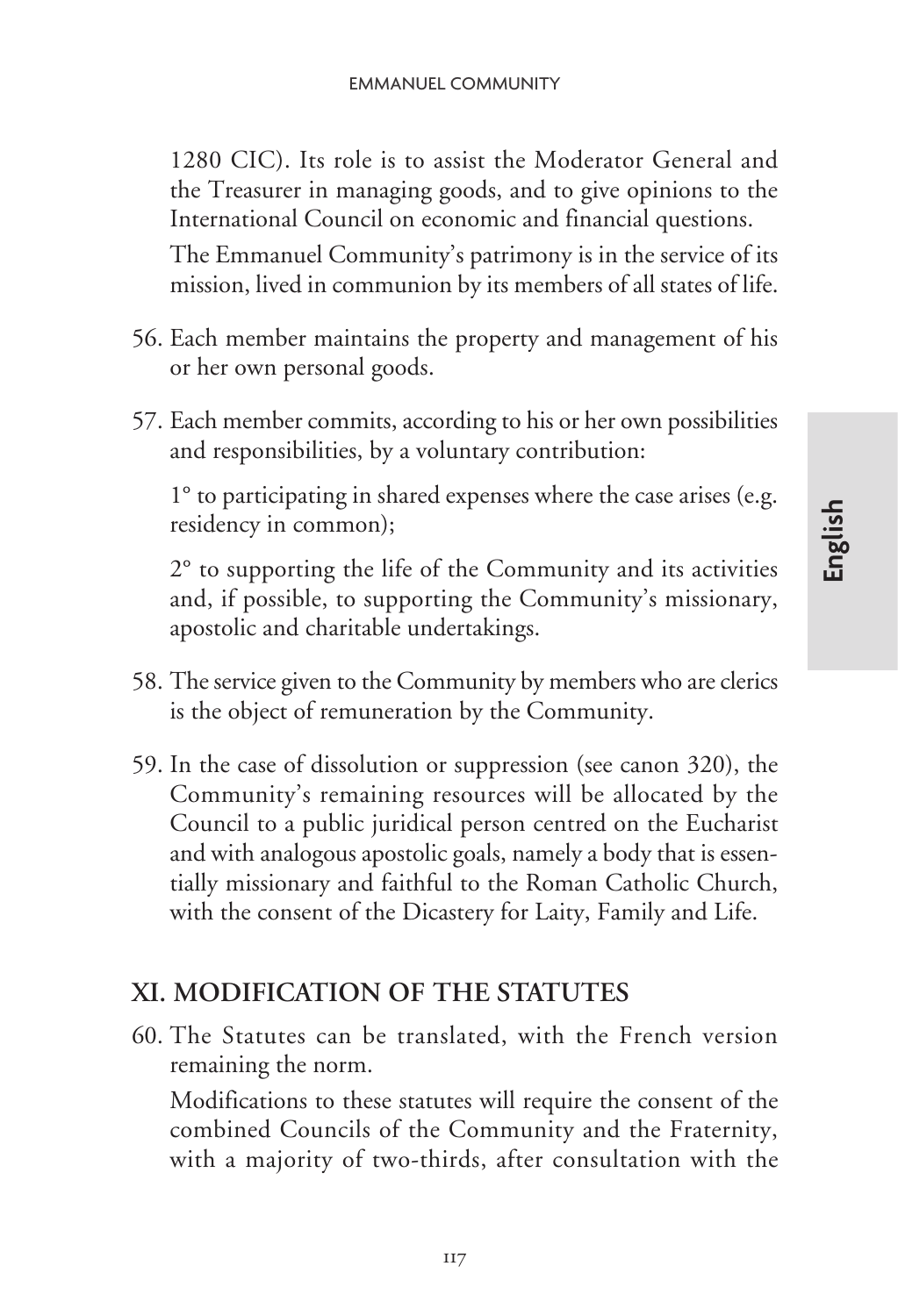International Advisory Committee, and must be submitted for approval to the Dicastery for Laity, Family and Life, in application of canon 314 CIC. Modification of a provision of the Statutes of the Emmanuel Community that concerns clerics must also be approved with respect for the procedure set out in article 40 of the Statutes of the Clerical Association of the Emmanuel Community.

#### **XII. TRANSITORY NORM**

For the elections in 2018, the members of the International Council who have completed one or two mandates of three years will be eligible for one further mandate of five years.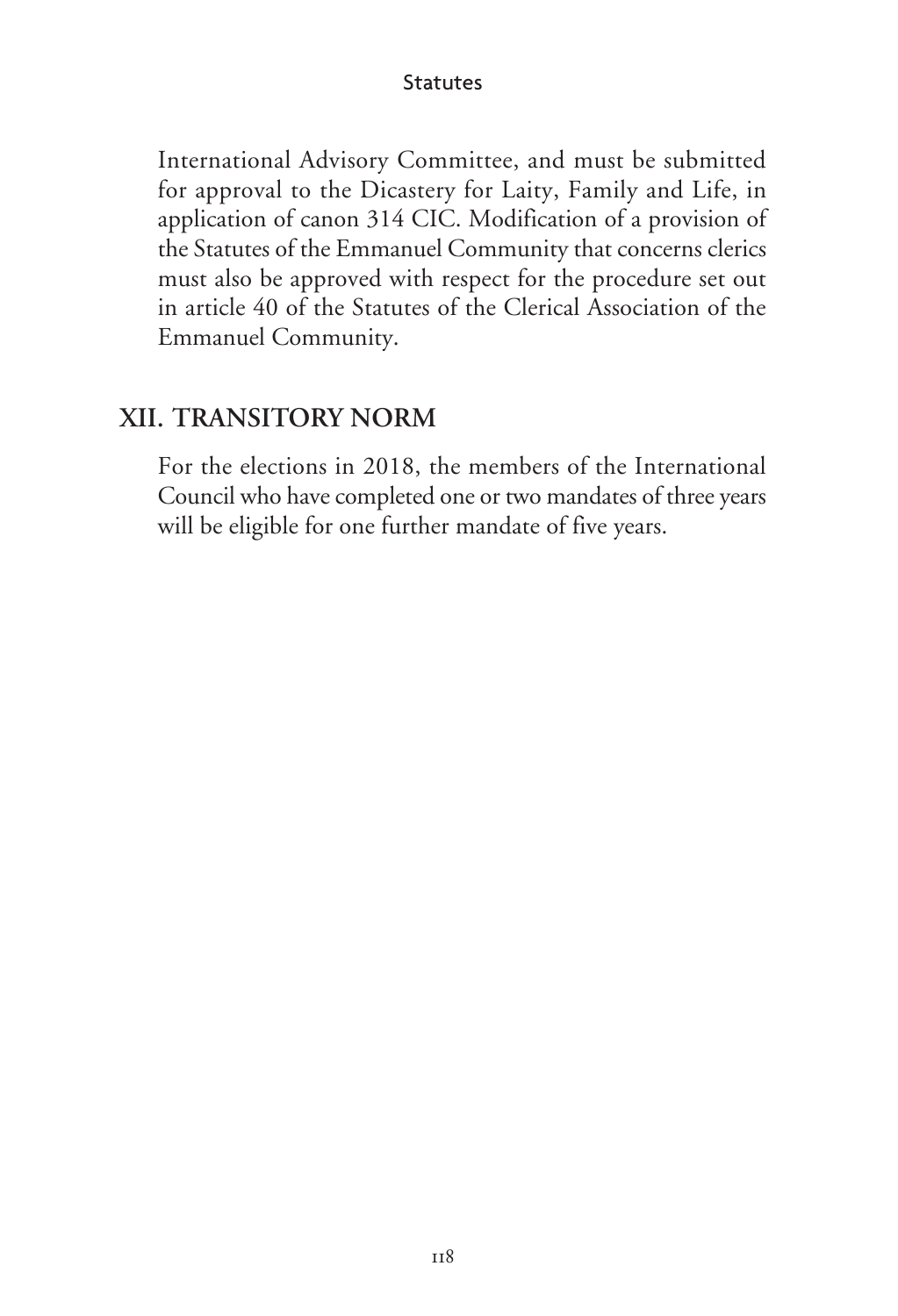**STATUTES** OF THE CLERICAL ASSOCIATION OF THE EMMANUEL **COMMUNITY**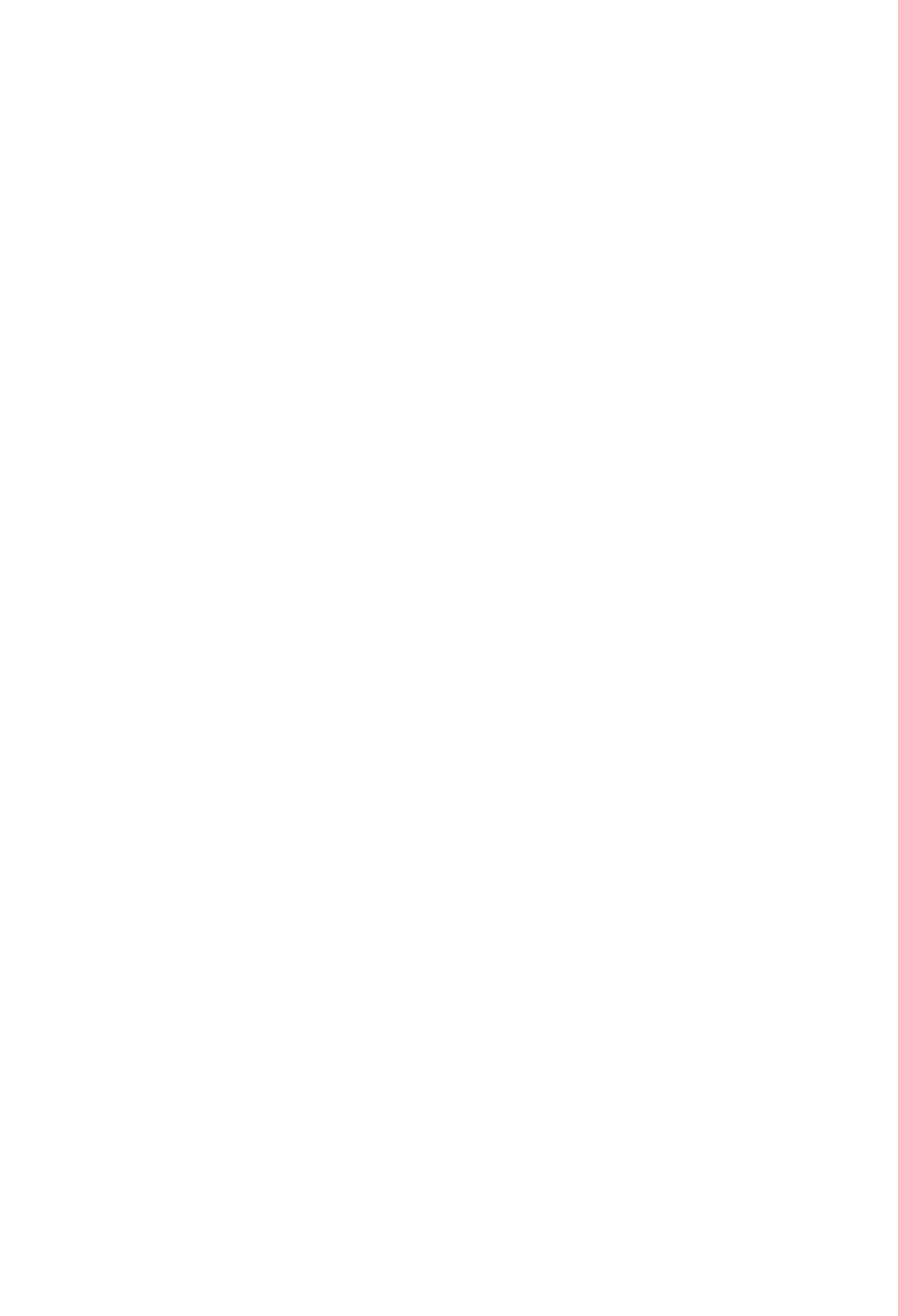# CONGREGATIO PRO CLERICIS *PROT. N. 20172741*

### **DECREE**

The Emmanuel Community was founded in 1973 by the Servant of God Pierre Goursat. As an international public association of the faithful erected on December  $8<sup>th</sup>$  1992 by the Pontifical Council for the Laity, it includes all states of life. Its members, laity and clergy, receive together the same call to holiness and to proclaim the Gospel, according to the charism of the Community, rooted in Eucharistic Adoration and expressed in compassion for the poorest and in mission towards all those who do not know the Gospel of Christ. Abandonment to the Holy Spirit, attentiveness to the Word of God, and devotion to Mary, Mother of God, help the Emmanuel Community to take root in the life and mission of the Church.

From the Community's beginnings, Pierre Goursat was eager to give the Church priests who, sustained by a community life with all states of life, would live their priesthood in the service of Particular Churches and of the Church's universal mission. The profound communion between baptismal priesthood and ministerial priesthood, lived out in the complementarity of states of life, is therefore at the heart of the Emmanuel Community's charism. The Community includes priests and deacons, whose ministry and life is closely connected to their call in the Community.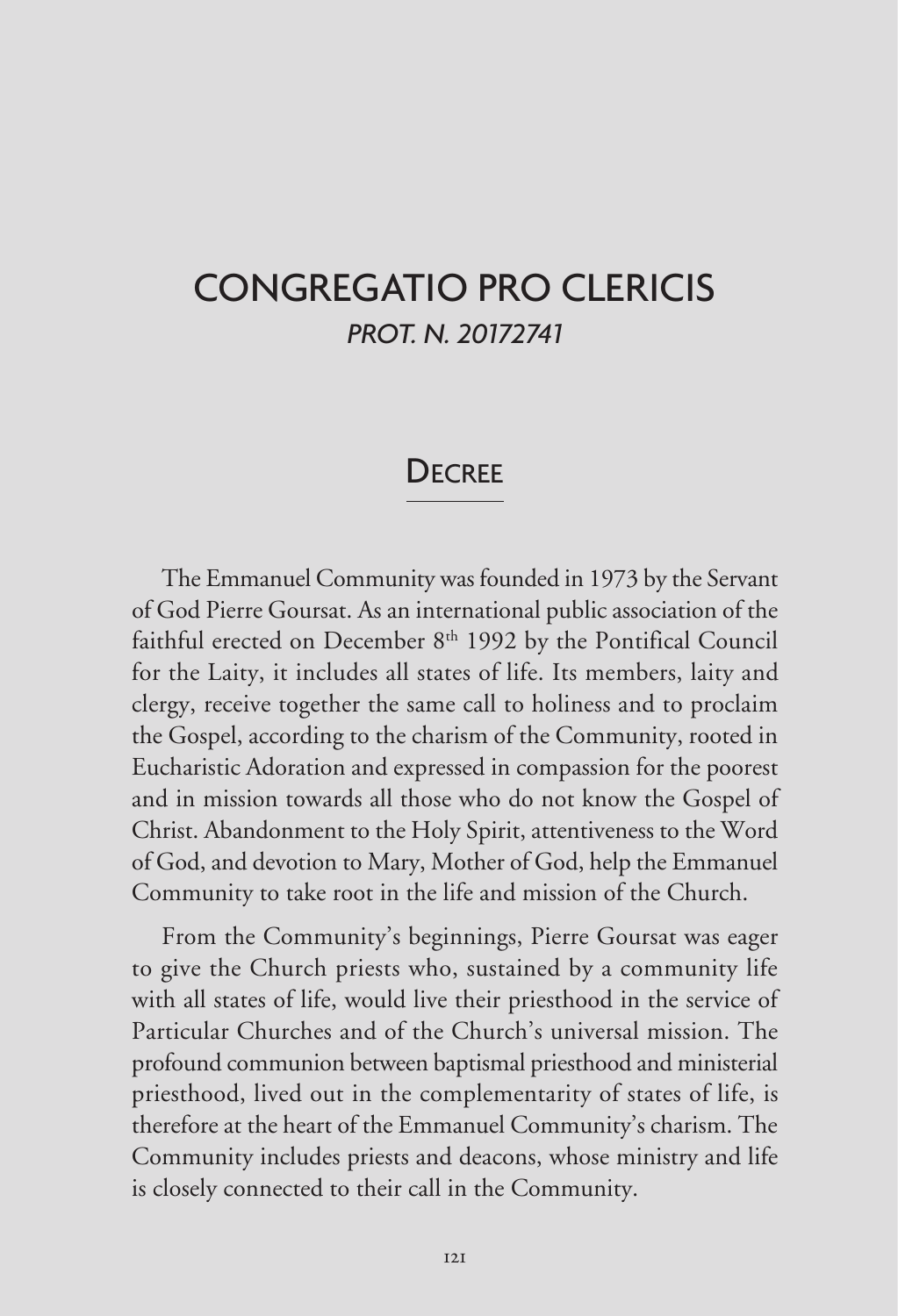With an experience of over forty years, the group of clerics in Emmanuel has grown in number and spread to many countries across the world. It has been strengthened in its vital relationship to the Community and in its clerical specificity in the service of the Church's mission, in communion with the Ordinaries of Particular Churches and their Presbyterate.

At the request of the Community's Moderator General, encouraged by several Cardinals and Bishops, the Congregation for the Clergy has studied the possibility of bringing together the Community's priests and deacons in a public clerical association of pontifical right, that might be in close communion with the Community and incardinate clerics, in particular to promote the service of the Church's universal mission.

Having studied the concrete arrangements for such an association and consulted experts in canon law and several Dicasteries of the Holy See, in particular the Dicastery for Laity, Family and Life, on which the public association of the faithful called "the Emmanuel Community" depends; taking account of the reflection developed during the inter-dicasterial meeting on May  $29<sup>th</sup> 2017$ ; considering that all the canonical requirements and orientations of the Holy See have been respected;

#### **The Congregation for the Clergy erects**

the "Clerical Association of the Emmanuel Community" as a Public Clerical Association of Pontifical Right, possessing juridical personality;

#### **concedes**

to the "Clerical Association of the Emmanuel Community" the faculty to incardinate clerics, and to its Cleric Responsible that of admitting to Holy Orders the candidates destined for incardination in the Association;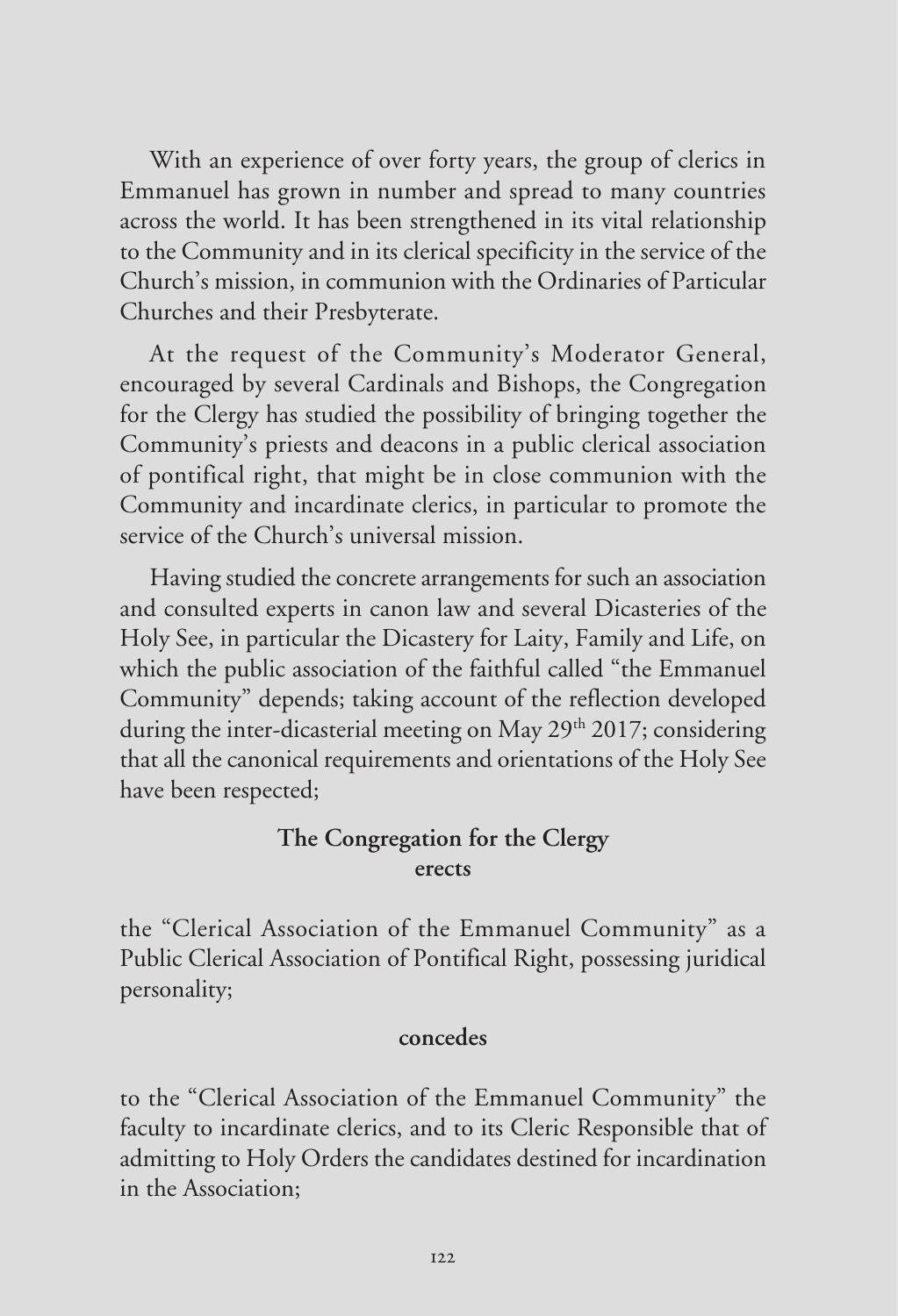#### **approves**

*ad experimentum* for three years, the statutes of the "Clerical Association of the Emmanuel Community", a certified copy of which accompanies this Decree. These statutes will enter into force on January 1st 2018.

Given in the offices of the Congregation for the Clergy on August 15<sup>th</sup> 2017, Solemnity of the Assumption of the Blessed Virgin Mary, and anniversary of the birth of the Servant of God Pierre Goursat, Founder of the Emmanuel Community

Beniamino Card. Stella Joël Mercier

*Prefect* Titular Archbishop of Rota *Secretary*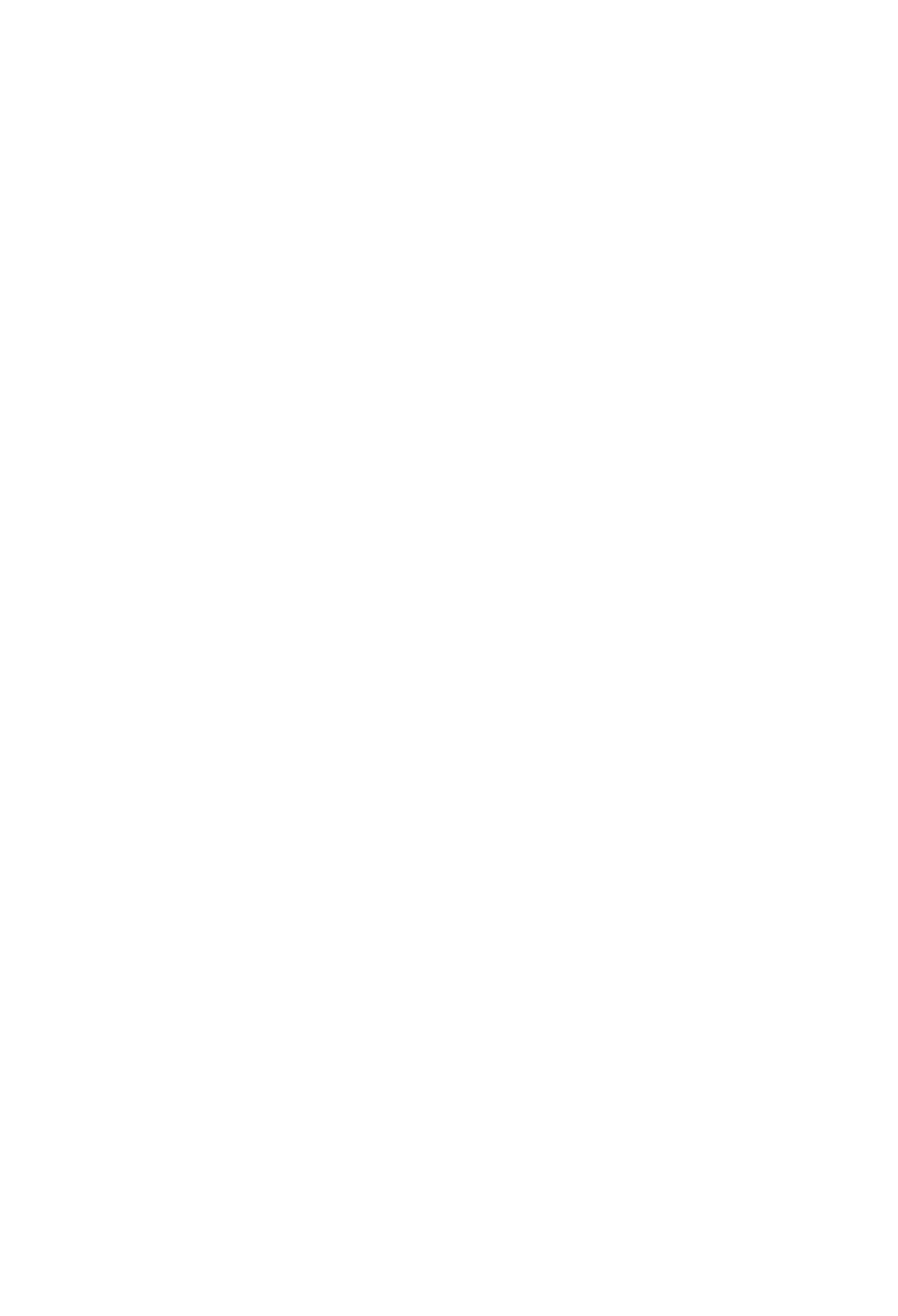# STATUTES OF THE "CLERICAL ASSOCIATION OF THE EMMANUEL COMMUNITY"

### PREAMBLE

- a. The Emmanuel Community is a public association of the faithful. It includes members of all states of life. Its name means "God with us" present in daily life. Its vocation is therefore rooted in the Mystery of the Incarnation. Its members, laity and clerics, are called to live in the world without belonging to the world. Together, they receive the same call to holiness and to proclaim the Gospel (*Lumen gentium*, 5) (see SEC<sup>11</sup>, Preamble.)
- b. The profound grace of the Community comes from Eucharistic Adoration, from which comes compassion. Prompted by this compassion, nourished by praise and sacramental life, members

**English**

<sup>11.</sup> SEC: Statutes of the Emmanuel Community, appended to these statutes.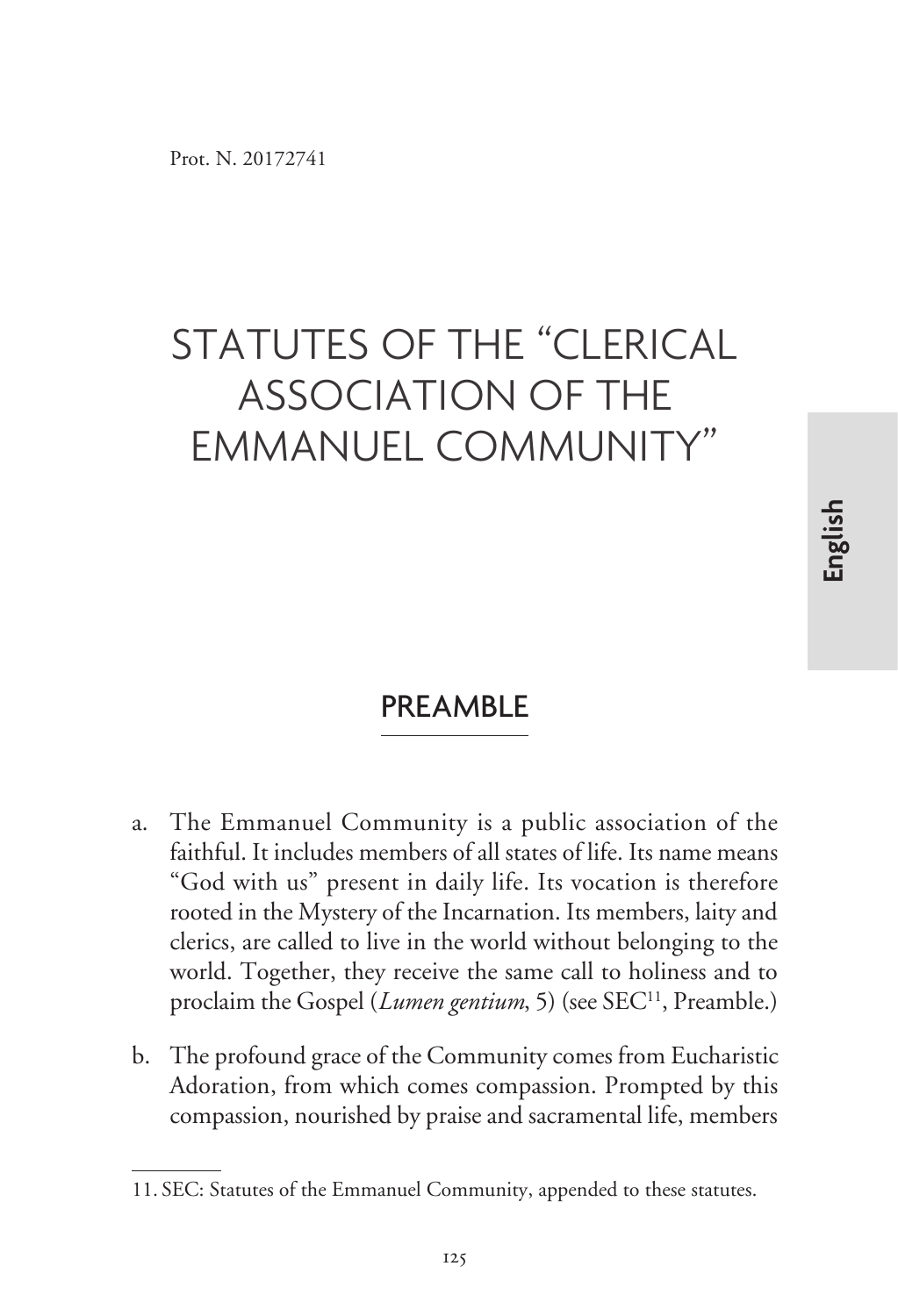of Emmanuel desire, together, to proclaim the Gospel to all those who do not know it. Abandonment to the Holy Spirit, attentiveness to the Word of God and devotion to Mary, Mother of God, help the Emmanuel Community's spiritual and fraternal life and its apostolate to take root in the life of the Church. (see SEC, Preamble, a. and b.).

c. The profound communion between baptismal priesthood and ministerial priesthood, lived out in the complementarity of states of life, is at the heart of the Emmanuel Community's charism. (see SEC, Preamble, c.).

Therefore, clerics' membership of the Emmanuel Community is constitutive of this charism. This membership is essential for the life of all its members in their common call to holiness and to evangelisation.

Equally, the ministry and life of clerics is closely connected to their call in the Community.

d. At the very heart of the Emmanuel Community, the Fraternity of Jesus brings together laity, persons committed in celibacy for the Kingdom and clerics. It proposes self-giving through a 'consecration'12, accompanied by a commitment of availability for missions entrusted by the Community, and by the cleric's

<sup>12.</sup> Note on vocabulary. – The term 'consecration' is taken here in the sense of consecration of the baptised (Vatican Council II, Constitution *Lumen gentium*: "The baptised, by regeneration and the anointing of the Holy Spirit are consecrated to be a spiritual house and a holy priesthood …" (LG, 10). Its specific expression is noted in paragraphs d., e., f., and g. of the Preamble to SEC: "Consecration in the Fraternity of Jesus is a voluntary renewal of baptismal consecration (see *Lumen gentium*, 10) as a complete self-giving, lived in the Emmanuel Community, with a view to a commitment of availability for the Lord, for the Church and for evangelization. It expresses the will to be consumed by God's love. It is lived out, firstly, in deepening the graces of the Emmanuel Community. This consecration is made to Jesus, present in the Eucharist, in the grace of the Heart of Jesus, according to the tradition of Paray-le-Monial."(see SEC, Preamble, f.).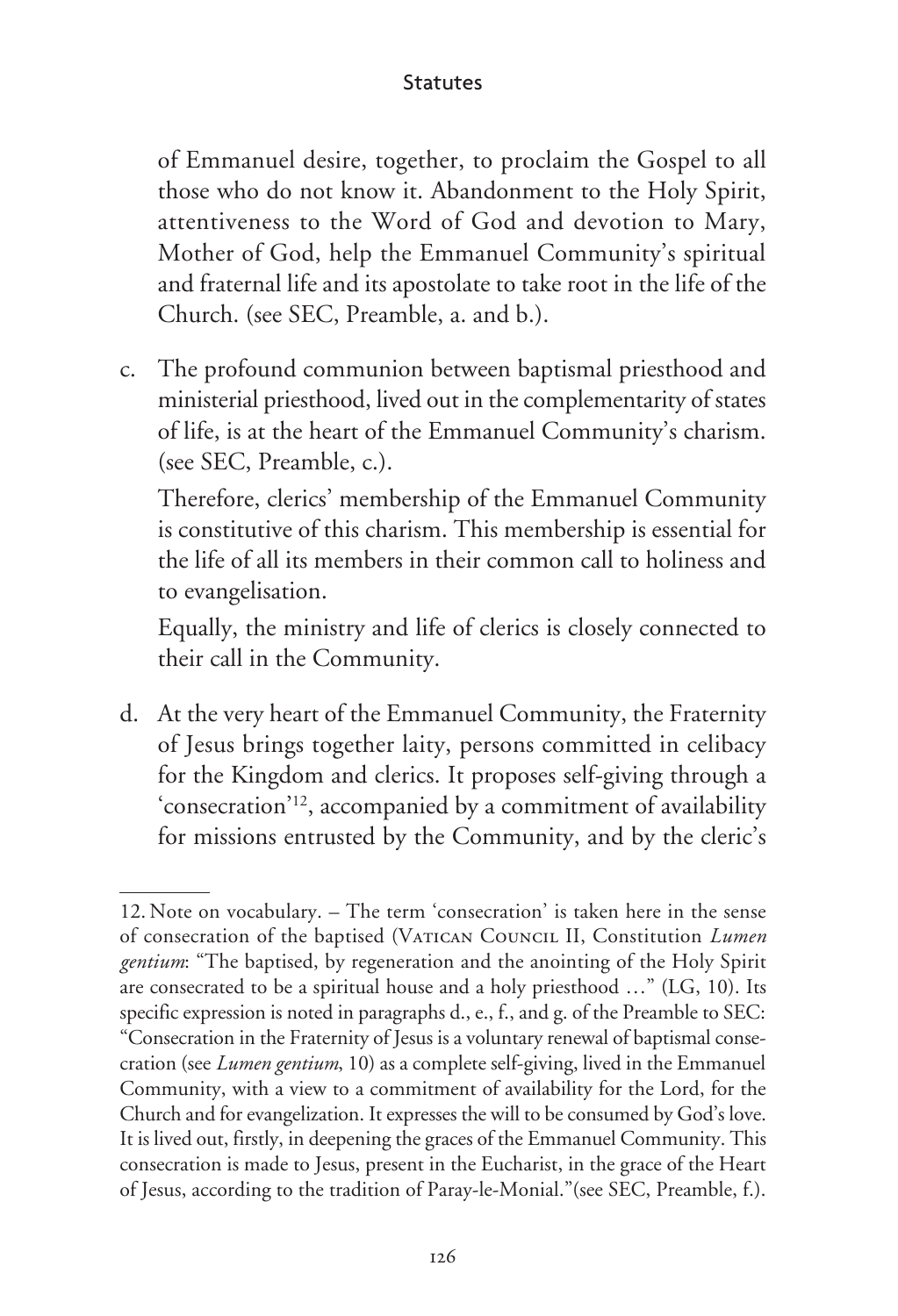own Ordinary in the case of ordained ministers. The Fraternity of Jesus is the depositary of the Emmanuel Community's vocation and of faithfulness to its charism (SEC, Preamble, d.).

- e. Emmanuel Community clerics are secular, committed in the Community and 'consecrated' in the Fraternity of Jesus. Seminarians are 'consecrated' or journeying towards this 'consecration'. Alongside the other members of the Community who journey in the Fraternity of Jesus, clerics and seminarians thus receive this particular call to sustain the Community in its foundations, its daily life and its mission.
- f. From the Community's beginnings, its founder Pierre Goursat was eager to give the Church priests who, sustained by a community life with all states of life, would live their priesthood in the service of Particular Churches and of the Church's universal mission. He said: "It is important that priests, exercising their apostolate in the dioceses where they are, no longer be alone [...] So they can very well live in community with the laity who are brothers and sisters in the Fraternity of Jesus. They are sustained $13"$ .
- g. The goal of the clerical association called "Clerical Association of the Emmanuel Community", to which all priests and deacons in the Emmanuel Community belong, is to allow them to reply to their community call in the missions entrusted to them by their legitimate Ordinary, according to Emmanuel's own charism. In this way, this association promotes both the missions of Emmanuel clerics in a Particular Church and their mobility in the service of the mission of the Universal Church.

The priests and deacons of this Association are either incardinated in a diocese with which a convention must be agreed, or incardinated in the Association itself (see arts. 12, 13, 14 and 15).

<sup>13.</sup> Pierre Goursat, Fraternity of Jesus Retreat, January 1983*.*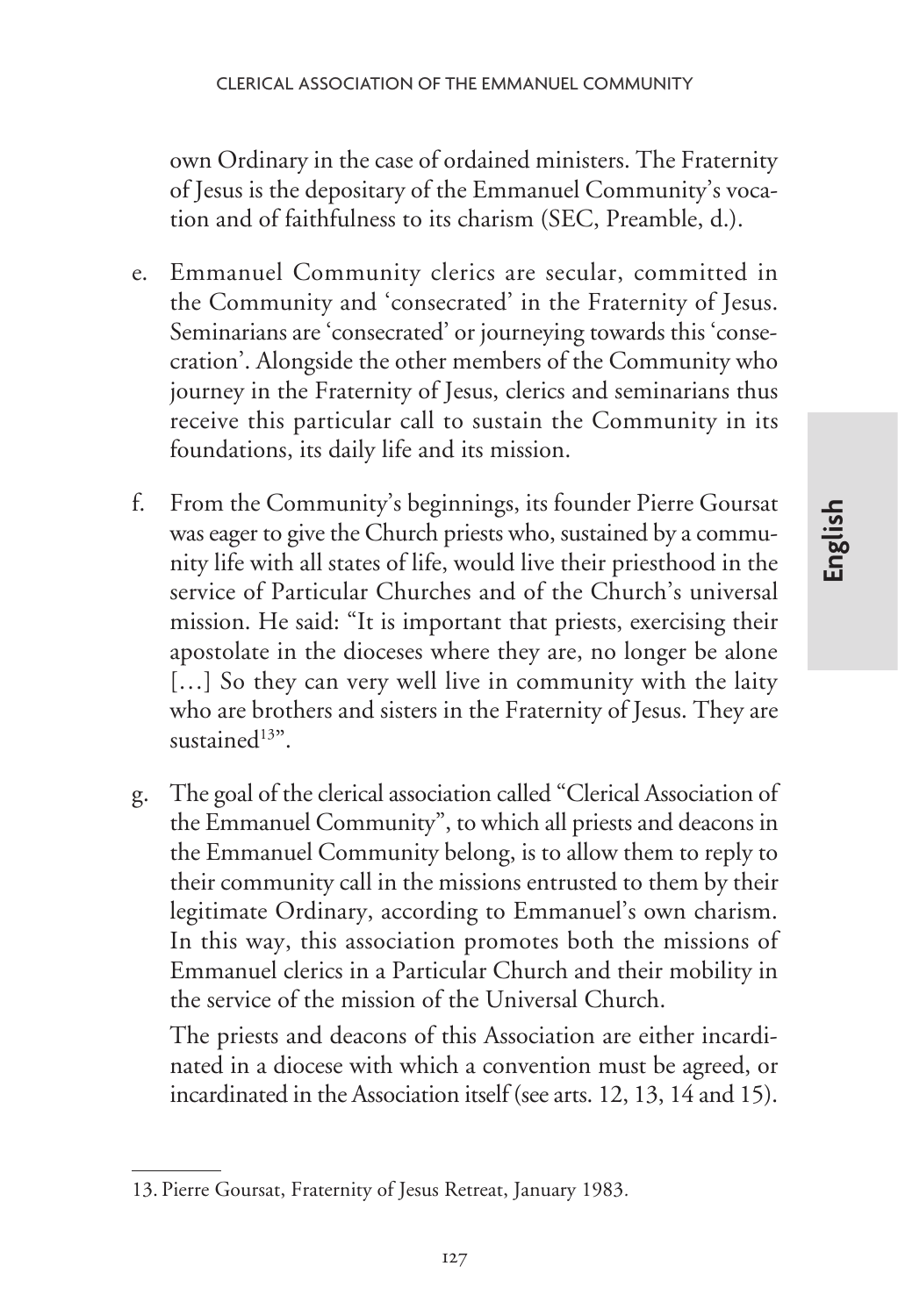h. Alongside the other members of the Community, Emmanuel clerics are fundamentally in the service of Particular Churches, for the Church's universal mission. Incardination in a diocese is a participation in rooting the Emmanuel charism in these Churches. Incardination in the Association is in the service of this same call. It allows some clerics to dedicate themselves entirely to the Community's specific works, and others to serve Particular Churches, in faithfulness to this same charism.

Cleric members of the Emmanuel Community belong fully to the Clerical Association. All live the same charism and follow the same internal norms, with the exception of obligations and rights that differ according to whether or not they are incardinated in the Association.

# NATURE AND GOAL

1. The "Clerical Association of the Emmanuel Community" – hereafter shortened to the "Clerical Association" – is an international public clerical association of pontifical right according to canons 302 and 312 § 1, 1° of the Code of Canon Law (CIC), erected by the Congregation for the Clergy. In conformity with articles 7 and 8 of these Statutes, it is composed of the cleric members of the Emmanuel Community<sup>14</sup>, an international public association of the faithful erected by the Pontifical Council for the Laity on December 8<sup>th</sup> 1992. Clerics also belong to the Fraternity of Jesus. Seminarians are not members in the strict sense. However, they do have specific obligations and rights concerning their formation, set out in these Statutes. They will be definitively

<sup>14.</sup> Hereafter called 'the Community'.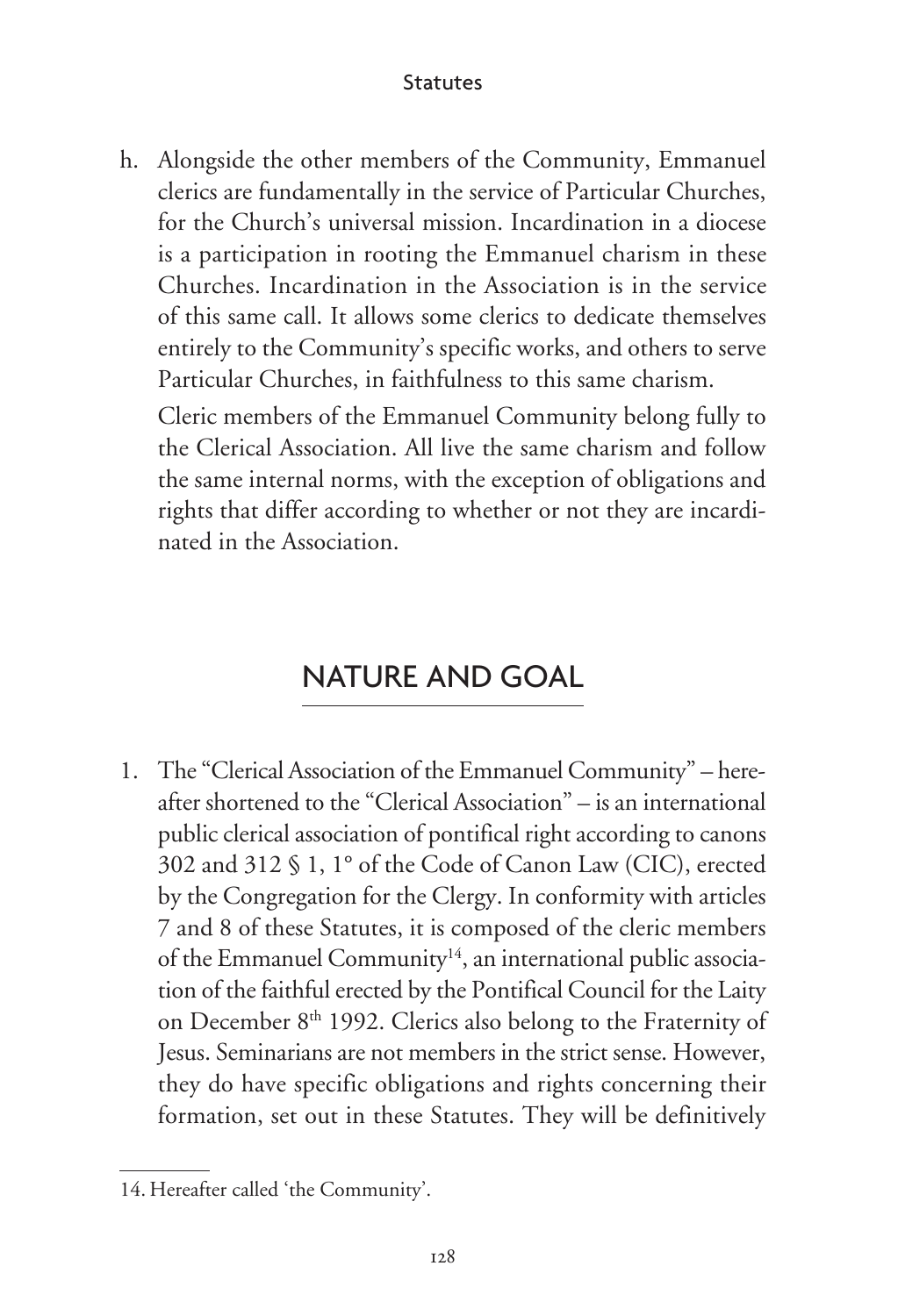admitted to the Association shortly before ordination to the deaconate.

The Clerical Association is constituted with public juridical personality and therefore receives the mission to pursue its goals in the name of the Church.

Its headquarters are situated at 18 Boulevard du Général Koenig, 92200 Neuilly-sur-Seine, France.

- 2. Through the exercise of ministry in the priesthood and in the diaconate, the "Clerical Association of the Emmanuel Community" establishes and receives as its goal the service of the Church according to the Community's charism, and in all the Community's missions, in communion with its government, for the growth of the People of God.
- 3. The Association's goal is to allow all its members:

a) to live, in their relations with the other members of the Community, the communion between the shared priesthood of the baptised and ministerial priesthood, in complementarity of states of life (see *Lumen gentium*, 10 and 23). The ecclesiology of communion, an essential part of this charism, shapes Emmanuel priests' and deacons' spiritual and fraternal life, and their apostolate, one with all the other states of life in the Community (see Preamble, c. and SEC, Preamble, c.); b) to carry out ordained ministry according to the Emmanuel Community's charism in availability for mission as it is lived out in the Fraternity of Jesus (see SEC, Preamble, d.), in the service of the Church's universal mission, in communion with diocesan bishops and their presbyterate, taking into account due differences between those clerics incardinated in the Association and those incardinated in a diocese.

The Association also allows its member priests to find in a fraternal community life the source of a constantly renewed priestly ministry, the support needed for living ecclesiastical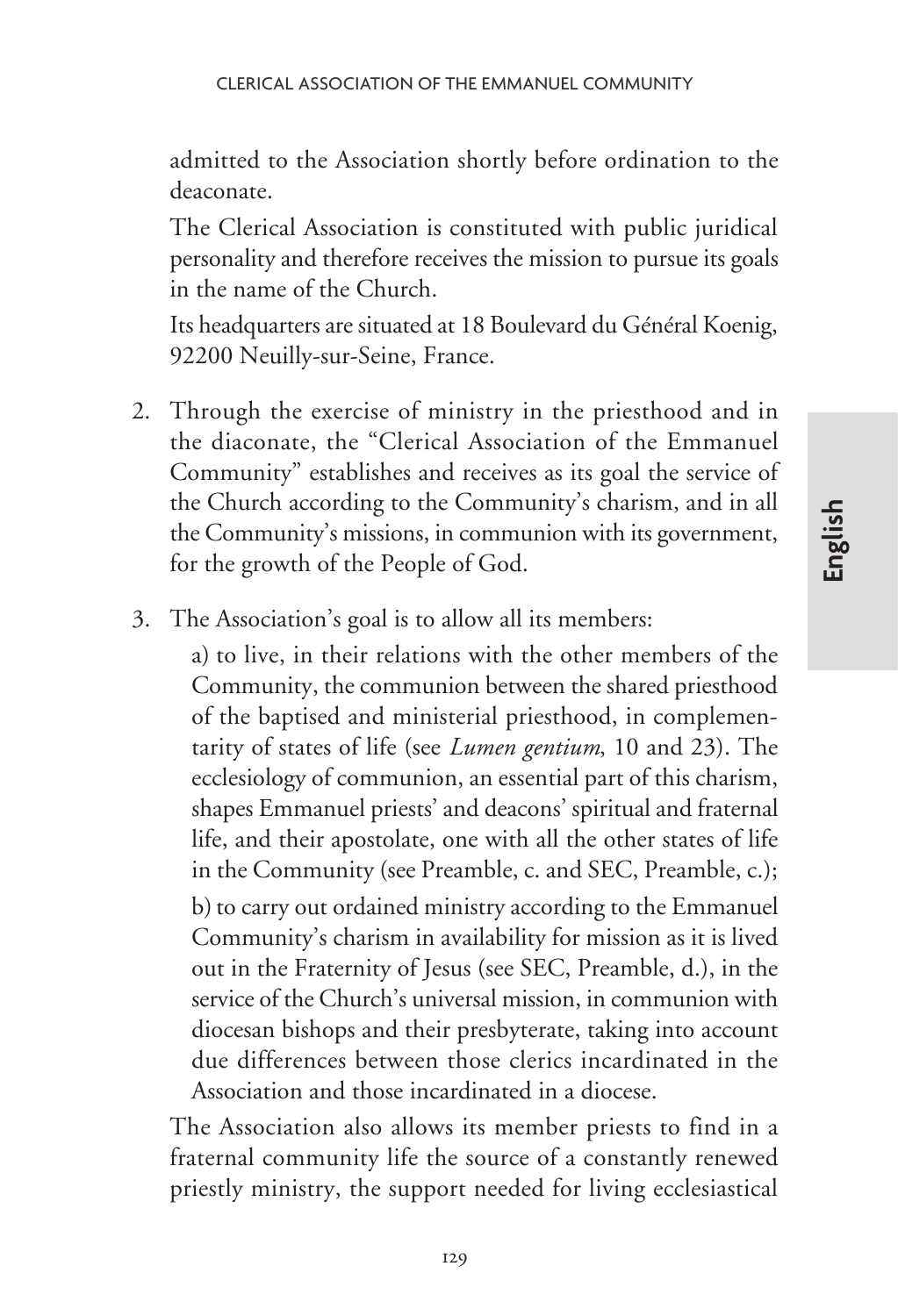discipline in faithfulness to the Church, and the expression of their spiritual paternity.

- 4. The priests and deacons of the Emmanuel Community, along with the Community's other members, form a single missionary corps at the service of the Church. In order to be faithful to its call, wherever pastoral conditions and the needs of evangelisation require it, the Emmanuel Community must be able to rely on the availability and the mobility of its member clerics, among others, for mission within a diocese, across a country or more broadly on the level of the Universal Church (see *Presbyterorum ordinis*, 10), in communion with bishops and their presbyterate, taking into account due differences between those clerics incardinated in the Association and those incardinated in dioceses.
- 5. Except for particular necessity, priests incardinated in the Association and priests incardinated in dioceses, according to the conventions agreed to, live in small residential priestly fraternities, adapted to the needs of their apostolate, in conditions determined by internal norms that will be approved by the Congregation for the Clergy.
- 6. In communion with the Community, the Clerical Association assures the mission of forming its members, respecting the Church's norms. This formation includes the proposals that the Emmanuel Community offers to all its members, in so far as this is compatible with the practical requirements of a House of Priestly Formation, and also a specific preparation for life in common and for mission in the Emmanuel charism.

The Association will compose its own formation *Ratio*, according to the elements mentioned above, and each House of Formation will develop Internal Norms, also taking account of the *Ratio nationalis* of the country where the house is situated. This *Ratio* and each set of Internal Norms will be submitted to the Congregation for the Clergy for approval.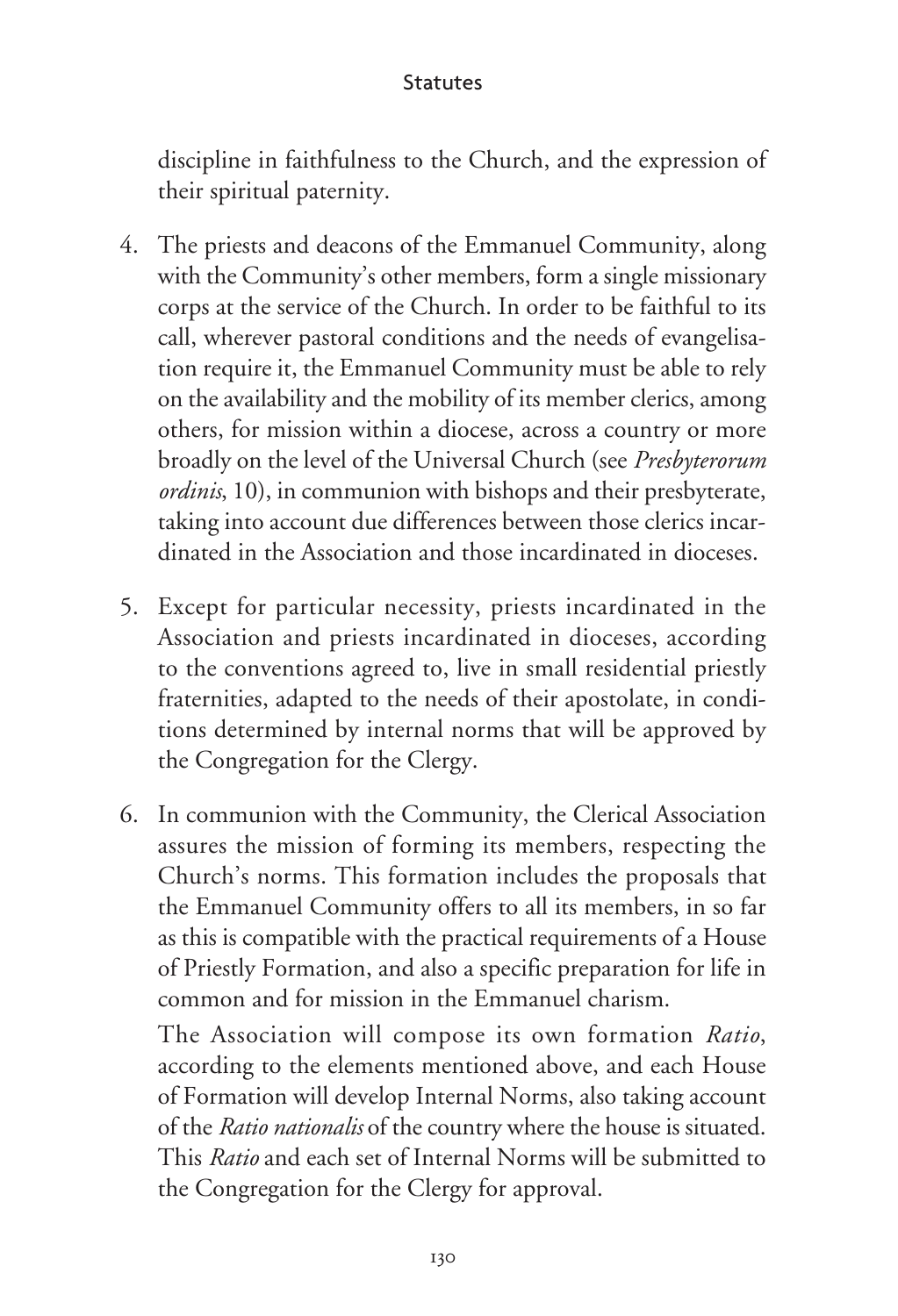# MEMBERS AND CONDITIONS FOR COMMITTMENT

7. The Clerical Association includes (see canons 298 and 307 CIC, and canon 578 of the Code of Canons of the Oriental Churches (CCEO)):

a) Priests, either incardinated in the Association or under convention, with incardination in a diocese, all with the obligations and rights corresponding to their incardination;

b) Deacons preparing for priestly ordination, either incardinated in the Association or under convention, with incardination in a diocese, all with the obligations and rights corresponding to their incardination;

c) Permanent Deacons (celibate or otherwise), either incardinated in the Association or under convention, with incardination in a diocese, all with the obligations and rights corresponding to their incardination;

Clerics ascribed to *sui iuris* Oriental Churches can be members of the Clerical Association on condition that the observance of their own rite be respected (see canon 28 CCEO), subject to the disposition of canon 674 CCEO.

Seminarians commit temporarily in the Association and depend on it for their formation.

This also holds for candidates for the permanent diaconate.

8. Only clerics already committed in the Community and 'consecrated' in the Fraternity of Jesus can make the definitive commitment in the Clerical Association:

a) The request for commitment must be made in writing;

b) Commitment requires the consent of the Superior of the Clerical Association, hereafter called the 'Cleric Responsible for Ordained Ministers', and of his Council.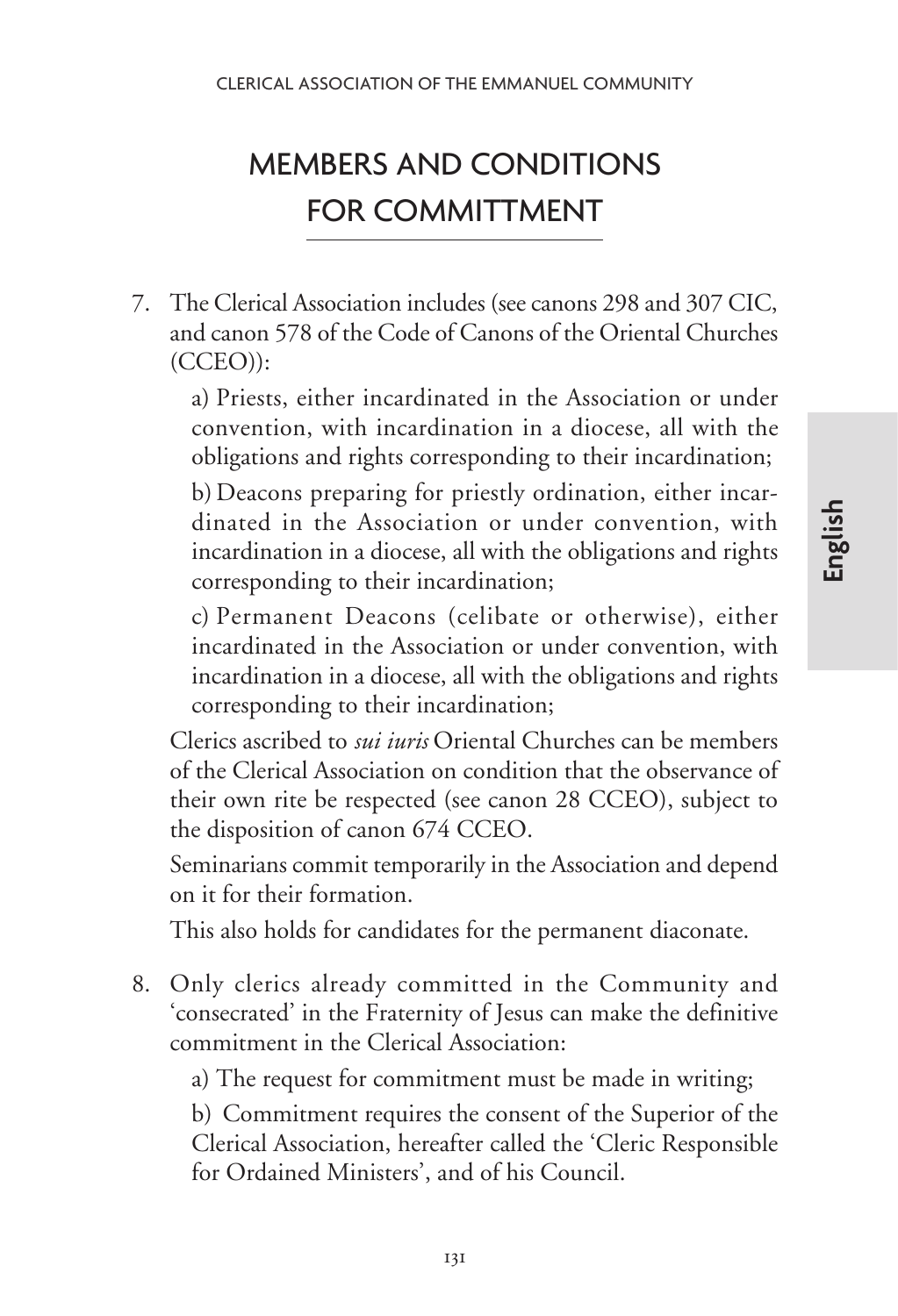9. For permanent deacons, the Cleric Responsible for Ordained Ministers appoints, with the consent of his Council, and after necessarily consulting the Emmanuel Community's Moderator General, a cleric responsible for the permanent diaconate, for a renewable mandate of five years. If the cleric is not incardinated in the Association, the consent of his Ordinary is needed.

Whatever their procedure of incardination, permanent deacons – and their spouses, if they are married – receive a specific formation within the Emmanuel Community and the Clerical Association (see art. 29).

10. Seminarians and candidates for permanent diaconate make a temporary commitment in the Clerical Association for the time of their formation and of the discernment of their vocation. This temporary commitment is made at the beginning of their formation and is associated with the probationary period in the Fraternity of Jesus (see SEC, art. 48).

Definitive commitment in the Clerical Association for seminarians and candidates for the permanent diaconate is made prior to ordination as a deacon. It requires commitment in the Emmanuel Community (see SEC, arts. 13 and 23) and 'consecration' in the Fraternity of Jesus (see SEC, Preamble,  $f. - h$ .). The procedure of temporary and definitive commitment is governed by internal norms.

11. Where associate clerics in the Emmanuel Community are to join the Clerical Association, the conditions set out in the Statutes of the Emmanuel Community must be respected:

*"After a time of journey and discernment as associate clerics, they can ask to commit in the Emmanuel Community and to make the consecration in the Fraternity of Jesus:*

- *with the written agreement of their bishop,*
- *with the agreement of both the Community's Moderator General and the Cleric Responsible for Ordained Ministers.*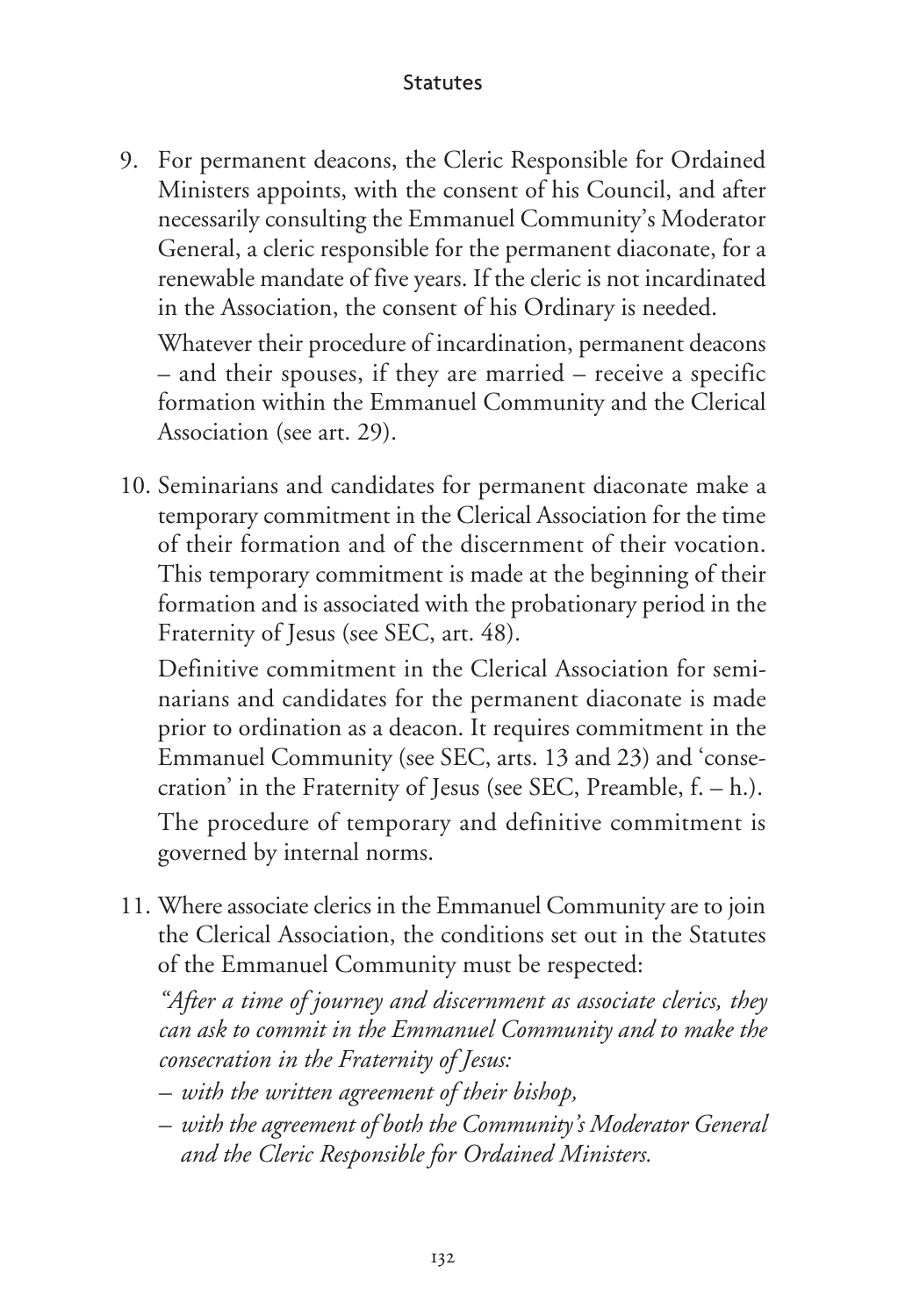*Commitment as a full member of the Emmanuel Community and consecration in the Fraternity of Jesus necessarily suppose adherence to the "Clerical Association of the Emmanuel Community". A convention with the diocese will fix the procedures with which their ministry is exercised in respect for their membership of the Clerical Association and the Community (see SCAEC, art. 15)."* (SEC, art. 27)

12. 1°) Without modifying its associative nature and with a view to promoting the fulfilment of the goals for which it has been erected, by virtue of a decree granted by the Congregation for the Clergy on August  $15<sup>th</sup> 2017$ , the Clerical Association has received the faculty to incardinate within the Association, in the terms set out in canons 265-267 and 269 CIC, and canon 579 CCEO.

In this case, the Cleric Responsible for Ordained Ministers exercises all the faculties of an Ordinary over incardinated members, in conformity with the norms of the Church.

2°) The incardination of members definitively committed in the Clerical Association takes places as follows (in the spirit of Preamble, g. and h.):

a) They can be incardinated in a diocese following the procedures set out within the framework of conventions made with incardinating bishops (see art. 15);

b)Also, they can be incardinated in the Association, at the time of their ordination to the deaconate or later, according to the orientations established by the Councils of the Community and the Clerical Association (see art. 14).

 $3^{\circ}$ ) By virtue of the same decree granted on August  $15^{\text{th}}$  2017, the Cleric Responsible for Ordained Ministers has received the faculty to admit to Holy Orders those candidates destined to incardination in the Association who request this.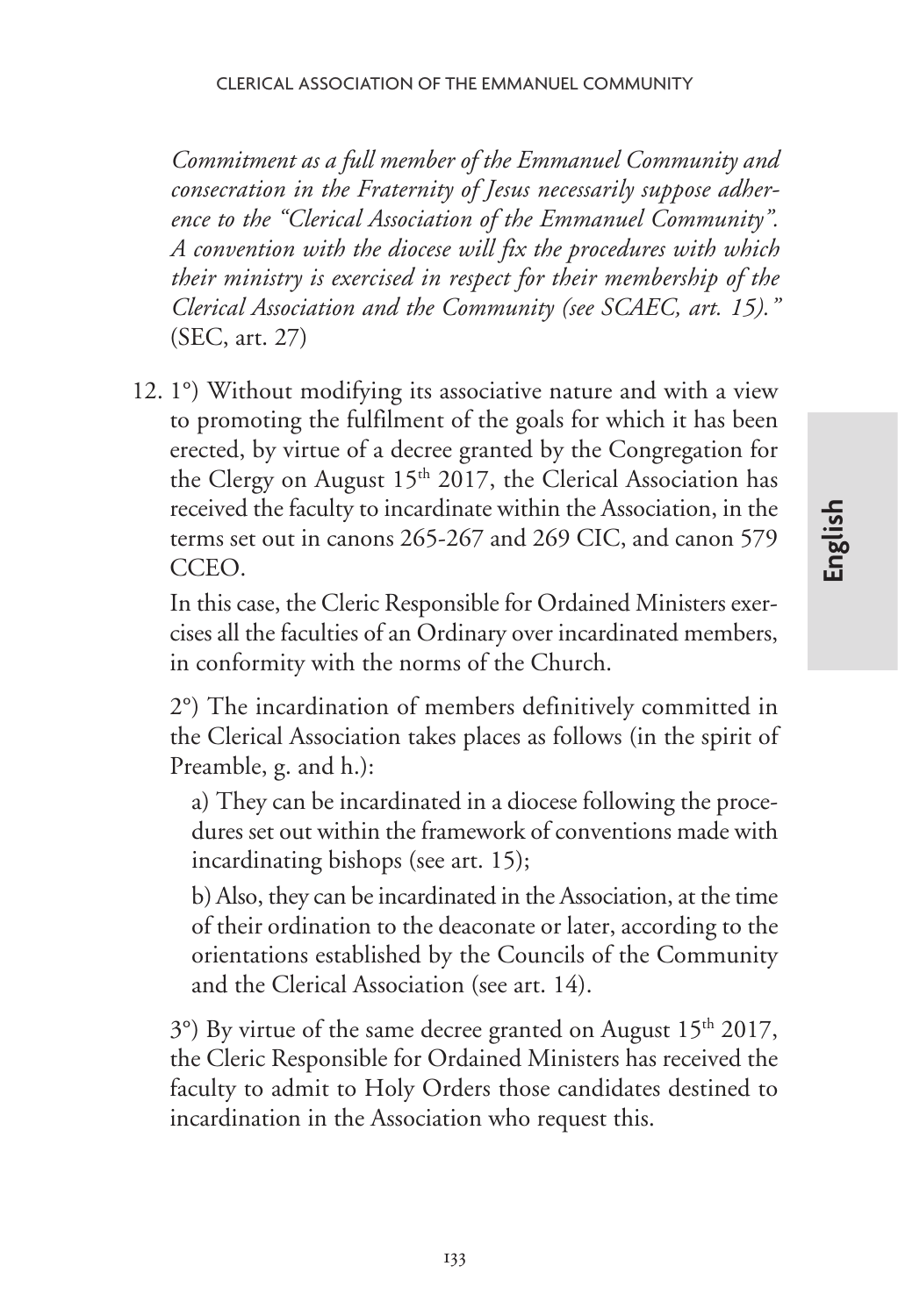# CLERICS' MISSION AND MODE OF ACTIVITY

13. Missions entrusted by bishops or ordinaries to Emmanuel clerics will be the object of conventions agreed between bishops or ordinaries and the Cleric Responsible for Ordained Ministers, having necessarily consulted the Community's Moderator General.

The manner of carrying out ordained ministry is determined in the provisions that follow, distinguishing between clerics incardinated in dioceses and clerics incardinated in the Clerical Association (see arts. 14-15).

The mission of permanent deacons takes account of their family and professional situation, and associates them in so far as is possible with the commitments of the Emmanuel Community and with its missions of evangelisation.

14. Clerics incardinated in the Clerical Association:

1°) The mission of priests and deacons incardinated in the Clerical Association is determined by the Cleric Responsible for Ordained Ministers who acts in communion with the Moderator General of the Emmanuel Community. In the event of disagreement, reference is made to the provisions in article 19. This mission will be the object of a letter of mission (see Appendix 4.).

2°) When they are sent on mission for the service of a diocese or other ecclesial entity, a personal convention governs how they are made available for a diocesan pastoral service especially oriented towards evangelisation or the renewal of Christian life. It is signed by the diocesan bishop, the Cleric Responsible for Ordained Ministers, acting after having necessarily consulted the Moderator General of the Emmanuel Community, and by the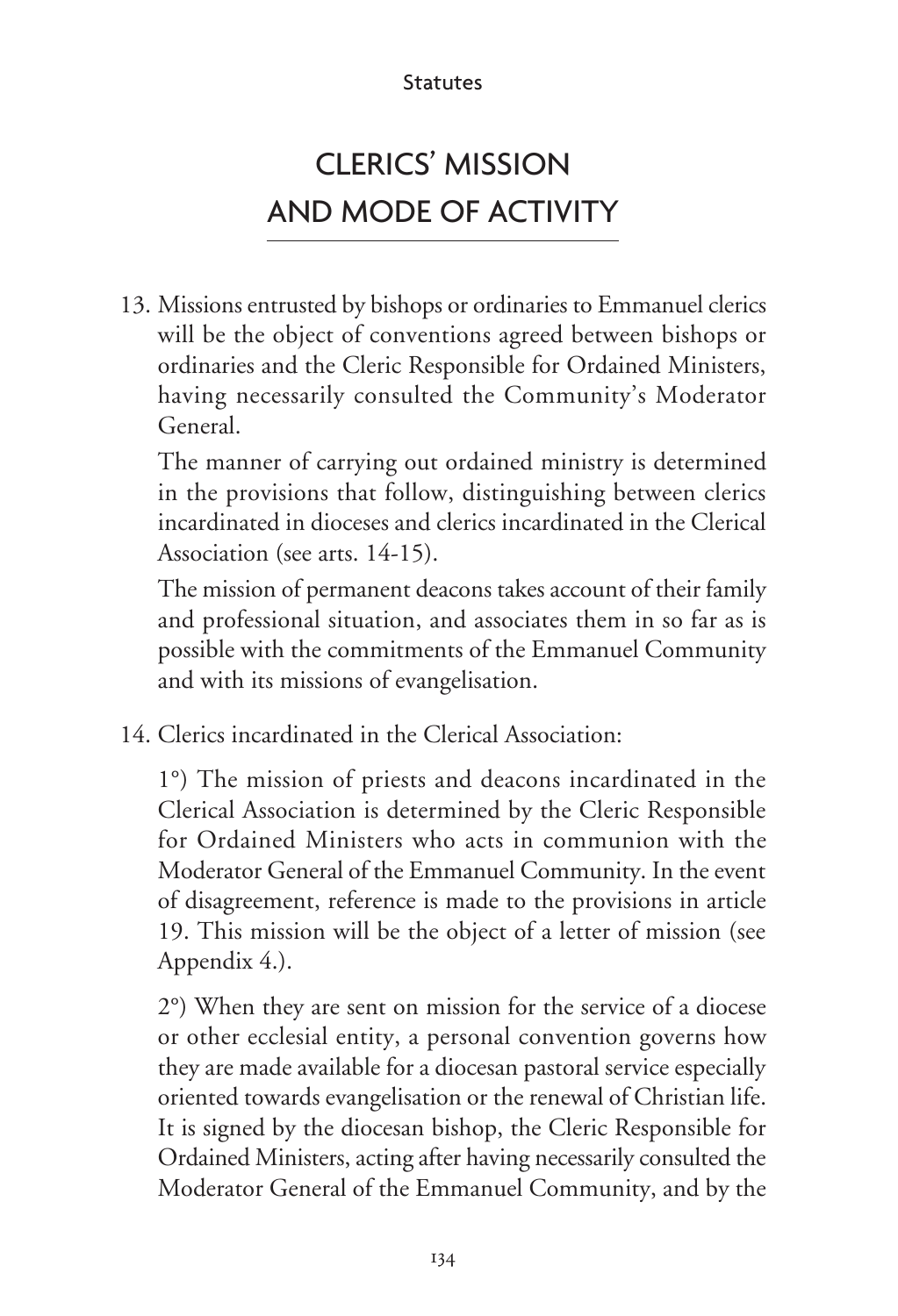cleric involved. This convention has as its object, in particular, to determine the ways in which their ministry will be carried out respecting their membership of the Clerical Association and of the Emmanuel Community. It will take account of the diocese's history and its cultural and religious context.

These dispositions are also applied to all other ecclesial missions.

A part of each cleric's ministry and time is therefore dedicated to the Emmanuel Community's own works, placed under the double responsibility of the Cleric Responsible for Ordained Ministers and the Moderator General of the Emmanuel Community (see Appendix 4.).

3°) If priests and deacons are attributed full-time to the Emmanuel Community's own works, their ministry is carried out under the responsibility of the Cleric Responsible for Ordained Ministers who acts in communion with the Moderator General of the Emmanuel Community. In the event of disagreement, reference is made to the provisions in article 19.

15. Clerics incardinated in a diocese:

1°) In order to determine the conditions of life and ministry of clerics in the Clerical Association who are incardinated in a diocese, a general convention must be drawn up between the bishop and the Cleric Responsible for Ordained Ministers (see Appendix 1.).

2°) Furthermore, the incardination of each Emmanuel cleric is governed by a personal convention (see Appendix 2.).

3°) A part of each cleric's ministry and time is devoted to the Emmanuel Community's own works (see Appendices 2. and 3.).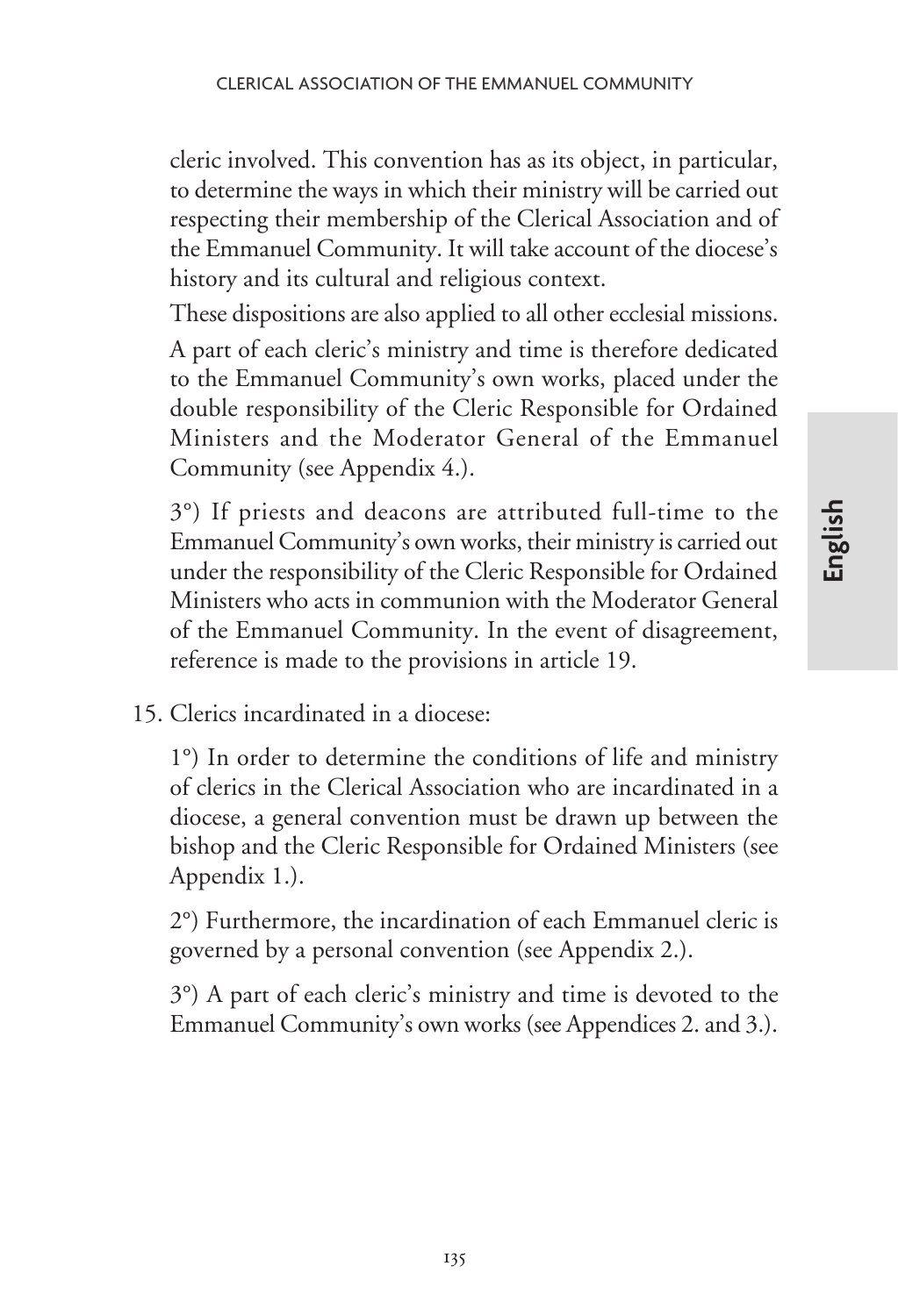### MEMBERS' LIFE, RIGHTS AND OBLIGATIONS

16. a) Clerics in the Association have the rights and obligations corresponding to their function, their procedure of incardination, their office and their responsibility, as set out in Canon Law;

b) All members of the Association live according to the Emmanuel Community charism, as described in its Statutes. In particular they commit, in so far as is at all possible, to (see SEC, art. 15):

- *a long time of daily adoration (Adoration of the Blessed Sacrament where possible);*
- *daily participation in the Eucharist. For priests, daily celebration (respecting liturgical prescriptions and members' own traditions);*
- *a daily prayer of praise, celebrated joyously and, where possible, in community;*
- *regular reception of the Sacrament of Reconciliation.*

They commit to fraternal life with the members of the Emmanuel Community of other states of life; they take part in a *maisonnée* (see SEC art. 16) and benefit from having a companion (see SEC, art. 19). They also take part in monthly community meetings (see SEC art. 16), meetings of the Fraternity of Jesus and the Emmanuel Community's evangelisation activities. They are available for mission. Also, they make a just financial contribution to the Emmanuel Community's life and apostolate, fixing freely the amount (see SEC art. 21). They benefit from ongoing formation (SEC art. 21). Priests commit to a life of residential priestly fraternity as defined in internal norms and according to the conventions reached with Ordinaries.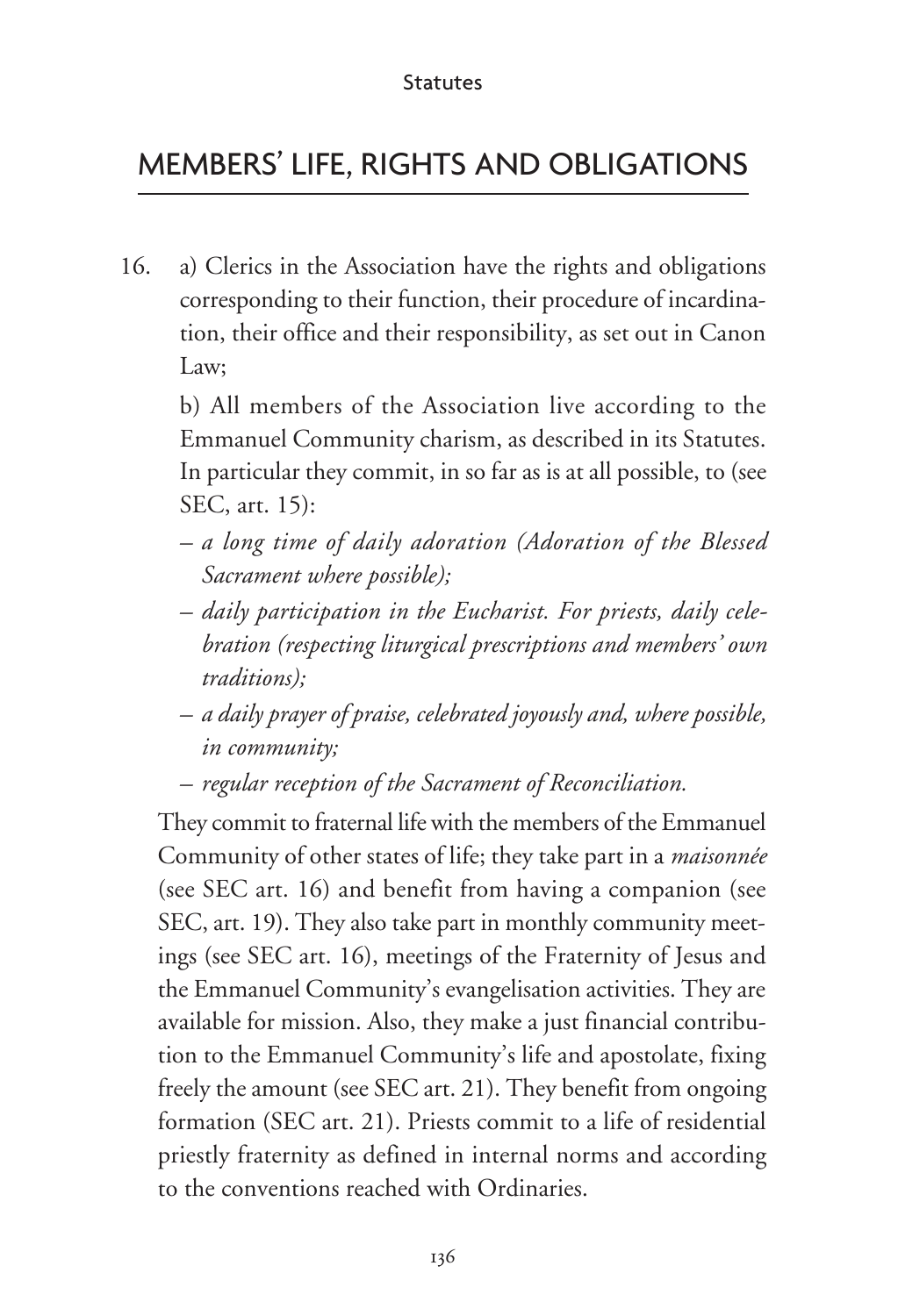### GOVERNMENT OF THE ASSOCIATION

17. 1°) The Cleric Responsible for Ordained Ministers of the Emmanuel Community is instituted by the Congregation for the Clergy (see canons 158-163 and 317 § 1 CIC) on presentation of a list of three candidates proposed by the Emmanuel Community's Moderator General, containing an order of preference, a written presentation of each candidate and, in the case of candidates not incardinated in the Association, the prior written consent of the Ordinary for this possible nomination involving full-time service in the Association. This list is established by the Community's Moderator General with the consent of the Clerical Association's Council, given with a two-thirds majority.

2°) The Cleric Responsible for Ordained Minsters must be chosen among all of the Clerical Association's member priests, whatever their incardination, with at least:

- a) ten years of 'consecration' in the Fraternity of Jesus;
- b) ten years of priesthood.

3°) The Cleric Responsible for Ordained Ministers is instituted for a term of five years. This term can be renewed once, respecting the procedure set out in paragraph 17, 1° of these Statutes.

4°) In conformity with the Emmanuel Community's statutes (see SEC art. 25), the Cleric Responsible for Ordained Ministers is an *ex officio* member of the International Council of the Emmanuel Community. He is fully part of the Community's government.

18. 1°) The Cleric Responsible for Ordained Ministers administers the Clerical Association. He represents the Clerical Association before the Holy See, bishops and all other authorities in the Church. In a spirit of communion, according to the Emmanuel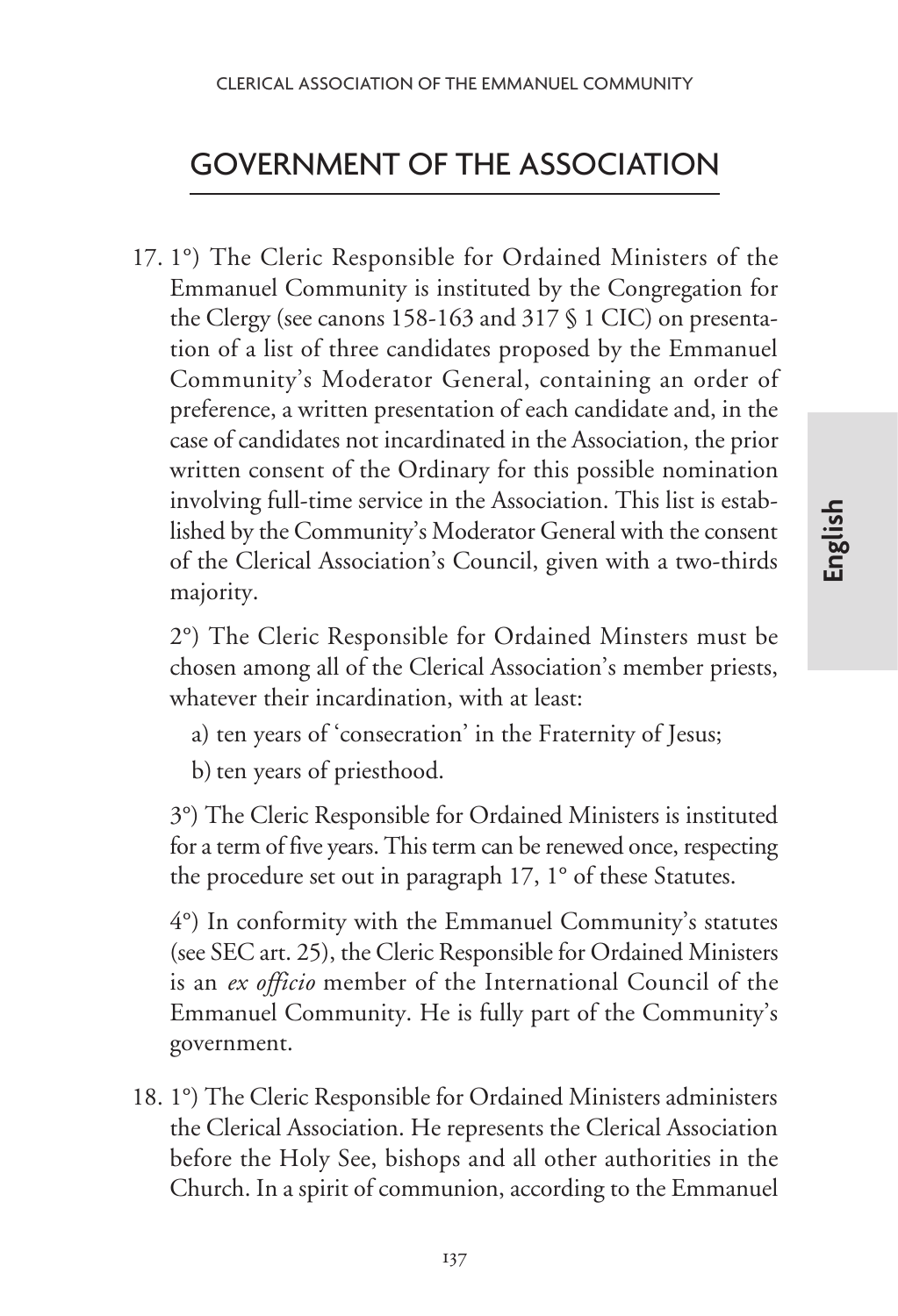Community's charism, he strives, with his Council, to work in close cooperation with the Community's Moderator General.

2°) The Cleric Responsible for Ordained Ministers is responsible for formation and for all that concerns the life and ministry of priests and deacons incardinated in the Association, and for the others within the limits of the conventions agreed. He appoints, with the consent of his Council and after necessarily consulting the Emmanuel Community's Moderator General, the Clerical Association's Priest Delegate for Formation, for a renewable mandate of five years. If the cleric is not incardinated in the Association, the agreement of his Ordinary is needed.

3°) The Cleric Responsible for Ordained Ministers has all the faculties of an Ordinary for all of the members incardinated in the Association.

4°) In communion with the Community's Moderator General, the Cleric Responsible for Ordained Ministers exercises his authority ordinarily and directly, after consultation or with the consent of his Council where required (see art. 22), or by delegation. Special delegation for a particular act can be given orally. General delegation for several acts must be granted in writing and have the consent of his Council. The delegate cannot sub-delegate without the consent of the Cleric Responsible for Ordained Ministers.

19. In the event of disagreement between the Cleric Responsible for Ordained Ministers and the Moderator General of the Community (see art. 18, 1°) on subjects involving the exercise of clerics' ministry, an extraordinary meeting of the College of Communion will be held. This College is composed of the Community's Council and the Clerical Association's Council, and is charged with studying questions and giving opinions regarding the unity of the two associations and common missions in faithfulness to the Emmanuel charism (see SEC, art. 28). The Emmanuel Community's Moderator General and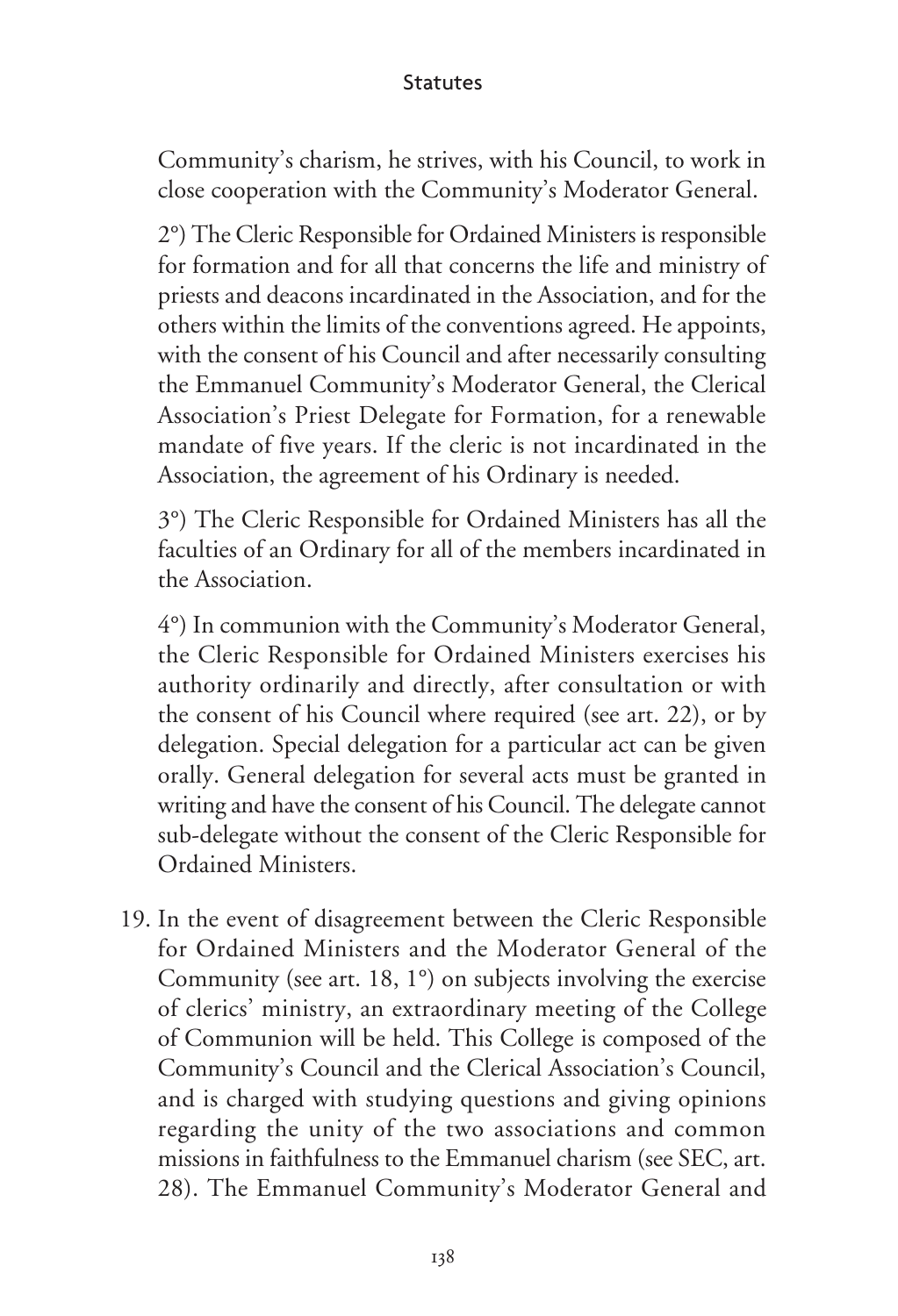the Cleric Responsible for Ordained Ministers both have the faculty to call a meeting of the College of Communion when the circumstances require it. An agreement by consensus will be sought. If consensus cannot be found, because the matter concerns the ministry of clerics, the decision falls to the Cleric Responsible for Ordained Ministers, with the consent of his Council. The Community's Moderator General has the possibility of recourse to the Congregation for the Clergy, which will make its decision after consulting the Moderator General and the Clerical Association's Cleric Responsible, and after consulting the Dicastery upon which the Community depends.

20. 1°) The Cleric Responsible for Ordained Ministers can give up his responsibility before the end of his mandate if he judges that he is no longer in a position to fulfil his functions. In this case, he will present his resignation to the Congregation for the Clergy, after informing the Moderator General of the Emmanuel Community.

2°) In the case of a vacancy during the mandate of the Cleric Responsible for Ordained Ministry, the Priest Delegate for Formation will assure the interim as administrator until the appointment of a new Cleric Responsible for Ordained Ministers for the remainder of the mandate, in conformity with article 17. This interim will last no longer than one year, unless the mandate of the previous Cleric Responsible would have been due to conclude in the two years following its vacancy.

3°) In the case of a serious dysfunction in fulfilling the functions of the Cleric Responsible for Ordained Ministers, the procedure is as follows:

a) After informing the Congregation for the Clergy, the Moderator General of the Emmanuel Community will convene the College of Communion (see art. 19);

b)The College, after a vote carried by a majority of fourfifths, can ask the Congregation for the Clergy to revoke the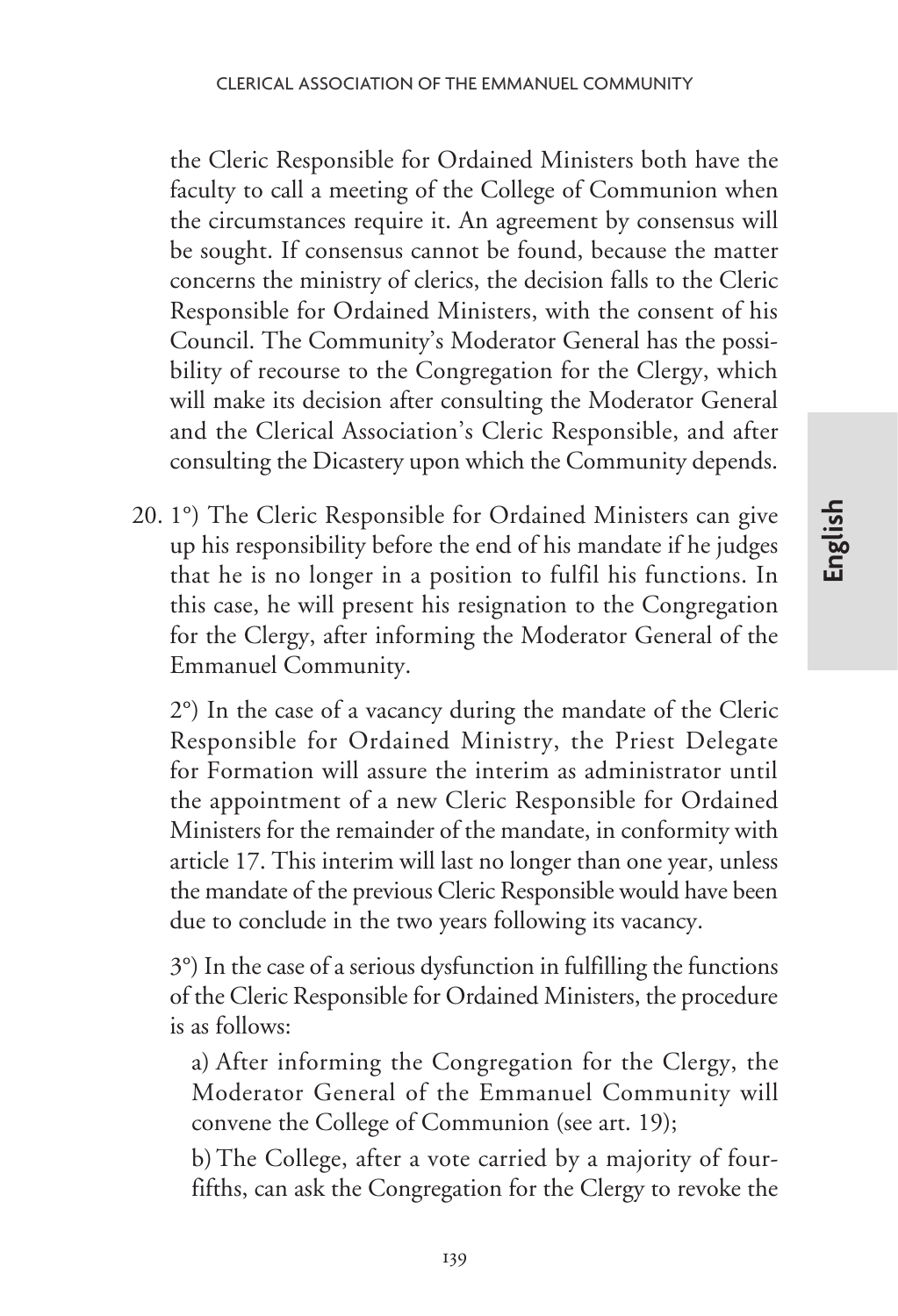functions of the Cleric Responsible for Ordained Ministers. In the case of revocation, article 20, 2° will be applied.

# THE COUNCIL OF THE CLERICAL ASSOCIATION

21. 1°) The Cleric Responsible for Ordained Ministers is assisted by a Council comprised of:

a) Seven members definitively committed in the Clerical Association, elected by a general Assembly described in article 26;

b) Three *ex officio* members: the Moderator General of the Emmanuel Community, the Priest Delegate for Formation (see art. 18, 2°) and the cleric responsible for the permanent diaconate (see art. 19);

c) Three appointed members: laity, 'consecrated' in the Fraternity of Jesus, appointed jointly by the Cleric Responsible for Ordained Ministers and the Moderator General of the Emmanuel Community.

2°) All clerics who are members of the Council have the right to vote; the lay members possess a consultative vote.

3°) The length of mandate for elected and appointed members is five years, renewable once. The Mandate for *ex officio* members lasts while their functions subsist.

22. The Council of the Clerical Association meets at least three times per year, on convocation by the Cleric Responsible for Ordained Ministers. It is also convoked in all cases where its consent is required. The agenda is established by the Cleric Responsible for Ordained Ministers. The workings of the Council, and the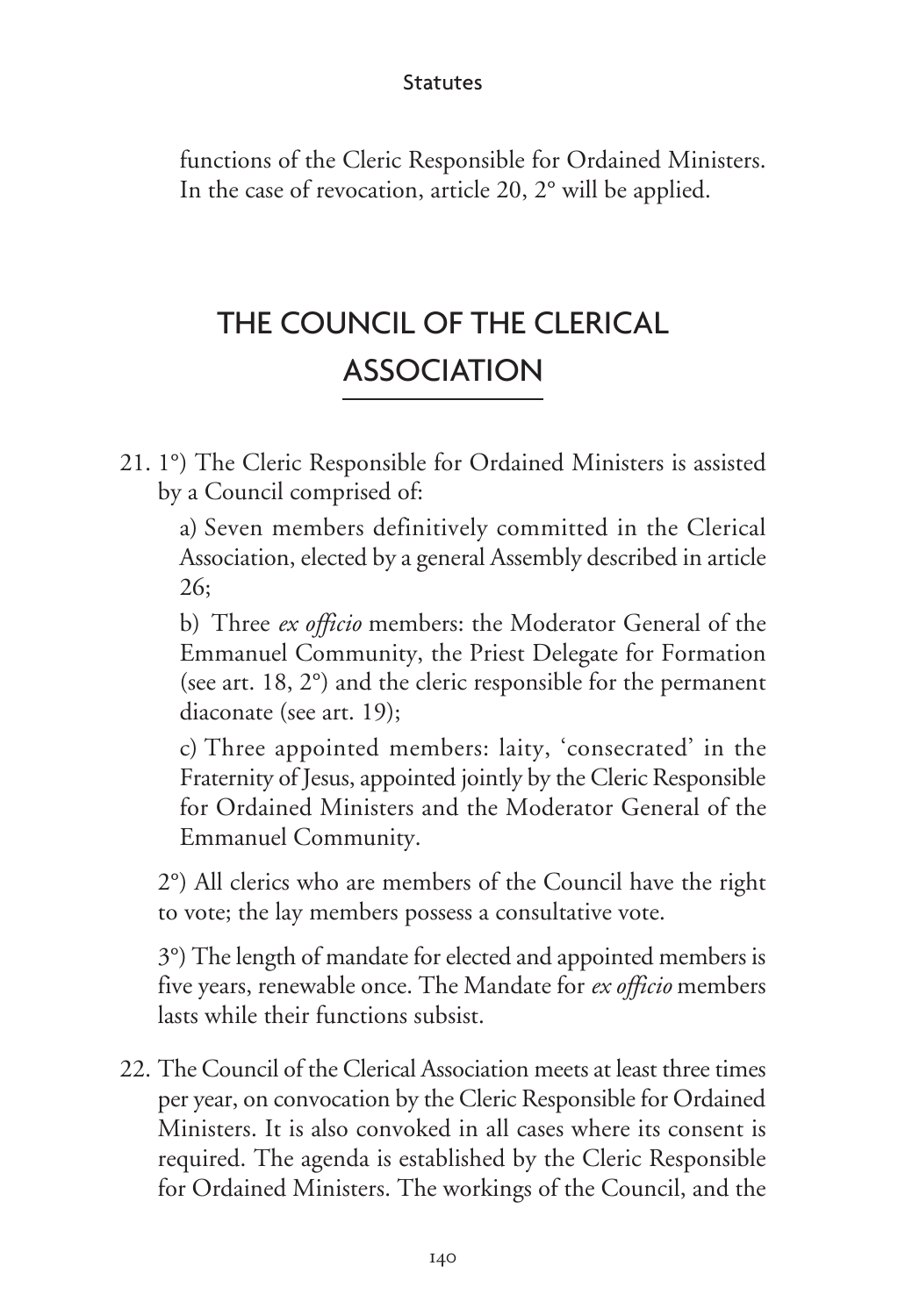administration of the Clerical Association more generally, are governed by internal norms.

- 23. The consent of the Council of the Association, with a majority of two thirds, is required for:
	- a) the admission of members;
	- b) the appointment of the Priest Delegate for Formation;
	- c) the appointment of the cleric responsible for deacons;
	- d) the assignment of new seminarians (art.  $27$ );

e) the presentation of candidates for ordination;

f) in cases where seminarians are to be trained outside the Association's Houses of Formation, the designation, in agreement with the bishops involved, of institutions of formation or ecclesiastical study that are accessible to the Association's members with a view to priestly ministry;

g) the incardination of members in the Association;

h) the development of the internal norms mentioned in these Statutes, without prejudice to their approval by the Congregation for the Clergy;

i) the agreement of general conventions made with bishops or Ordinaries in the framework of articles 13, 14 and 15 of these Statutes and, more generally, of conventions committing the Association in the long-term;

j) the permanent delegation of a part of the powers held by the Cleric Responsible for Ordained Ministers, having necessarily consulted the Moderator General of the Emmanuel Community;

k) the taking of major decisions concerning patrimony: acts of disposition and acts of extraordinary administration. This also necessarily requires consultation of the Emmanuel

Community's Moderator General and International Council. The Council of the Clerical Association also approves, by collegial vote, the annual budget and accounts.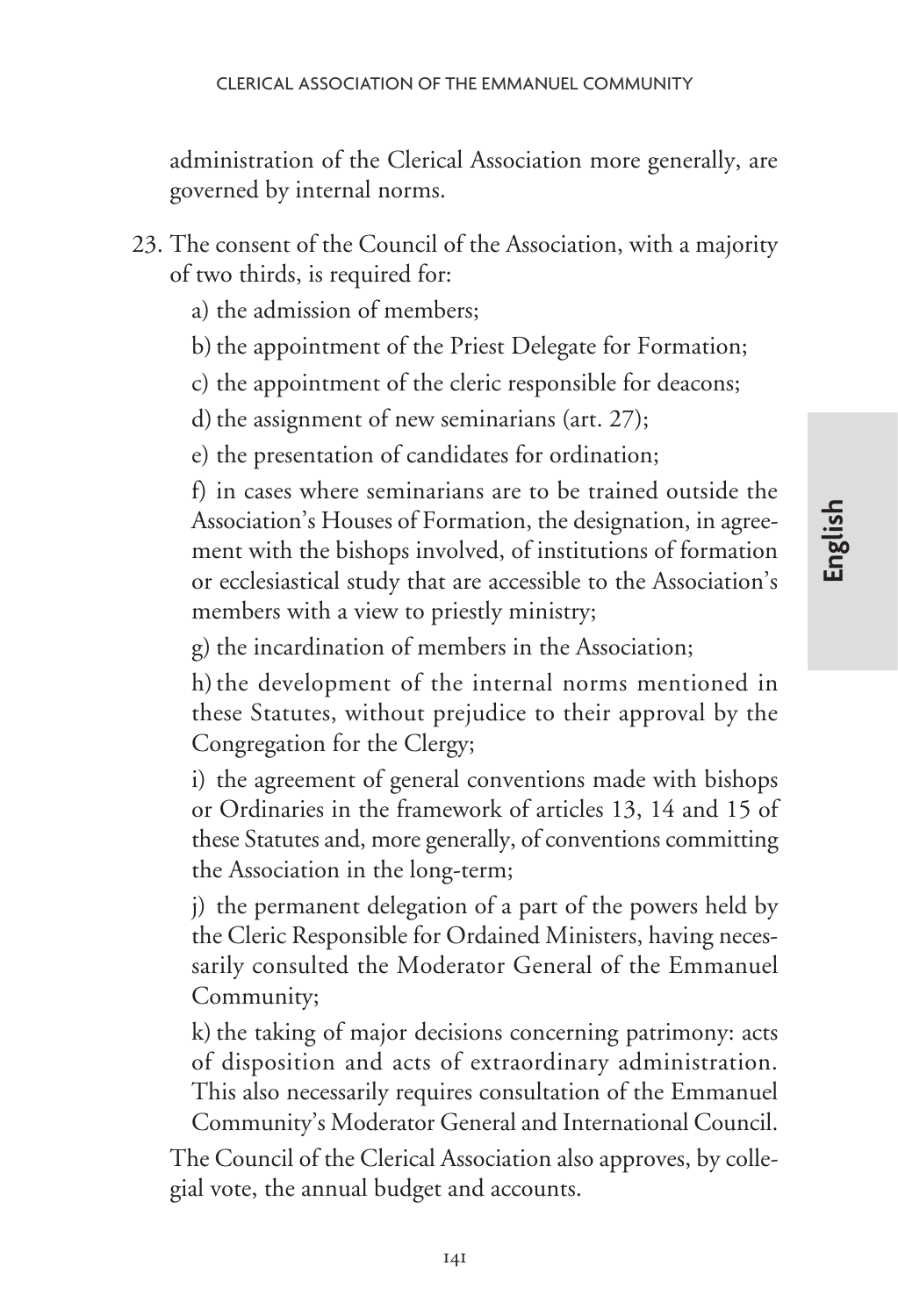After each meeting, the Council of the Clerical Association will transmit a report of the decisions taken to the International Council of the Community.

- 24. The Cleric Responsible for Ordained Ministers and the members of the Clerical Association's Council take part in the meetings of the Emmanuel Community's Advisory Committee and contribute to the reflection on deepening understanding of the Emmanuel Community's charism (see SEC, art. 46). They are members of the Emmanuel Community's College of Prayer and Election.
- 25. The Association functions making use of the geographical divisions used by the Community: zones and provinces (see SEC, art. 44). After necessarily consulting the Emmanuel Community's Moderator General, the Cleric Responsible for Ordained Ministers designates priest delegates to watch over the members of the Association present in these geographical entities, in cooperation with the persons responsible in the Emmanuel Community (zone delegates and other regional coordinators).

# ELECTION OF CLERICAL ASSOCIATION COUNCIL MEMBERS

26. The election of members of the Association's Council is done by a general Assembly comprised of the Cleric Responsible for Ordained Ministers, the members of the Clerical Association's Council and fifty representatives, directly elected from the zones by all the Association's committed members. The number of grand electors designated for each zone is established by the Clerical Association's Council in proportion to the number of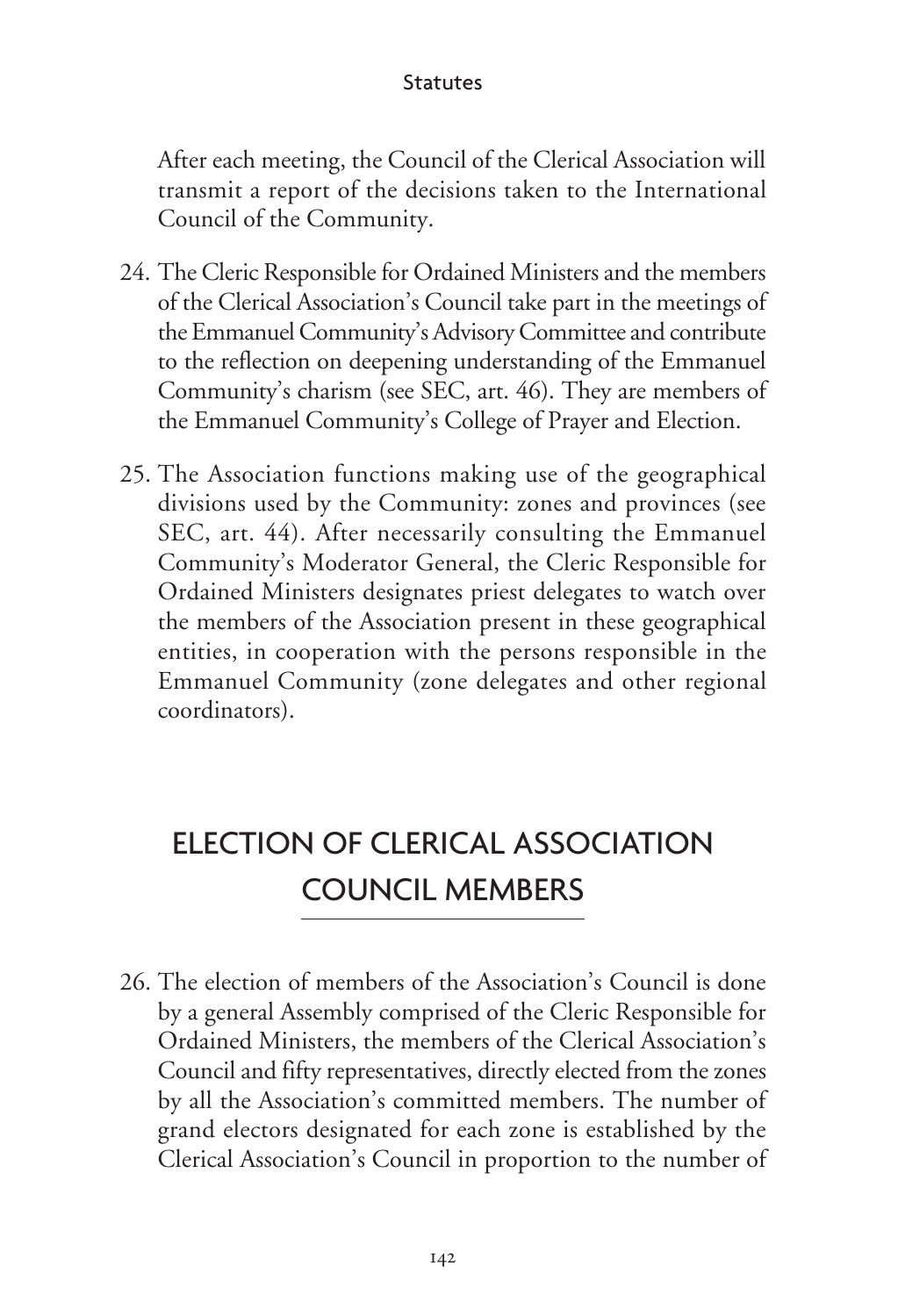committed members. If a zone is not sufficiently developed to elect grand electors, it will be associated with a zone in proximity. The whole electoral process is governed by internal norms.

The General Assembly is also called to give orientations regarding formation, exercising ministry, relations with Particular Churches and, more generally, all questions pertaining to the smooth running of the Clerical Association, while being vigilant in maintaining communion with the Community.

# THE PROCEDURES FOR FORMATION IN THE CLERICAL ASSOCIATION

27. 1°) In order to accomplish its goals, and for candidates preparing for incardination in the Association, the Association can open its own Houses of Formation for Ordained Ministry, governed by norms approved by the Congregation for the Clergy and by its own formation *Ratio*.

2°) Candidates who will be incardinated in dioceses can also be formed in these Houses of Formation, following the procedures established in the conventions signed with Ordinaries by the Cleric Responsible for Ordained Ministers.

3°) Both seminarians in view of incardination in the Association and those choosing ascription in a diocese can be formed in Diocesan seminaries, following the procedures established by the Cleric Responsible for Ordained Ministers and the Ordinaries.

28. Houses of Formation, for which the Cleric Responsible for Ordained Ministry has the primary responsibility, are placed under the vigilance of the Congregation for the Clergy.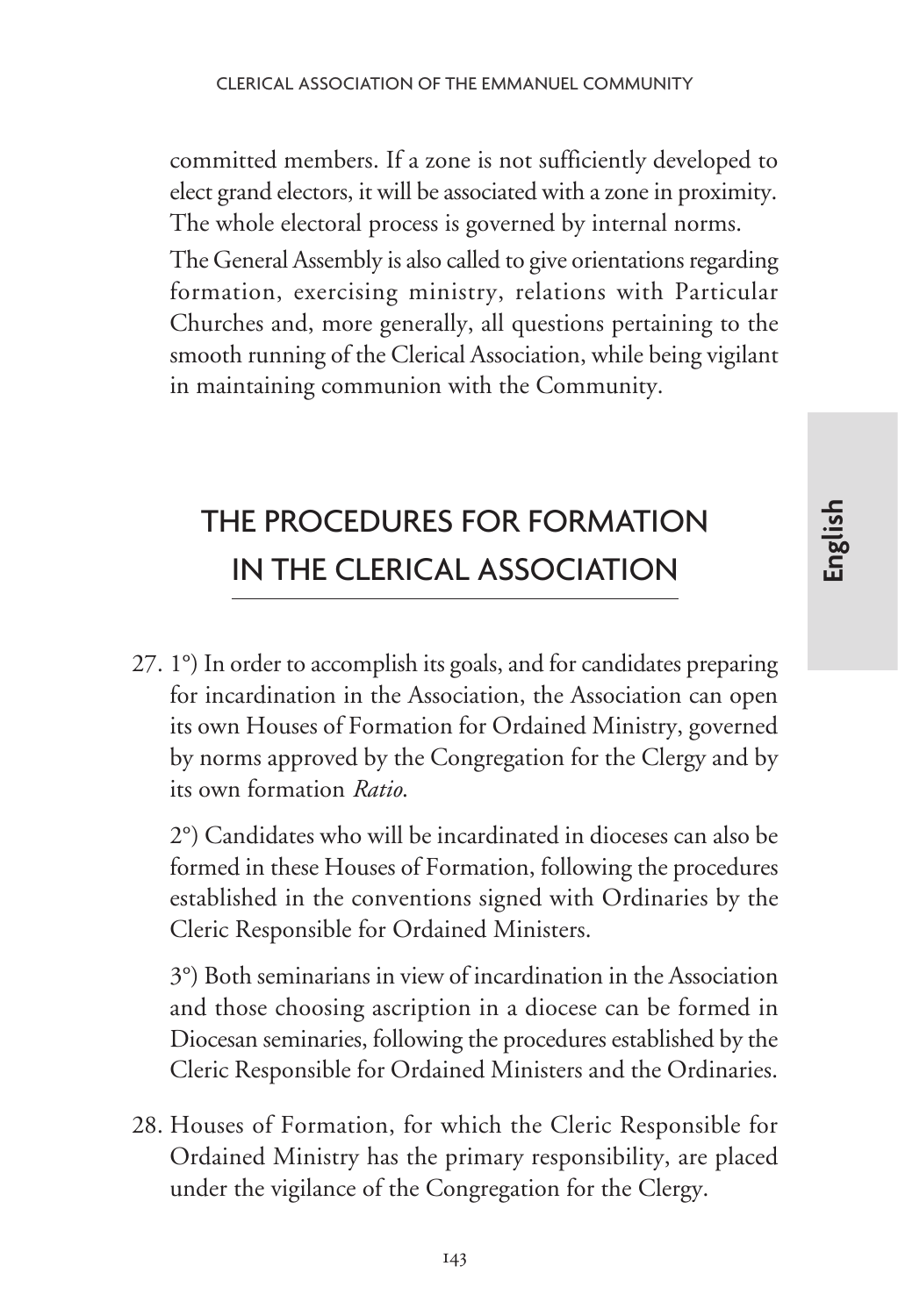All candidates for priesthood will fulfil at least one cycle of their formation in one of the Association's Houses of Formation.

- 29. For permanent deacons, a specific programme of discernment and formation is put into place according to procedures established by internal norms adopted by the Clerical Association's Council and approved by the Congregation for the Clergy. This programme is faithful to the Emmanuel Community's charism and respects the *Fundamental Norms for the Formation of Permanent Deacons* published by the Congregation for the Clergy and the Congregation for Catholic Education on February 22nd 1998. Here also, for deacons incardinated in dioceses, diocesan norms of formation and the convention that has been signed will be taken into account.
- 30. 1°) The Delegate for Formation is an *ex officio* member of the Emmanuel Community's International Council (see SEC, art. 25).

2°) If the Delegate for Formation is not incardinated in the Clerical Association, he can request excardination from his Ordinary with a view to incardination in the Clerical Association. Equally, he can remain incardinated in his diocese and ask his Ordinary for written authorisation to dedicate himself to this new responsibility for the length of his mandate.

3°) In partnership with the Rectors of those Houses of Formation involved (be they houses of the Association or not), he is responsible for preparing candidates for Holy Orders, following the indications of the competent ecclesiastical authorities, the *Ratio fundamentalis institutionis sacerdotalis* and the Association's *Ratio* of formation. He insures, with the help of their formators, candidates' human, spiritual, intellectual and pastoral formation. He organises the discipline and the practical life of the Houses of Formation.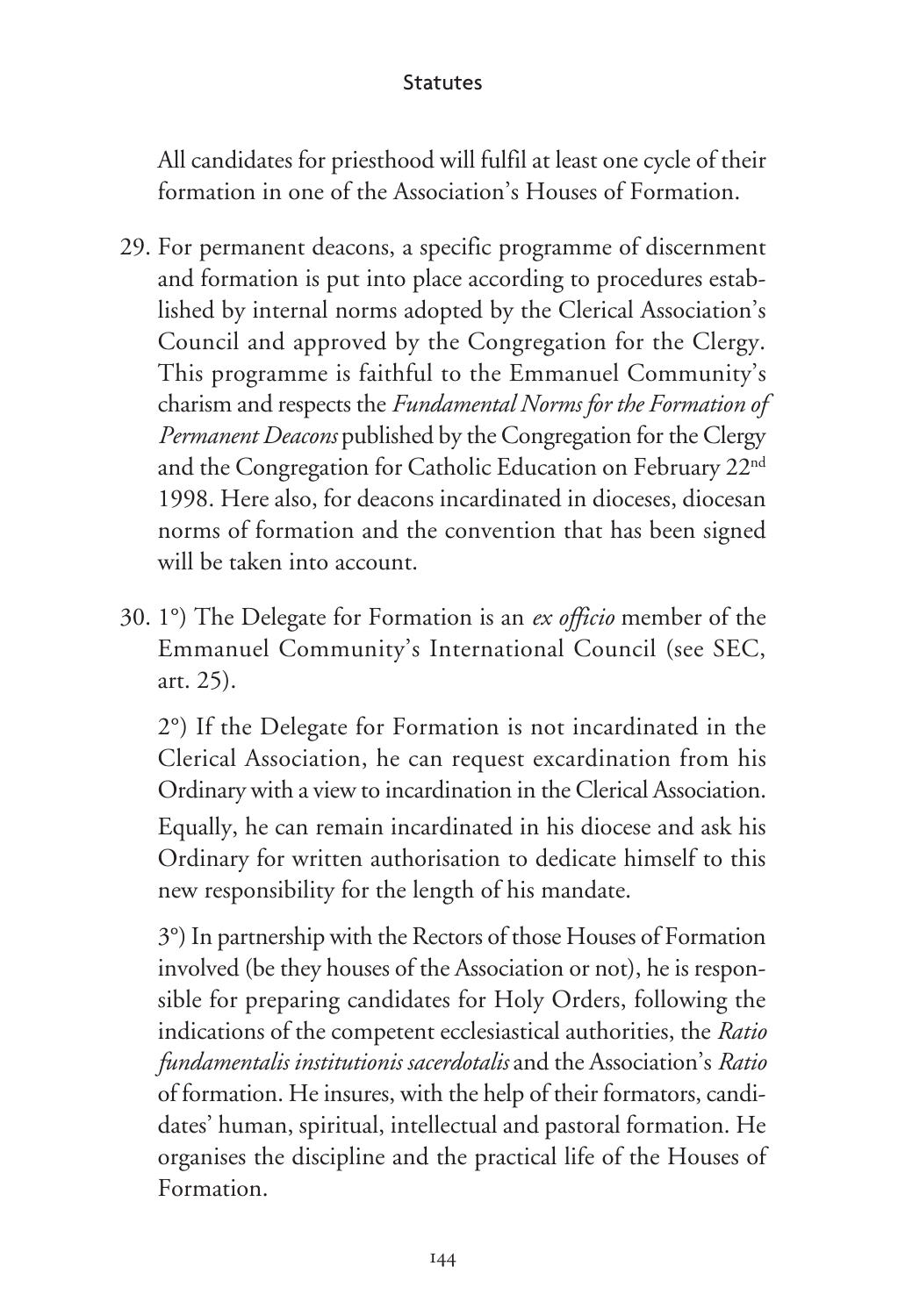4°) In cooperation with the local coordinators of the Emmanuel Community, he is vigilant that candidates for ordained ministry receive all of the formation proposed to Community members. He also organises a specific formation for exercising ordained ministry in the Emmanuel Community, integrating in this a formation for evangelisation.

5°) He is also in charge of the ongoing formation of clerics.

31. 1°) For candidates who will be incardinated in dioceses, the procedures for admission to Holy Orders will be established in conventions signed with the different Ordinaries.

2°) For candidates who will be incardinated in the Association, admission to Holy Orders lies with the Cleric Responsible for Ordained Ministers. The procedure for calling to Holy Orders is fixed by internal norms.

#### **ADMINISTRATION OF TEMPORAL GOODS**

- 32. Because the Association has public juridical personality, its goods are ecclesiastical, in conformity with canon 319 CIC. They are administered according to the general norms of the Code of Canon Law and the norms established by these Statutes.
- 33. The Cleric Responsible for Ordained Ministers administers the Association's temporal goods. He is assisted by a Finance Council composed of the Community's Treasurer and four advisors, whom he chooses with the consent of the Clerical Association's Council (see canons 1279-1280 CIC and canon 1023 CCEO). One of them is a member of the Community's Finance Council.

The Association's Treasurer is appointed by the Cleric Responsible for Ordained Ministers, having necessarily consulted the Community's Moderator General and obtained the consent of the College of Communion, given with a two-thirds majority.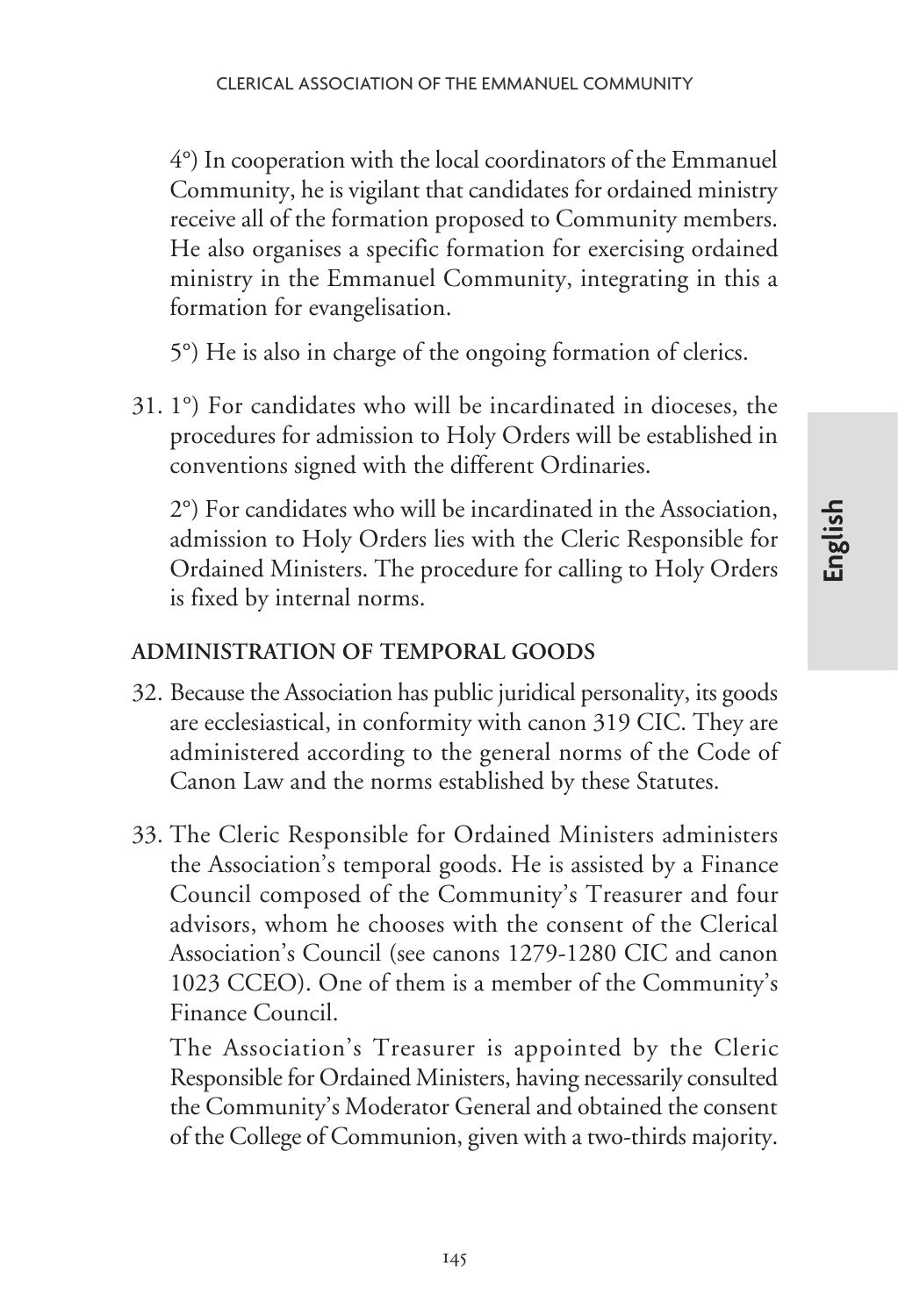34. The acquisition, administration and disposition of the temporal goods of the Clerical Association of the Emmanuel Community must respect the goals it pursues jointly with the Community (see art. 2). The acquisition of immovable goods and of moveable goods exceeding a value fixed in internal norms requires the consent of the Clerical Association's Council, after having necessarily consulted the Community's Moderator General.

This also holds for the extraordinary administrative acts constituted by the taking out of loans and the concession of guarantees onerous to immoveable or moveable goods belonging to the Clerical Association.

For the alienation of the Clerical Association's goods and the conclusion of juridical acts onerous to these goods, the authorisation of the Congregation for the Clergy is also required if the sum is above the limits set by the local episcopal conference (see canons 638, 1291, 1292 and 1295 CIC).

35. All the Clerical Association's members conserve the ownership and management of their personal goods. They have the right to receive a just remuneration and to benefit from social security through which care is duly taken of them in case of illness, invalidity and old age (see canon 281 CIC).

Given that incardination in the Clerical Association is essentially in the service of the Emmanuel Community's charism, the Emmanuel Community commits to financially supporting the formation of clerics incardinated in the Clerical Association, and to due vigilance in ensuring their just remuneration, be they active or retired.

36. The Association undertakes all the initiatives needed for its administrative acts to be valid in the civil law of the country where its headquarters is situated, and also in the other countries where it is present.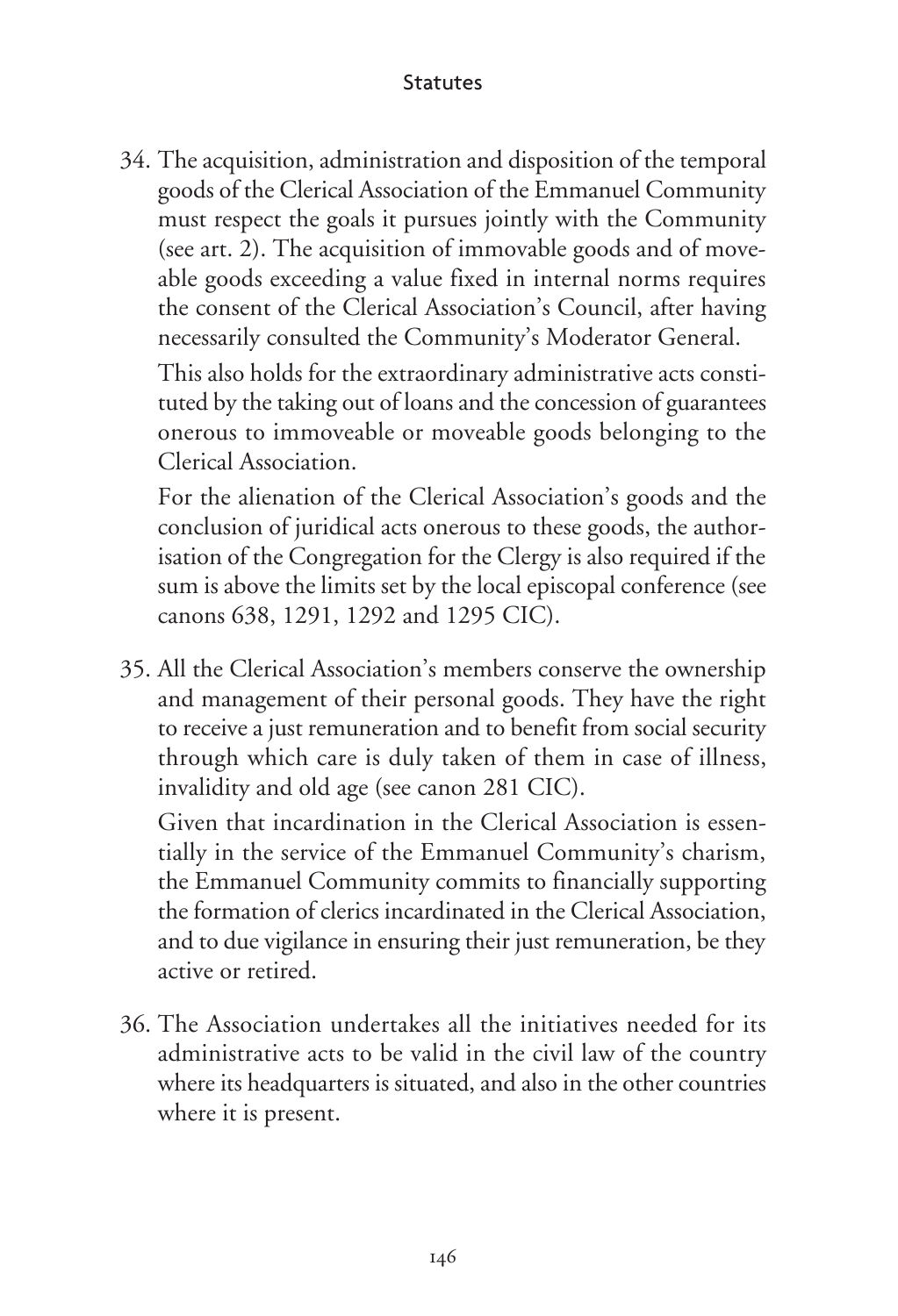### DEPARTURE FROM THE ASSOCIATION

### **VOLUNTARY DEPARTURE FROM THE ASSOCIATION**

37. When a member of the Clerical Association, priest or deacon, decides voluntarily to leave the Emmanuel Community, he automatically loses the status of member of the Clerical Association. Similarly, if the cleric decides voluntarily to leave the Clerical Association, he automatically loses the status of member of the Community. Departure brings to an end the rights and obligations arising from full membership of the Clerical Association and the Community.

If the cleric is incardinated in a diocese and decides of his own initiative to leave the Community or the Clerical Association, he remains incardinated in his diocese.

If the cleric is incardinated in the Clerical Association, he must, prior to presenting his resignation as a member, prove that a bishop consents to his incardination in his diocese, or at least to receive him for a trial period to exercise ministry in his diocese. Until the moment when the Ordinary receives him, the cleric remains incardinated in the Clerical Association and will not exercise a mission in the name of the Association. The Cleric Responsible for Ordained Ministers will grant the licence for transfer or excardination on request from the welcoming Ordinary.

If a seminarian journeying towards priesthood in the Clerical Association ends his formation, this does not call into question his membership of the Emmanuel Community.

This also holds for a candidate for the permanent deaconate.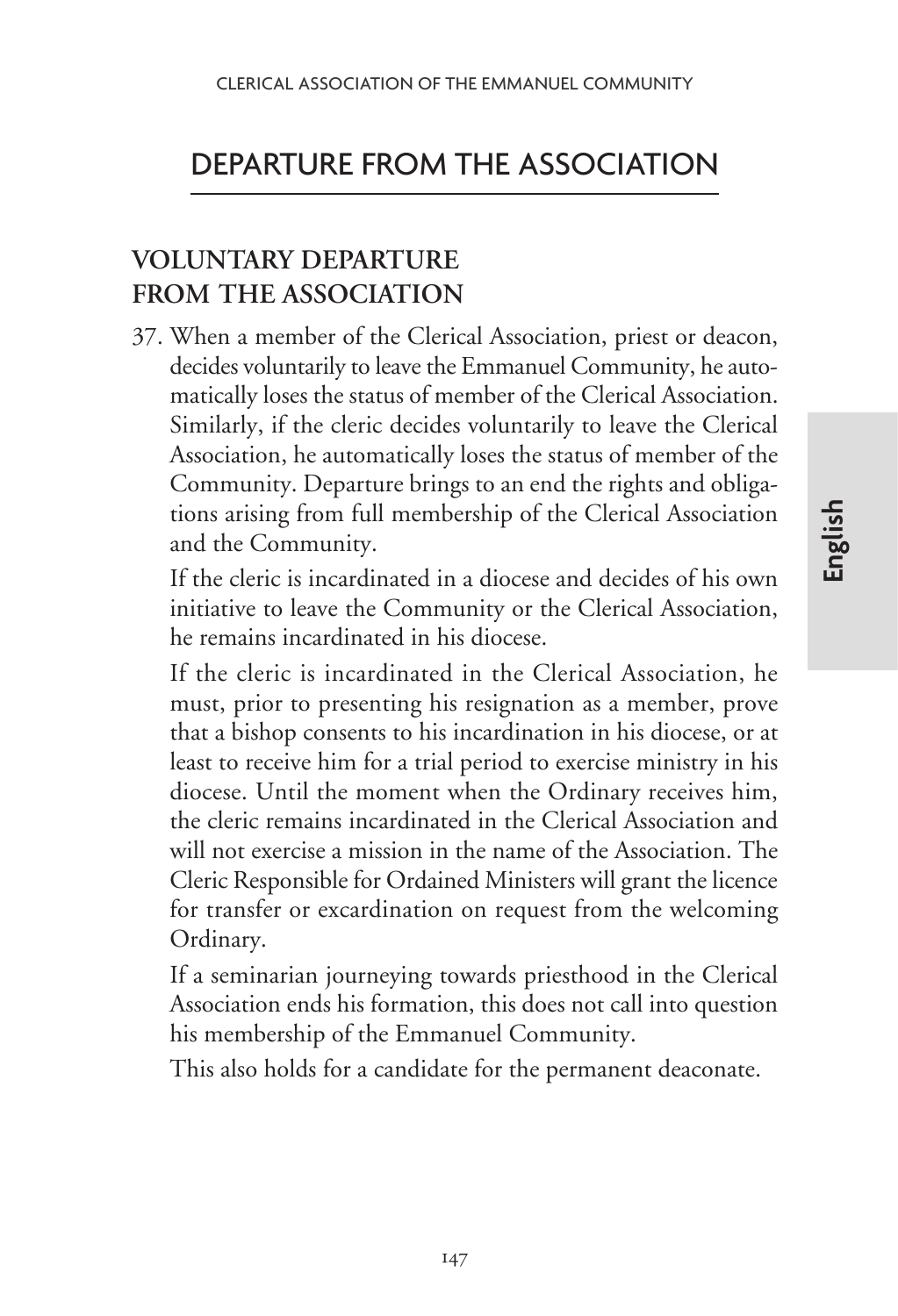### **DISMISSAL FROM THE ASSOCIATION**

38. The Cleric Responsible for the Clerical Association can decide to dismiss a member of the Clerical Association of the Emmanuel Community for the delicts or causes mentioned in canons 694-699 CIC and 497-503 CCEO, following the procedure described there, taking into account the elements specific to the Clerical Association. The decree of dismissal will be confirmed by the Congregation for the Clergy. This decree brings to an end the rights and obligations arising from full membership of the Clerical Association and leads to automatic dismissal from the Community.

A dismissed member has the right to recourse, before the Supreme Tribunal of the Apostolic Signatura, against the decision of dismissal confirmed by the Congregation for the Clergy.

When the cleric is incardinated in a diocese, his dismissal from the Clerical Association is without effect on his incardination.

When the cleric is incardinated in the Clerical Association, he remains incardinated there until such time as an Ordinary will receive him. However, from the date of his dismissal, he will no longer exercise a mission in the name of the Association. The Cleric Responsible for Ordained Ministers will grant the licence for transfer or excardination on request from the welcoming Ordinary.

# EXTINCTION OF THE ASSOCIATION

39. With the exception of the case of suppression by decision of ecclesiastical authority, the Association can decide voluntarily its own dissolution. The decision can be taken only by the Clerical Association's general assembly, with a two-thirds majority, and must be submitted for approval to the Congregation for the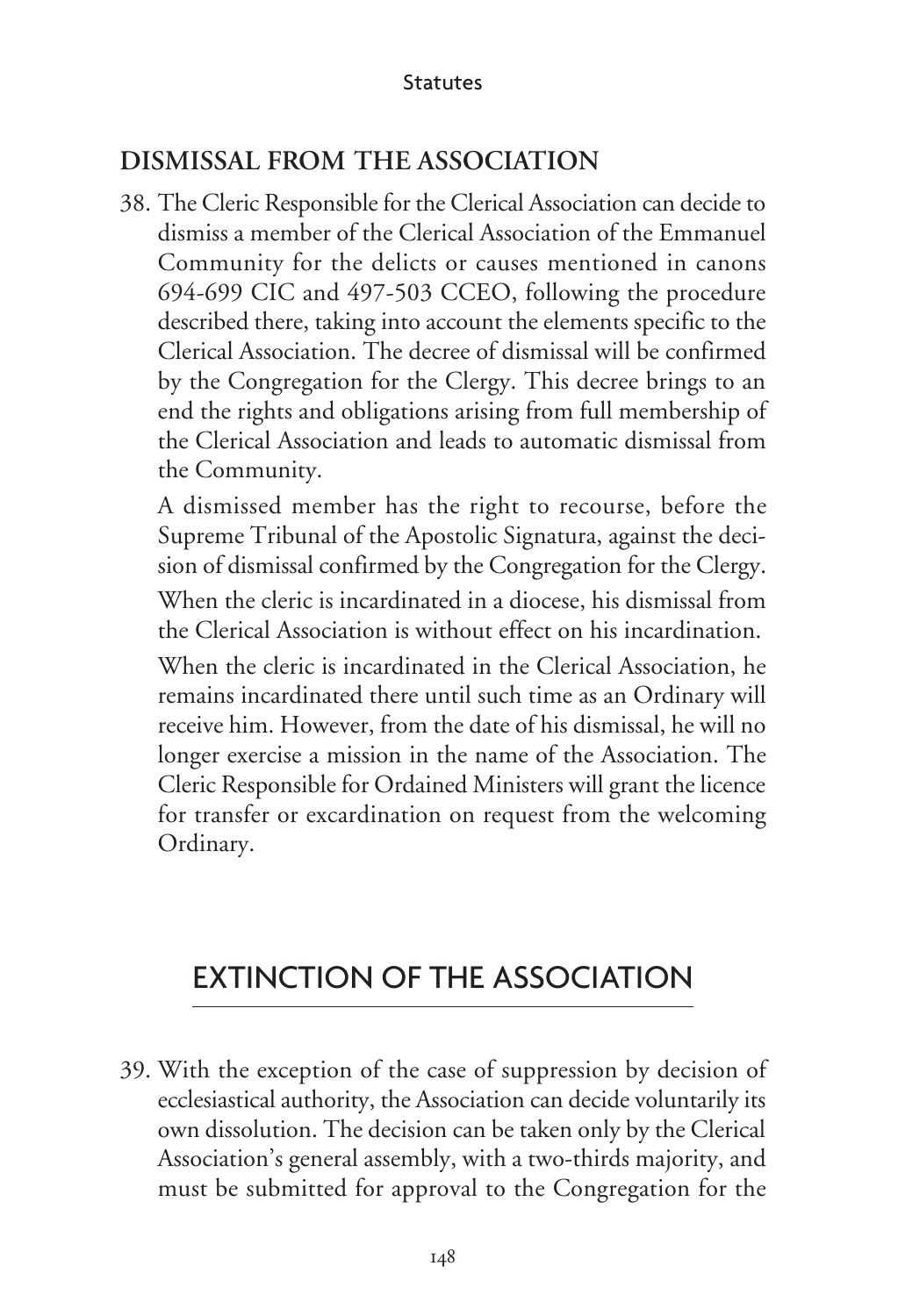Clergy, which will decide after consulting the Community's Moderator General and the Dicastery upon which the Community depends.

In the case of the Association's extinction, according to law and respecting the will of donors, its goods will be destined to the Emmanuel Community.

# MODIFICATION OF THE STATUTES

40. The Statutes can be translated, the French version remaining normative.

Modifications made to these Statutes must be approved by the Clerical Association's general Assembly by a majority of two-thirds, then submitted for approval to the Congregation for the Clergy, which will decide after consulting the Community's Moderator General and the Dicastery upon which the Community depends.

The original text of these Statutes has been deposited with the Congregation for the Clergy.

### INTERPRETATION OF THE STATUTES

41. The interpretation and possible modification of these Statutes is under the authority of the Congregation for the Clergy, after prior consultation of the Association's Council.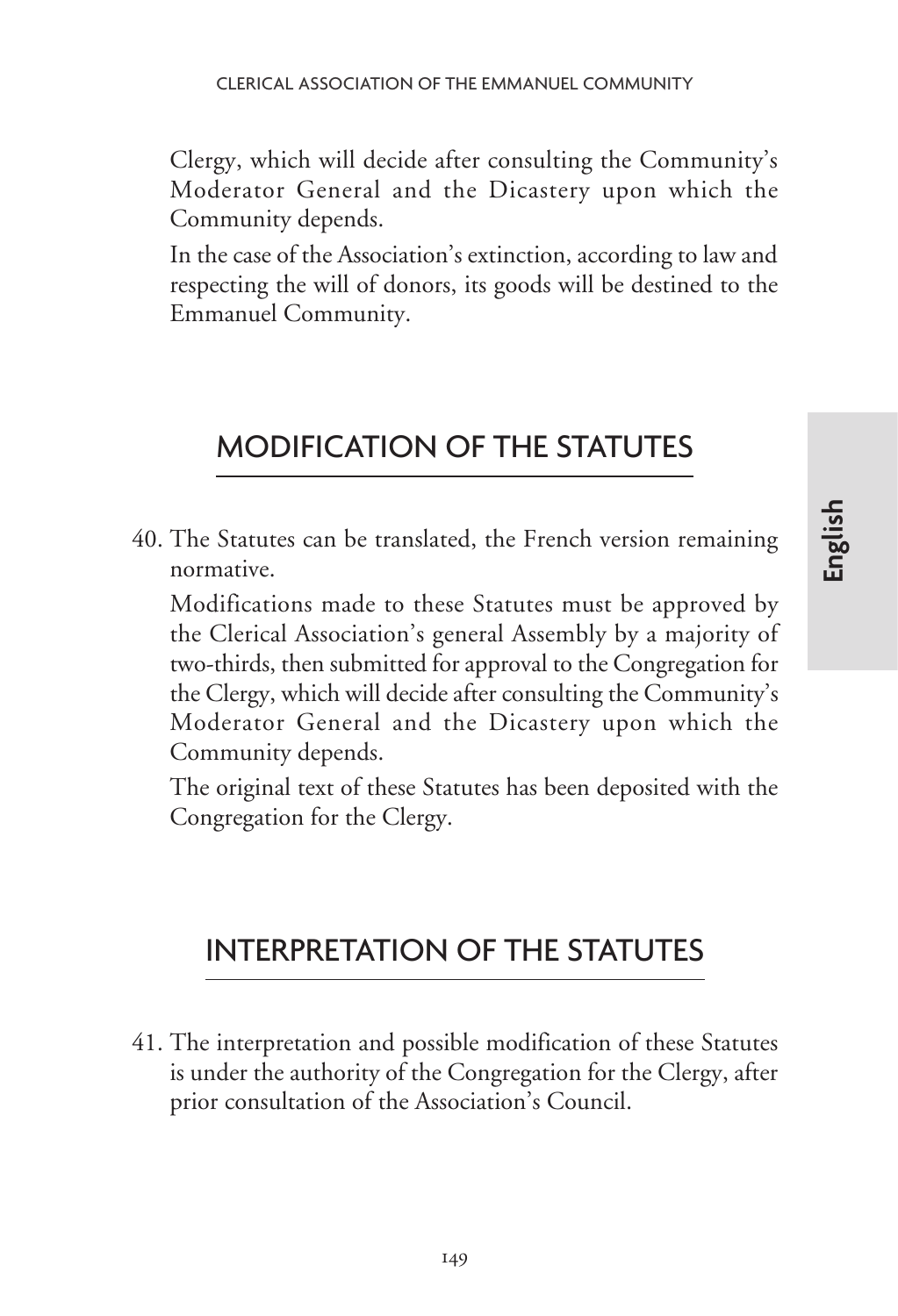# RELATIONSHIP TO CANON LAW IN FORCE

42. For all things not mentioned in the present Statutes, reference is to be made to Canon Law in force.

# APPENDIX ON CONVENTIONS AND LETTERS OF MISSION

#### *Clerics incardinated in a diocese:*

1. **The General Convention** fixing the conditions of life and ministry for Emmanuel clerics incardinated in a diocese should be agreed between the bishop and the Cleric Responsible for Ordained Ministers. It is countersigned by the Moderator General of the Emmanuel Community, in this way showing knowledge of the convention and the support of the Community. The Emmanuel Community, the Clerical Association and the dioceses that are signatories to these conventions commit to encouraging and supporting the priests, deacons and seminarians of the Clerical Association to live according to the Emmanuel charism, in communion with the Community's other states of life, and to allowing their availability for missions entrusted by the bishop or by the Community (see SEC, Preamble, g.). All of this shall be indicated in each cleric's letter of mission.

The general convention with the diocese will stipulate that, at the request of the Cleric Responsible for Ordained Ministers, with the consent of the Moderator General of the Emmanuel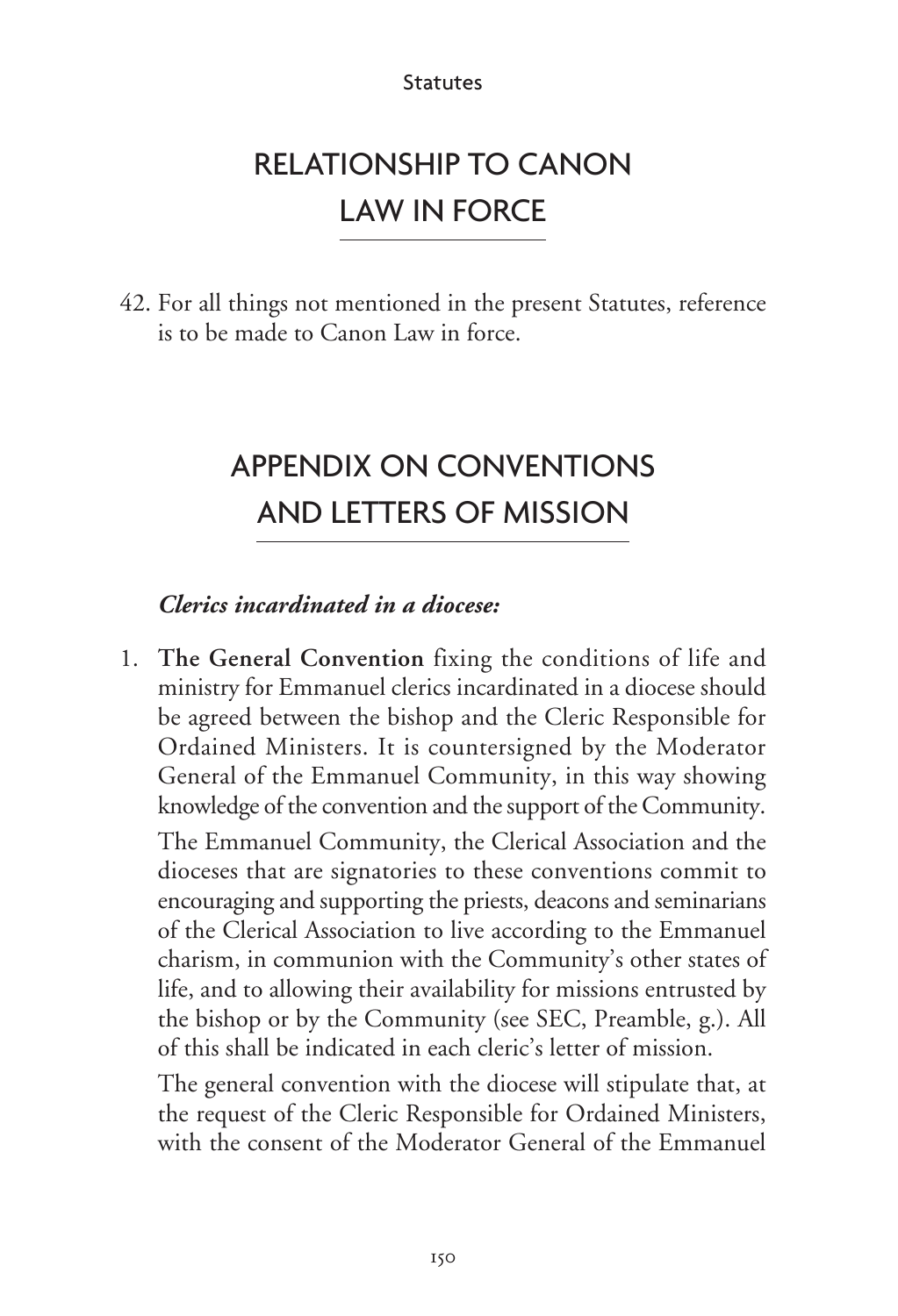Community, a bishop can temporarily place a cleric fully at the disposition of the Community.

- **2. The personal convention** will be signed, before ordination to the diaconate, by the diocesan bishop, the Cleric Responsible for Ordained Ministers, acting after a necessary consultation of the Moderator General of the Emmanuel Community, and by the cleric involved. The object of the convention, in particular, is to fix the procedures for carrying out the cleric's ministry, respecting his belonging to the diocese, to the Clerical Association and to the Community.
- 3. **The letter of mission** for each cleric shall be given by the bishop, after receiving the opinion of the Cleric Responsible for Ordained Ministers, who will previously and necessarily have consulted the Moderator General of the Emmanuel Community, with a view to agreeing with the Moderator General on this mission.

This letter of mission will take account of the fact that a part of the ministry and the time of each cleric shall be dedicated to the Emmanuel Community's own works, placed under the joint responsibility of the Cleric Responsible for Ordained Ministers and the Community's Moderator General. For this attribution, as a general rule, following the Community's established custom, the proportion of one-third for the Community and two-thirds for the diocese will be respected. The attribution and the share of ministry for the service of the Community will be carried out under the authority of the Cleric Responsible for Ordained Ministers, who will previously and necessarily have consulted the Moderator General, with a view to agreeing with the Moderator General on this mission.

For priests and deacons dedicated full-time to the Community's own works, the Cleric Responsible for Ordained Ministers or his delegates, in relation with the Community's Moderator General, are required to report annually to the Ordinary.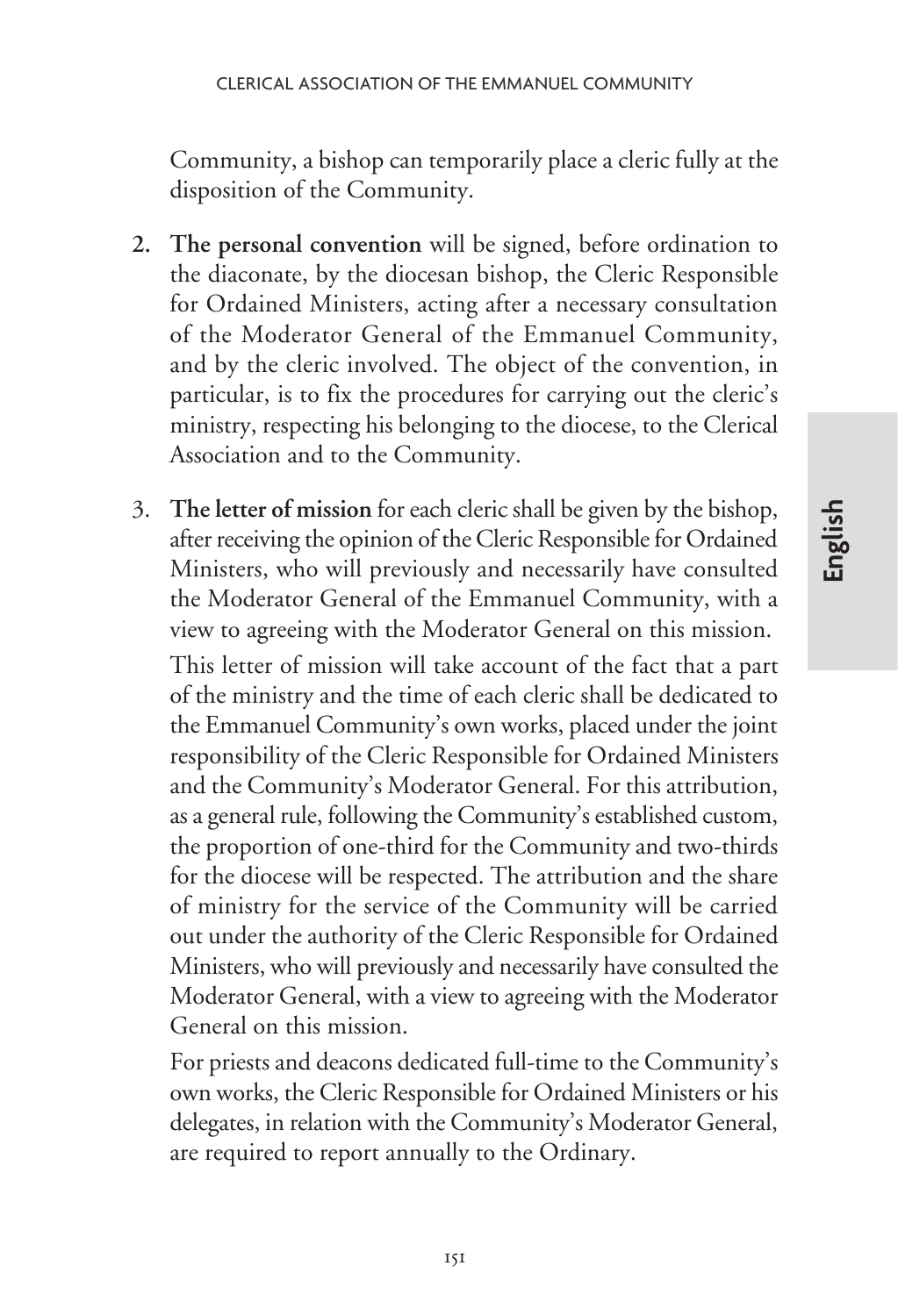#### *Clerics incardinated in the Clerical Association:*

**4. Each cleric's letter of mission** will be given by the Cleric Responsible for Ordained Ministers who will previously and necessarily have consulted the Moderator General of the Emmanuel Community, with a view to agreeing with the Moderator General on this mission.

For clerics sent on mission in a diocese or in the service of another ecclesial entity, this letter of mission will take into account the fact that a part of the ministry and the time of each cleric shall be dedicated to the Emmanuel Community's own works, placed under the joint responsibility of the Cleric Responsible for Ordained Ministers and the Community's Moderator General. For this attribution, as a general rule, following the Community's established custom, the proportion of one-third for the Community and two-thirds for the other mission will be respected. The attribution and the share of ministry for the service of the Community will be carried out under the authority of the Cleric Responsible for Ordained Ministers, who will previously and necessarily have consulted the Moderator General, with a view to agreeing with the Moderator General on this question.

These statutes are approved for three years *ad experimentum*.

Given in the offices of the Congregation for the Clergy on August 15<sup>th</sup> 2017, Solemnity of the Assumption of the Blessed Virgin Mary, and anniversary of the birth of the Servant of God Pierre Goursat, Founder of the Emmanuel Community.

Beniamino Card. Stella *Joël Mercier* 

*Prefect* Titular Archbishop of Rota *Secretary*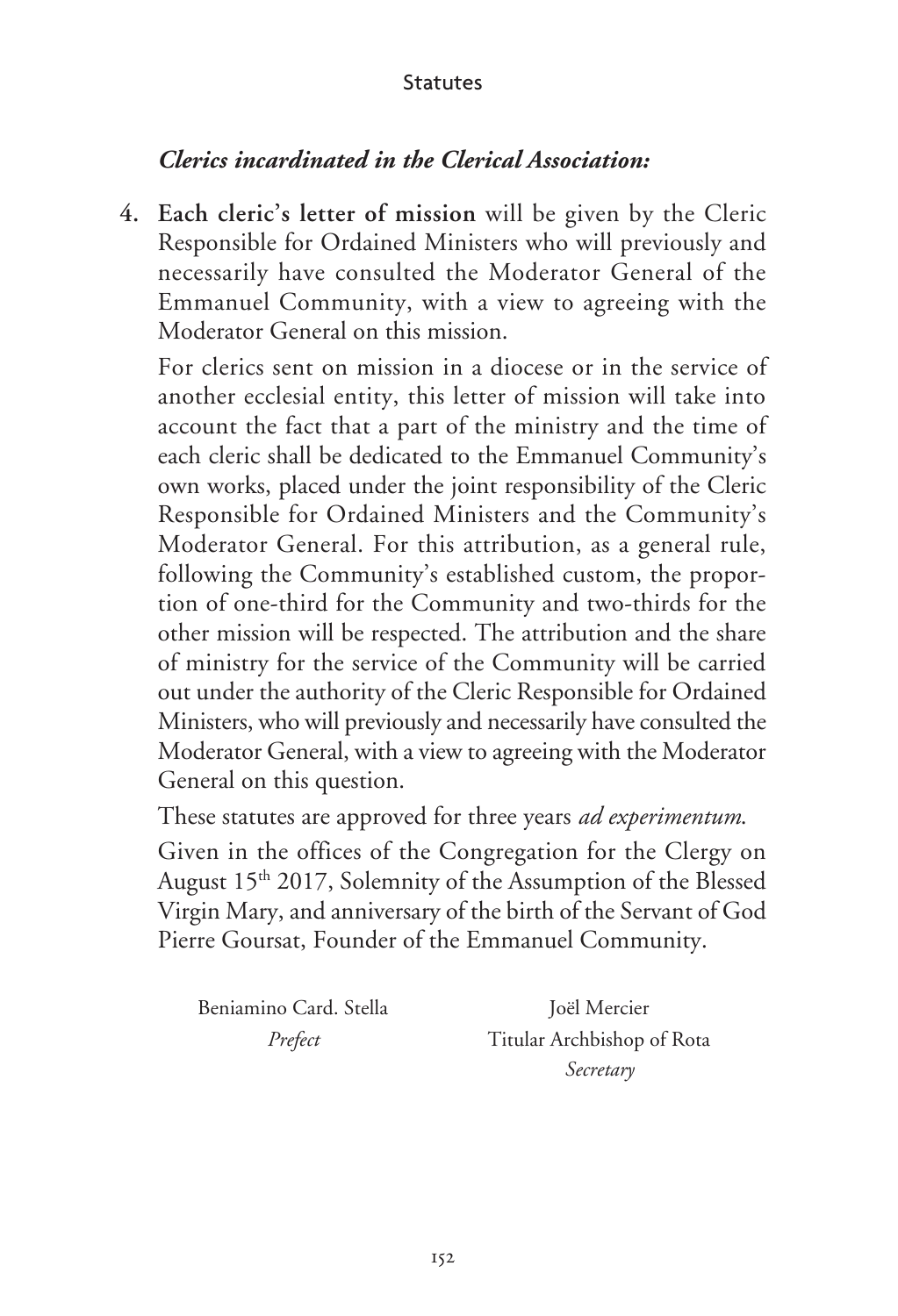# APPENDICES FIRST DECREES OF RECOGNITION

OF THE EMMANUEL **COMMUNITY**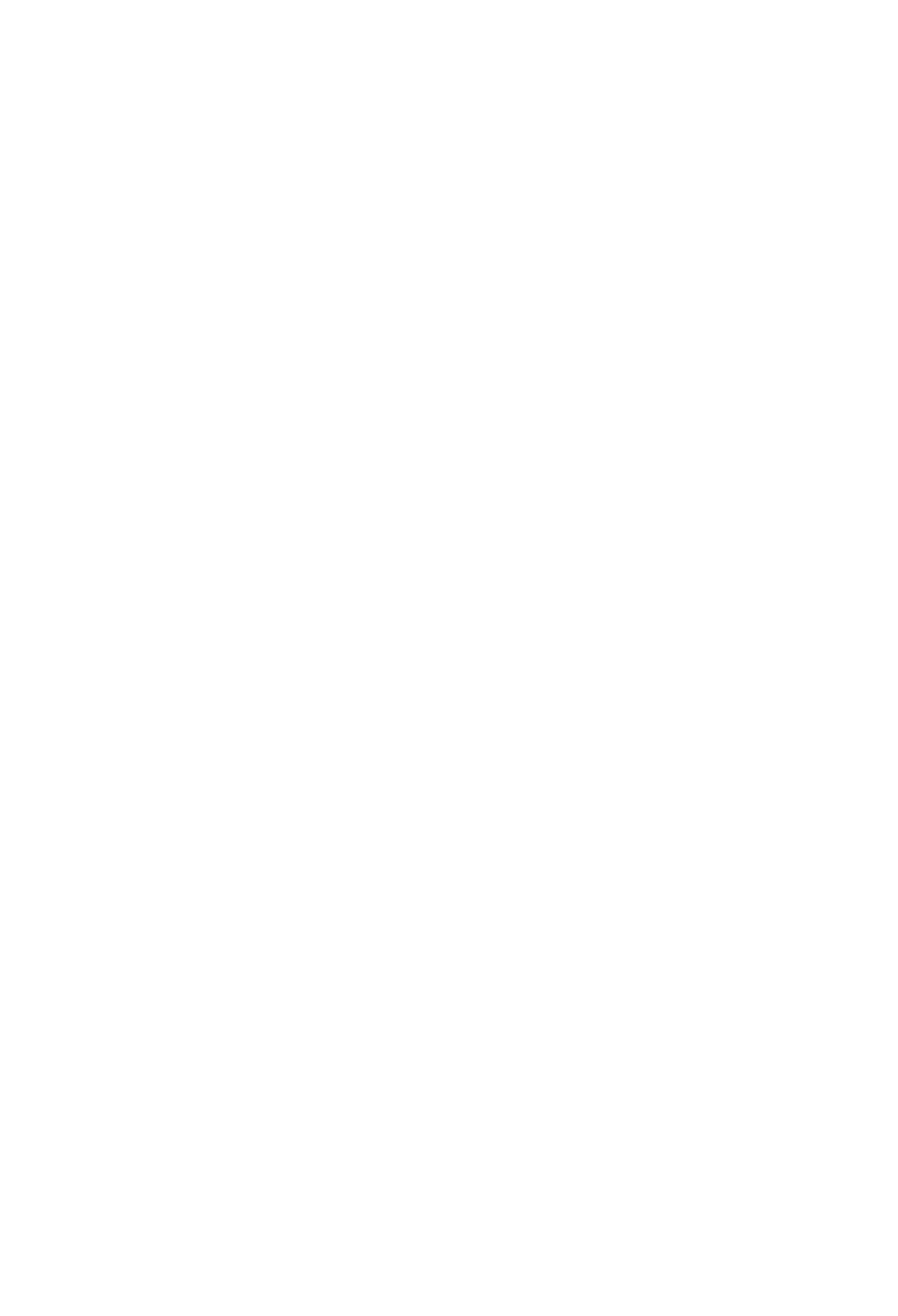## **PONTIFICUM CONSILIUM PRO LAICIS** *616/09/S-61/B-45*

### **DECREE**

Given the request for erection of the *Emmanuel Community* as a public international association of the faithful, presented on October 15<sup>th</sup> 2008 by Mr. Dominique Vermersch, the Moderator of this association, previously recognised as an international private association of the faithful by the Pontifical Council for the Laity on December 8th 1992 (Prot. N 1560/92/S-61/B-45a);

Considering valid the reasons set out by the Moderator of the association for the erection of the *Emmanuel Community* as a international public association of the faithful;

Accepting the modifications made to the text of the statutes;

In merit of article 134 of the Apostolic Constitution *Pastor Bonus* on the Roman Curia, and of canon 312 § 1, 1° of the Code of Canon Law, the Pontifical Council for the Laity hereby decrees:

- 1.The erection of the *Emmanuel Community* as a international public association of the faithful, with juridical personality, in accordance with canons 298-320 and 327-329 of the Code of Canon Law.
- 2.The approval of the modifications made to the statutes of the *Emmanuel Community* - as indicated in the new version of the statutes, duly certified by this Dicastery and deposited in its archives.

Given in the Vatican, June 20<sup>th</sup> 2009, Feast of the Immaculate Heart of Mary.

| Joseph Clemens | Stanisław Card. Ryłko |
|----------------|-----------------------|
| Secretary      | President             |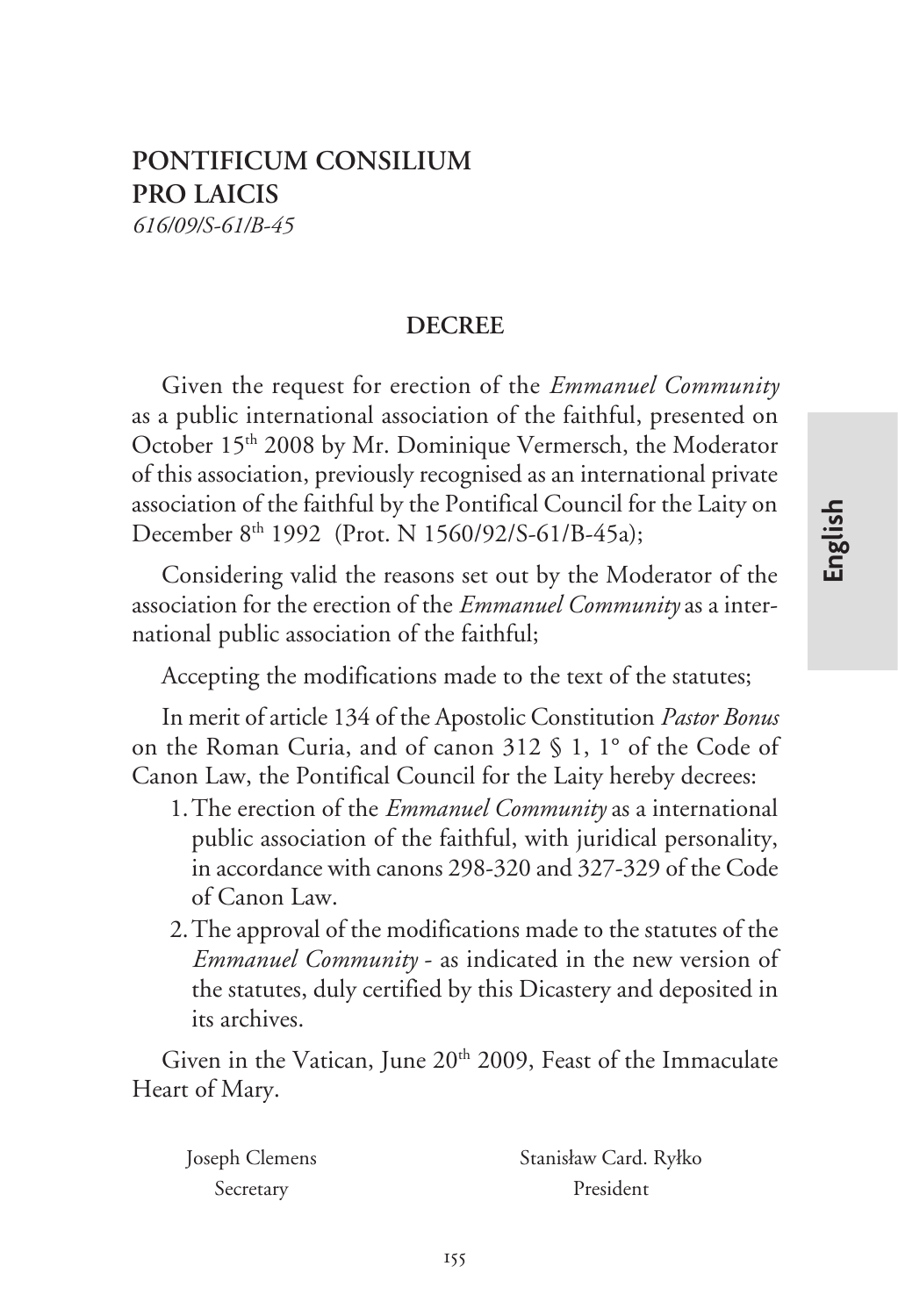#### Appendices

# **PONTIFICIUM CONSILIUM PRO LAICIS**

*1940/98/S-61/B-45*

#### **DECREE**

The Pontifical Council for the Laity, by its decree of December 8<sup>th</sup> 1992, protocol no. 1560/92/S-61/B-45/a, recognised the Emmanuel Community as an international private association of the faithful of pontifical right, and approved its Statutes *ad experimentum* for a period of five years (see appendix).

At the conclusion of the period, having examined with attention the report on the life of the Community;

Given the development of the Community, the positive experimentation of the statutes, its positive cooperation with Local Churches and the missionary spirit which inspires it;

*By this new juridical act, the Pontifical Council for the Laity grants definitive approval to the Emmanuel Community, International Private Association of the Faithful, of pontifical right.*

Granted in the Vatican, December 8<sup>th</sup> 1998, Solemnity of the Immaculate Conception of the Blessed Virgin Mary.

Stanisław Ryłko Jame Francis Card. Stafford Secretary President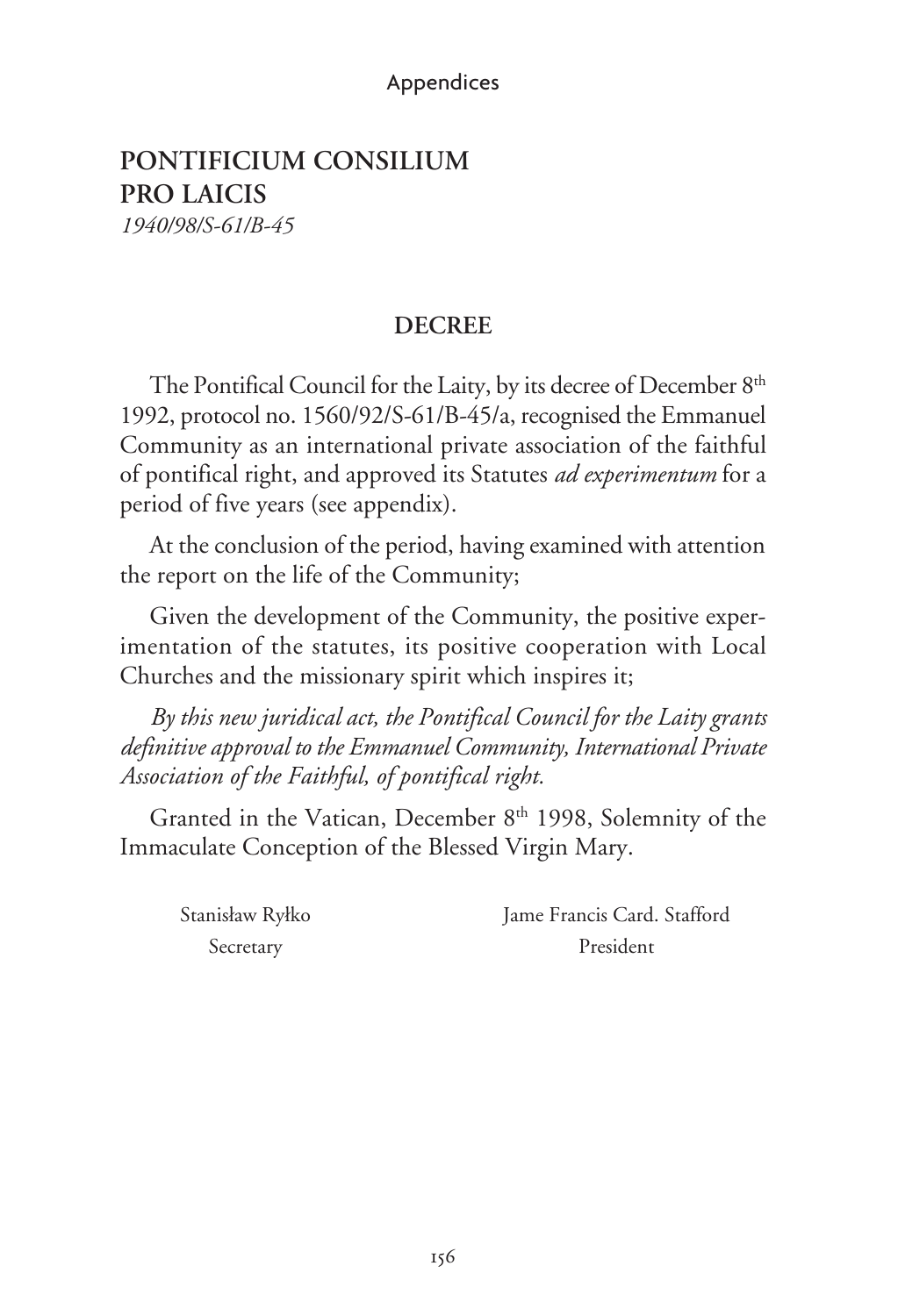## **PONTIFICIUM CONSILIUM PRO LAICIS**

*1560/92/S-61/B-45/A*

#### **DECREE**

The Emmanuel Community was established in 1976 from a prayer group of Catholic Charismatic Renewal founded in Paris in 1972 by Pierre Goursat and Martine Laffitte-Catta.

The members of the Community wish to live, in a spirit of adoration, compassion and evangelisation, the reality of Emmanuel, "God with us in daily life".

The celebration and adoration of the Eucharist, along with contemplation at the heart of the world, lead to compassion with Jesus for loving and serving the poor, evangelising and carrying the light of Christ into cultures and society. Love for Mary, Mother of Emmanuel, who was the first to bring him to the world, assures faithfulness to the grace of the first call.

During this Advent which precedes the year 2000, the Holy Father's call to the new evangelisation further confirms the Emmanuel Community's vocation to participate in the fulfilment of the Church's mission in the world of today.

The spread of the Community to numerous dioceses and countries of several continents, confirmed by the bishops, allows acknowledgment that the Community contributes to enriching the life of the Church, thus becoming more and more a sign that God is with us.

For these reasons, the Pontifical Council for the Laity welcomes the request for recognition presented by the Moderator of the Community on February 4<sup>th</sup> 1992.